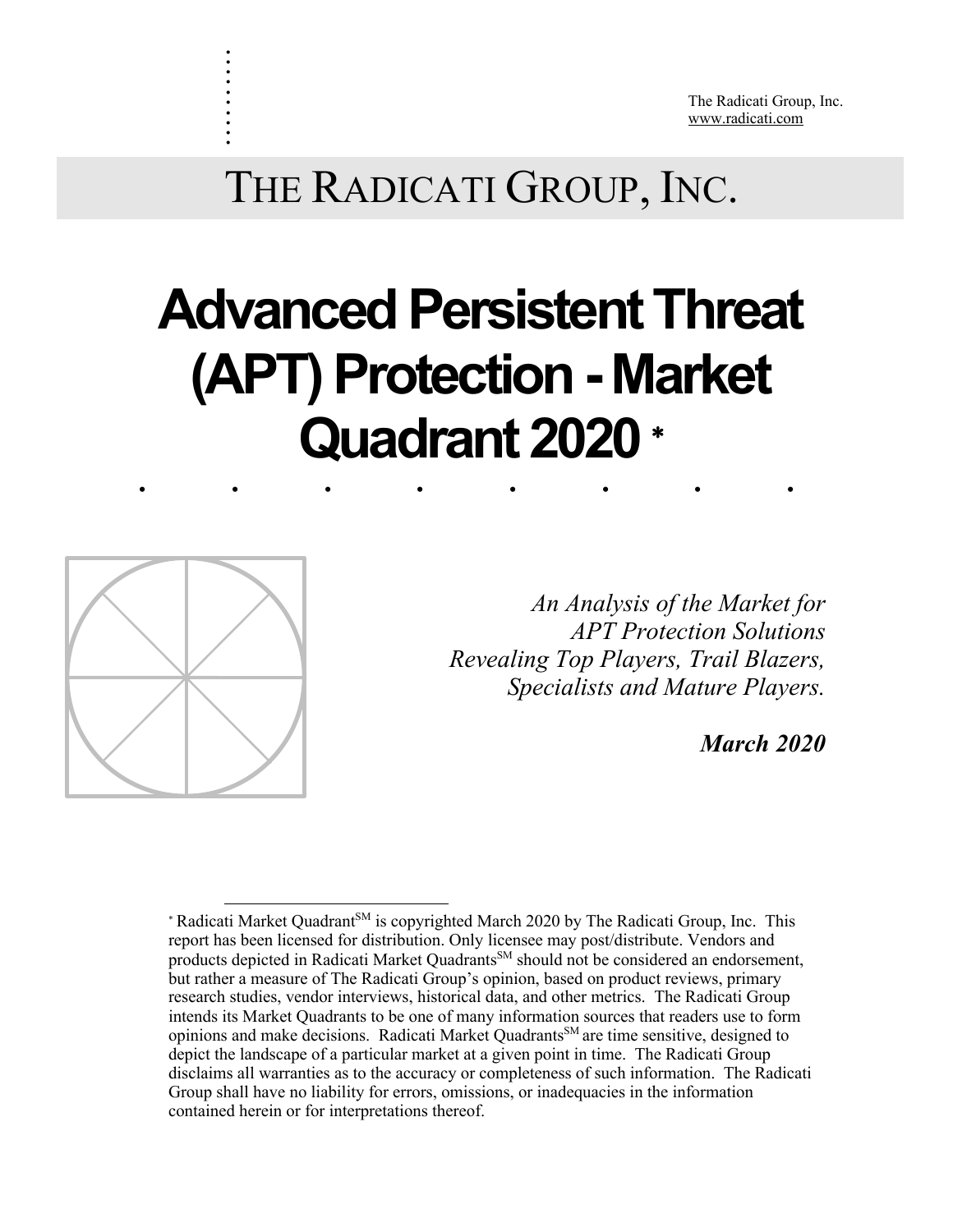## **TABLE OF CONTENTS**

| MARKET SEGMENTATION - ADVANCED PERSISTENT THREAT (APT) PROTECTION 5 |  |
|---------------------------------------------------------------------|--|
|                                                                     |  |
|                                                                     |  |
|                                                                     |  |
|                                                                     |  |
|                                                                     |  |
|                                                                     |  |
|                                                                     |  |
|                                                                     |  |

=============================================================== This report has been licensed for distribution. Only licensee may post/distribute.

===============================================================

Please contact us at  $\underline{admin@radicati.com}$  if you wish to purchase a license.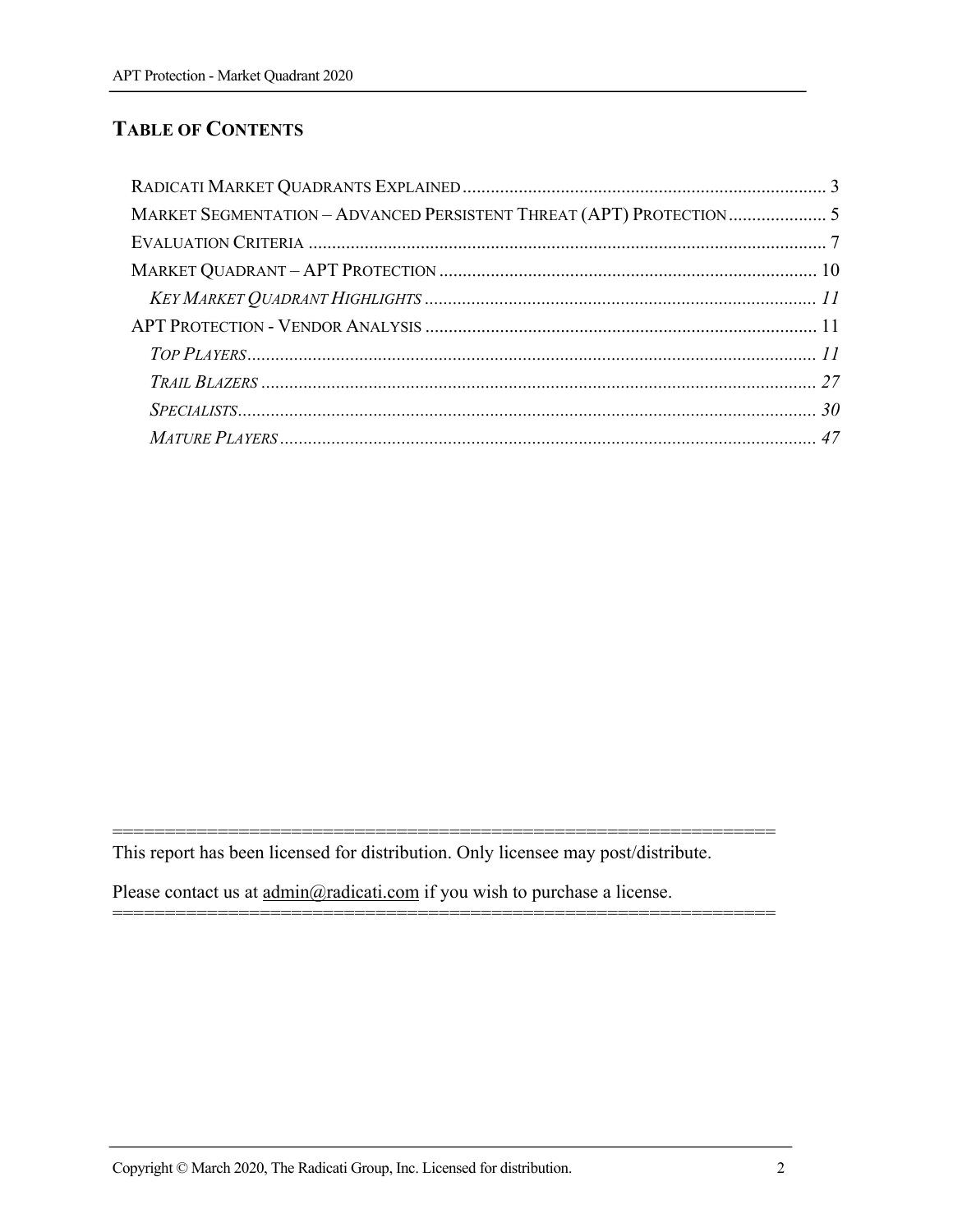## **RADICATI MARKET QUADRANTS EXPLAINED**

Radicati Market Quadrants are designed to illustrate how individual vendors fit within specific technology markets at any given point in time. All Radicati Market Quadrants are composed of four sections, as shown in the example quadrant (Figure 1).

- 1. *Top Players* These are the current market leaders with products that offer, both breadth and depth of functionality, as well as posses a solid vision for the future. Top Players shape the market with their technology and strategic vision. Vendors don't become Top Players overnight. Most of the companies in this quadrant were first Specialists or Trail Blazers (some were both). As companies reach this stage, they must fight complacency and continue to innovate.
- 2. *Trail Blazers* These vendors offer advanced, best of breed technology, in some areas of their solutions, but don't necessarily have all the features and functionality that would position them as Top Players. Trail Blazers, however, have the potential for "disrupting" the market with new technology or new delivery models. In time, these vendors are most likely to grow into Top Players.
- 3. *Specialists* This group is made up of two types of companies:
	- a. Emerging players that are new to the industry and still have to develop some aspects of their solutions. These companies are still developing their strategy and technology.
	- b. Established vendors that offer very good solutions for their customer base, and have a loyal customer base that is totally satisfied with the functionality they are deploying.
- 4. *Mature Players*  These vendors are large, established vendors that may offer strong features and functionality, but have slowed down innovation and are no longer considered "movers and shakers" in this market as they once were.
	- a. In some cases, this is by design. If a vendor has made a strategic decision to move in a new direction, they may choose to slow development on existing products.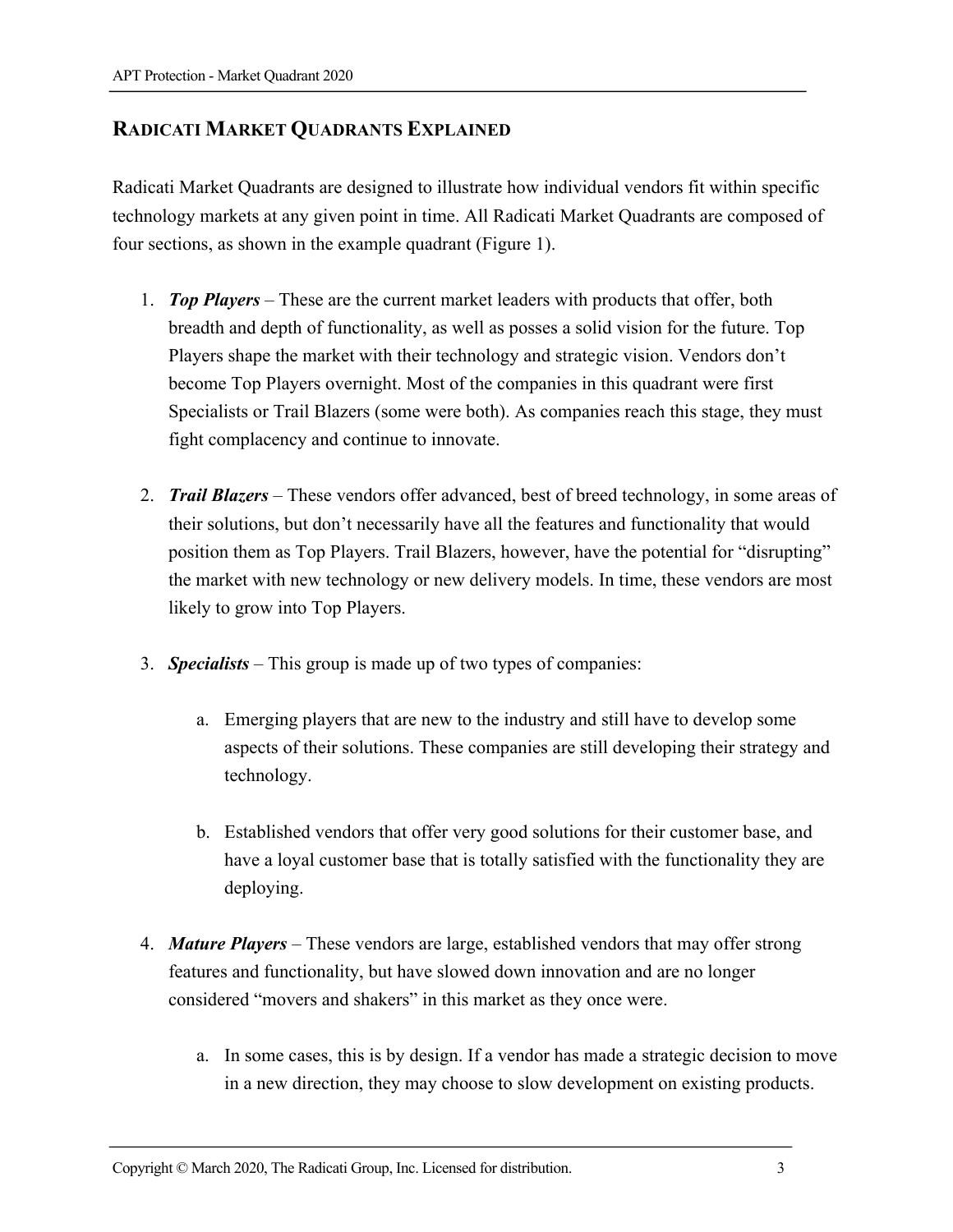- b. In other cases, a vendor may simply have become complacent and be outdeveloped by hungrier, more innovative Trail Blazers or Top Players.
- c. Companies in this stage will either find new life, reviving their R&D efforts and move back into the Top Players segment, or else they slowly fade away as legacy technology.

Figure 1, below, shows a sample Radicati Market Quadrant. As a vendor continues to develop its product solutions adding features and functionality, it will move vertically along the "y" functionality axis.

The horizontal "x" strategic vision axis reflects a vendor's understanding of the market and their strategic direction plans. It is common for vendors to move in the quadrant, as their products evolve and market needs change.



## **Radicati Market QuadrantSM**

**Figure 1: Sample Radicati Market Quadrant**

#### **INCLUSION CRITERIA**

We include vendors based on the number of customer inquiries we receive throughout the year. We normally try to cap the number of vendors we include to about 10-12 vendors. Sometimes, however, in highly crowded markets we need to include a larger number of vendors.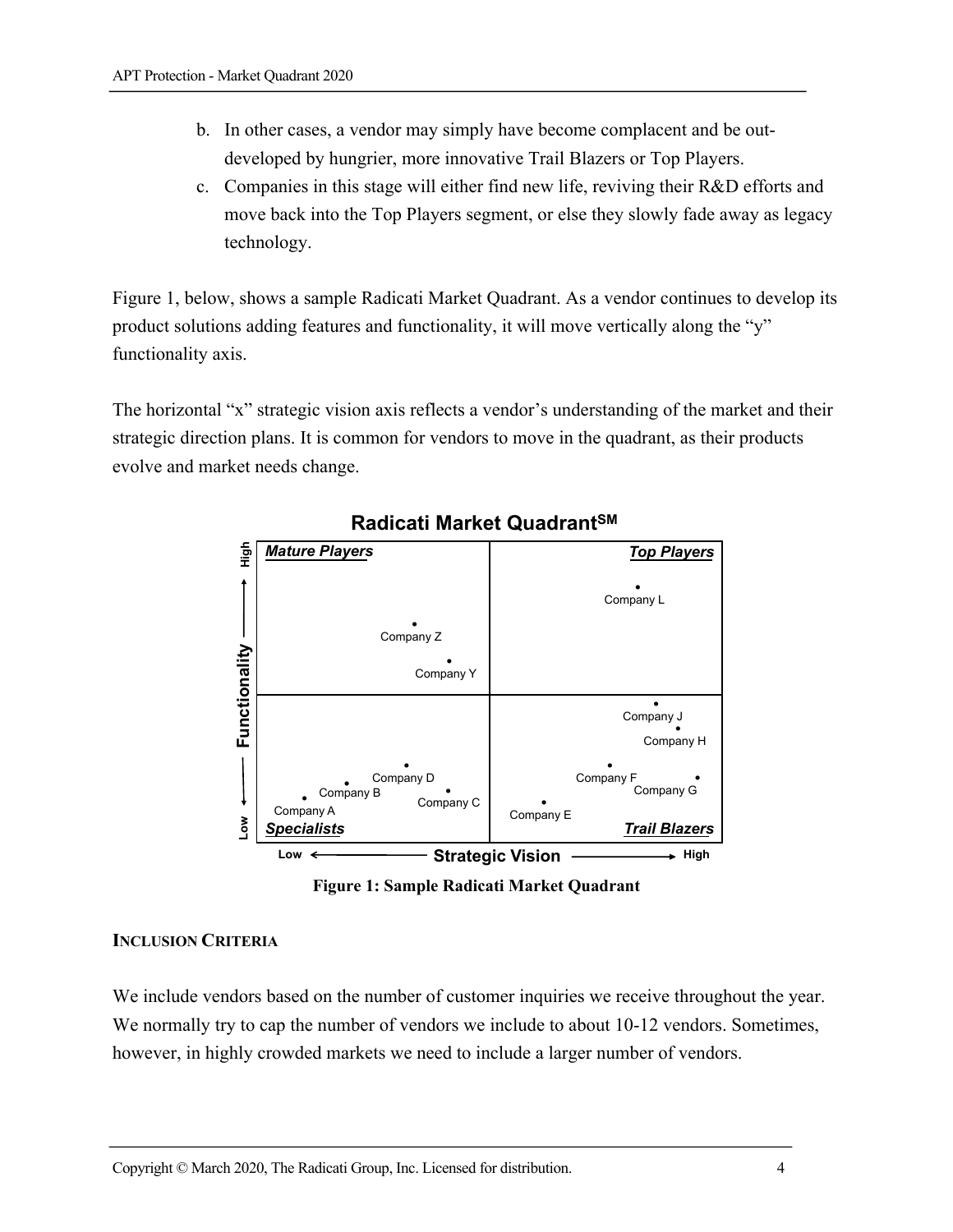## **MARKET SEGMENTATION – ADVANCED PERSISTENT THREAT (APT) PROTECTION**

This edition of Radicati Market Quadrants<sup>SM</sup> covers the "Advanced Persistent Threat (APT) **Protection**" segment of the Security Market, which is defined as follows:

- **Advanced Persistent Threat Protection –** are a set of integrated solutions for the detection, prevention and possible remediation of zero-day threats and persistent malicious attacks. APT solutions may include but are not limited to: sandboxing, EDR, CASB, reputation networks, threat intelligence management and reporting, forensic analysis and more. Some of the leading players in this market are *Cisco, ESET, FireEye, Forcepoint, Fortinet, Kaspersky, McAfee, Microsoft, Palo Alto Networks, Sophos, Symantec,* and *VMware Carbon Black.*
- This report only looks at vendor APT protection solutions aimed at the needs of enterprise businesses. It does not include solutions that target primarily service providers (i.e. carriers, ISPs, etc.).
- APT protection solutions can be deployed in multiple form factors, including software, appliances (physical or virtual), private or public cloud, and hybrid models. Virtualization and hybrid solutions are increasingly available through most APT security vendors.
- APT solutions are seeing rapid adoption across organization of all business sizes and industry segments, as all organizations are increasingly concerned about zero-day threats and highly targeted malicious attacks.
- The worldwide revenue for APT Protection solutions is expected to grow from nearly \$5.2 billion in 2020, to over \$10.5 billion by 2024.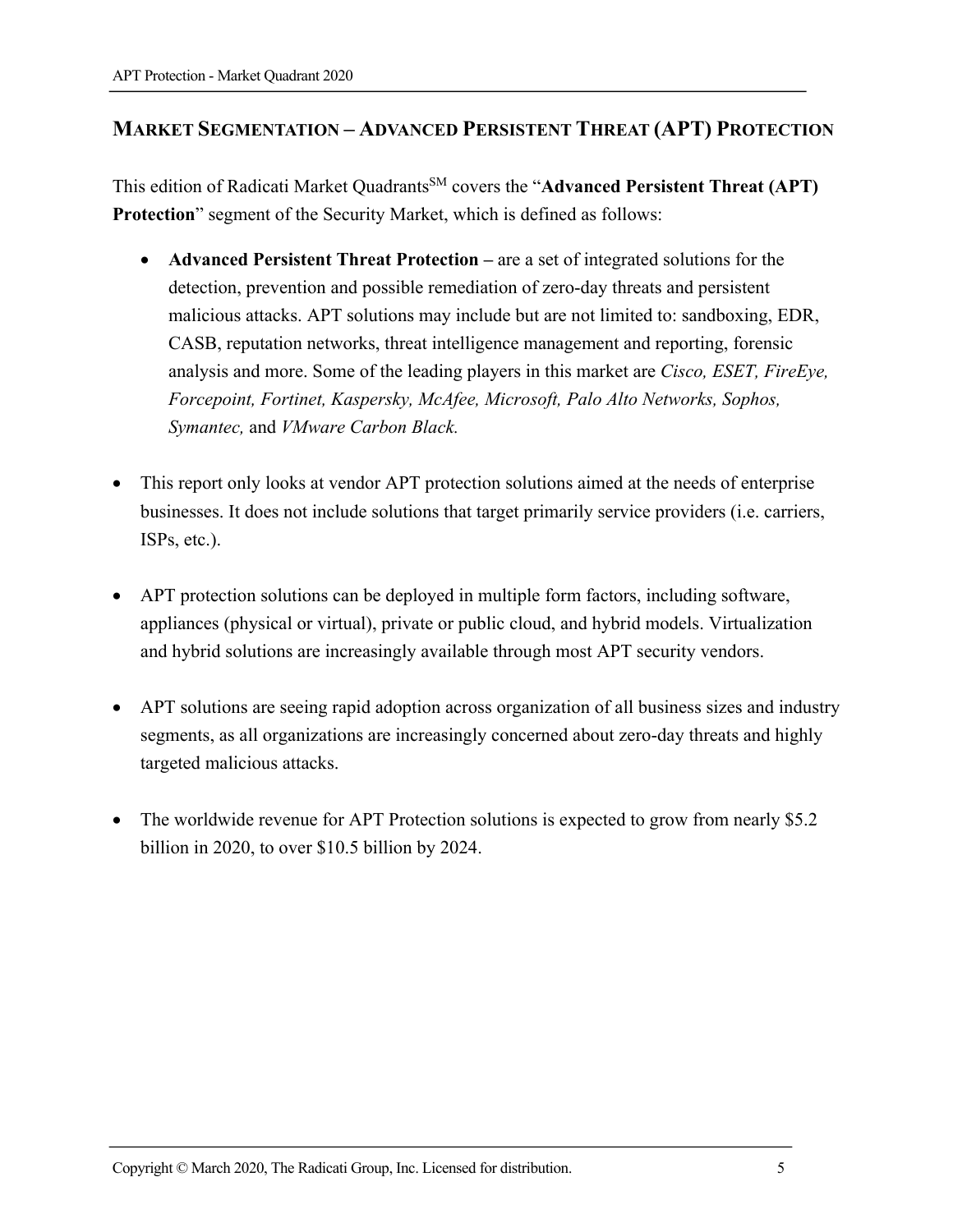

**Figure 2: APT Protection Market Revenue Forecast, 2020 – 2024**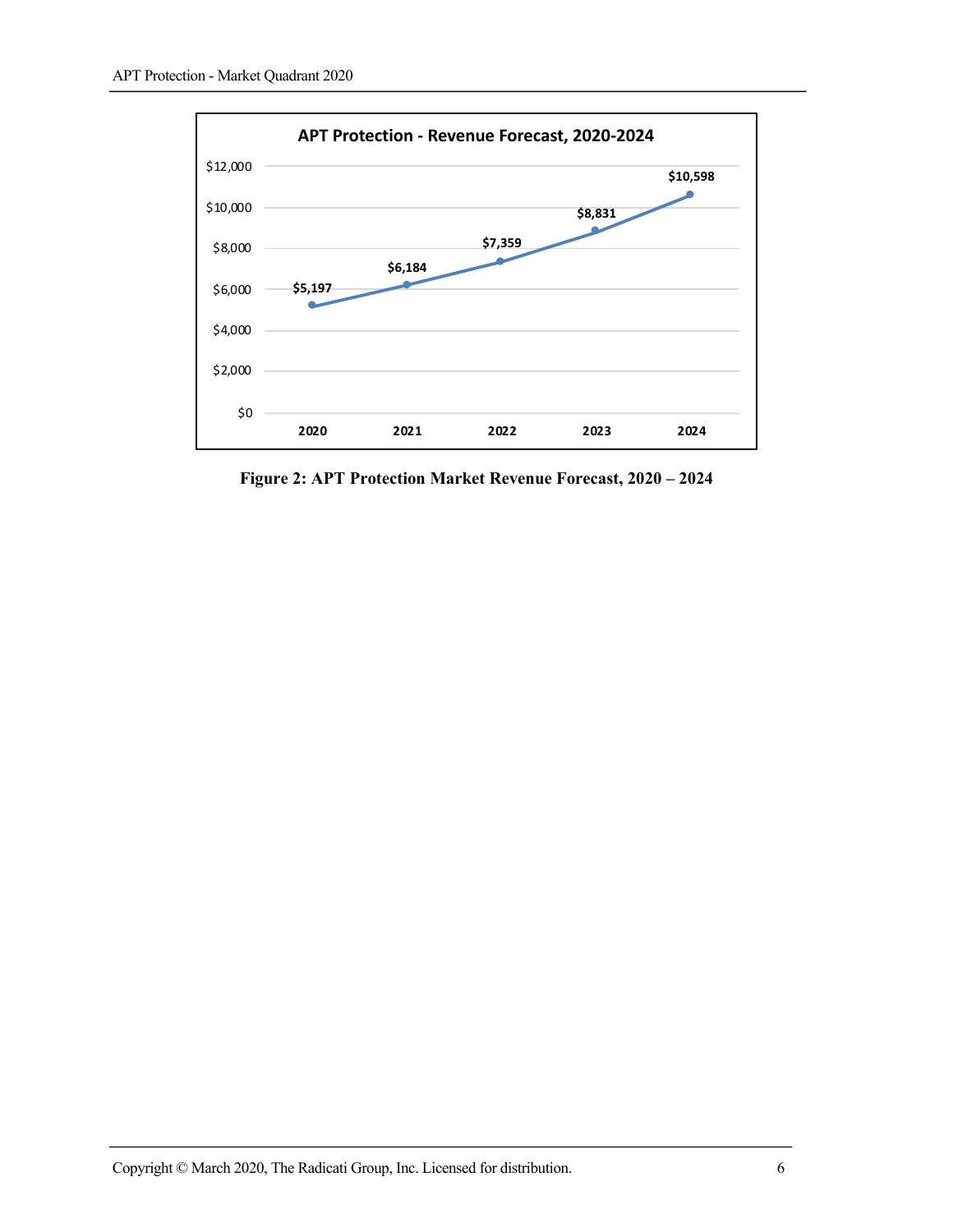## **EVALUATION CRITERIA**

Vendors are positioned in the quadrant according to two criteria: *Functionality* and *Strategic Vision*.

*Functionality* is assessed based on the breadth and depth of features of each vendor's solution. All features and functionality do not necessarily have to be the vendor's own original technology, but they should be integrated and available for deployment when the solution is purchased.

*Strategic Vision* refers to the vendor's strategic direction, which comprises: a thorough understanding of customer needs, ability to deliver through attractive pricing and channel models, solid customer support, and strong on-going innovation.

Vendors in the *APT Protection* space are evaluated according to the following key features and capabilities:

- *Deployment Options* availability of the solution in different form factors, such as onpremises solutions, cloud-based services, hybrid, appliances and/or virtual appliances.
- *Platform Support* support for threat protection across a variety of platforms including: Windows, macOS, Linux, iOS, and Android.
- *Malware detection* usually based on behavior analysis, reputation filtering, advanced heuristics, and more.
- *Firewall & URL* filtering for attack behavior analysis.
- *Web and Email Security* serve to block malware that originates from Web browsing or emails with malicious intent.
- *SSL scanning* traffic over an SSL connection is also commonly monitored to enforce corporate policies.
- *Encrypted traffic analysis* provides monitoring of behavior of encrypted traffic to detect potential attacks.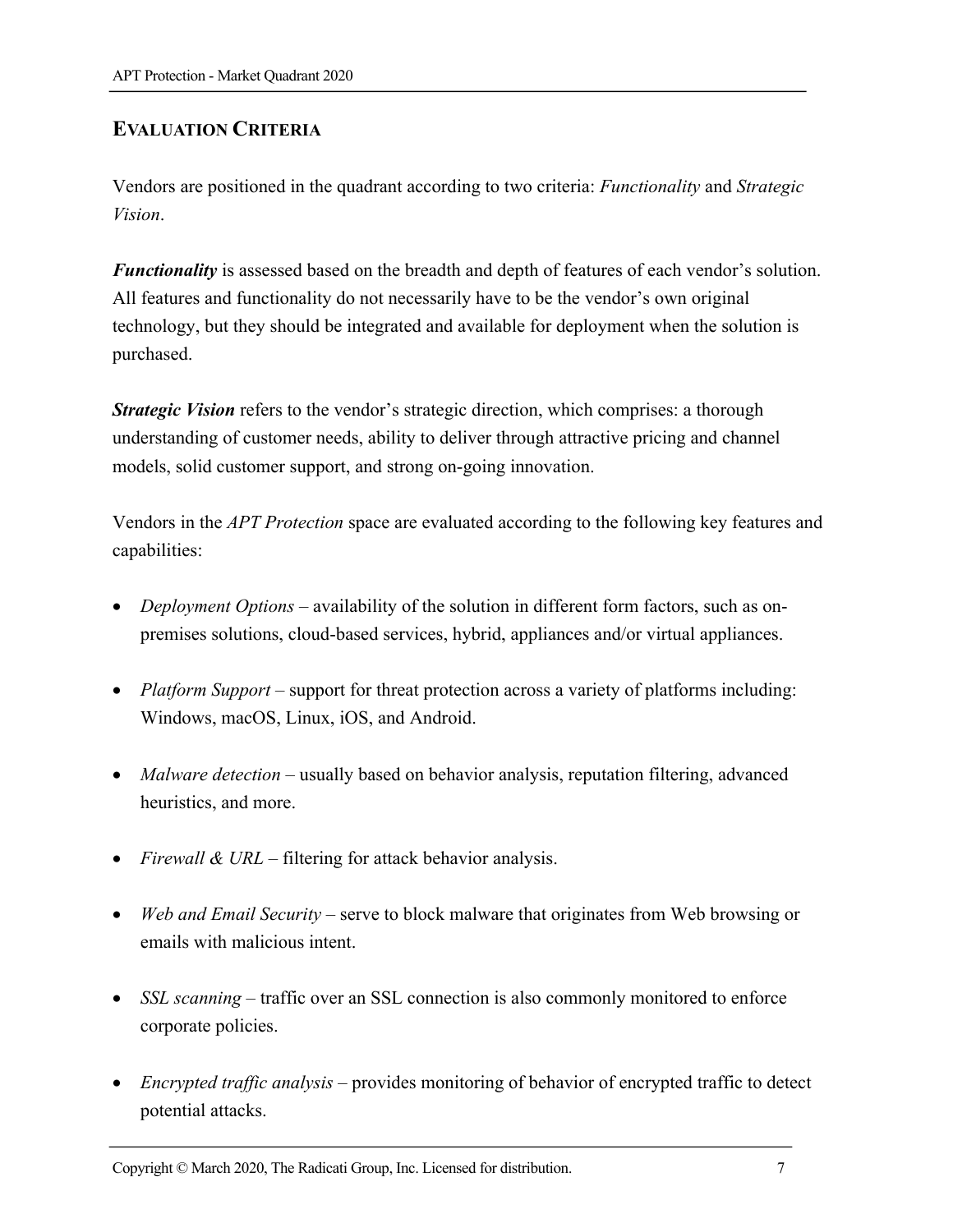- *Forensics and Analysis of zero-day and advanced threats* provide heuristics and behavior analysis to detect advanced and zero-day attacks.
- *Sandboxing and Quarantining* offer detection and isolation of potential threats.
- *Endpoint Detection and Response (EDR)* is the ability to continuously monitor endpoints and network events, in order to detect internal or external attacks and enable rapid response. EDR systems feed information into a centralized database where it can be further analyzed and combined with advanced threat intelligence feeds for a full understanding of emerging threats. Some EDR systems also integrate with sandboxing technologies for real-time threat emulation. Most EDR systems integrate with forensic solutions for deeper attack analysis.
- *Directory Integration* integration with Active Directory or LDAP, to help manage and enforce user policies.
- *Cloud Access Security Broker (CASB)* are on-premises or cloud-based solutions that sit between users and cloud applications to monitor all cloud activity and enforce security policies. CASB solutions can monitor user activity, enforce security policies and detect hazardous behavior, thus extending an organization's security policies to cloud services.
- *Data Loss Prevention (DLP)* allows organizations to define policies to prevent loss of sensitive electronic information.
- *Mobile Device Protection* the inclusion of Mobile Device Management (MDM) or Enterprise Mobility Management (EMM) features to help protect mobile endpoints.
- *Administration* easy, single pane of glass management across all users and network resources.
- *Real-time updates* to rapidly block, quarantine and defend against newly identified threats or attacks across all network resources.
- *Environment threat analysis* to detect existing threat exposure and potential threat sources.
- *Remediation* refers to the ability to contain incidents, automatically remove malware, and restore endpoints and all affected resources to a pre-incident working state, as well as the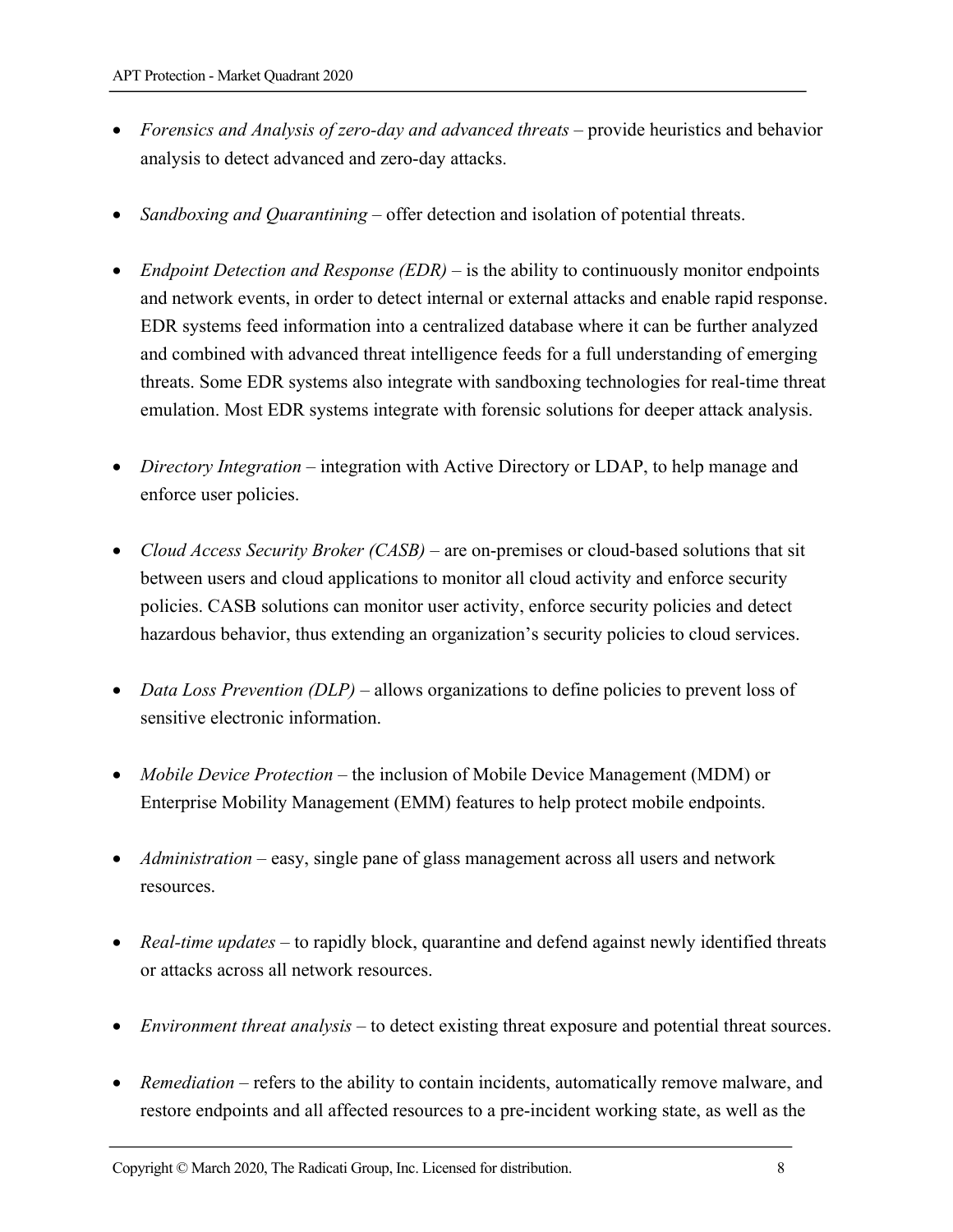ability to issue software updates. Many vendors define remediation as just blocking and/or quarantining threats without re-imaging of compromised devices. While this is an important first step, it is not sufficient and remediation should also include re-imaging or restoring all devices to their pre-compromised state, or at least the provision of workflows and integration with tools and mechanisms to achieve that.

In addition, for all vendors we consider the following aspects:

- *Pricing* what is the pricing model for their solution, is it easy to understand and allows customers to budget properly for the solution, as well as is it in line with the level of functionality being offered, and does it represent a "good value".
- *Customer Support* is customer support adequate and in line with customer needs and response requirements.
- *Professional Services* does the vendor provide the right level of professional services for planning, design and deployment, either through their own internal teams, or through partners.

*Note: On occasion, we may place a vendor in the Top Player or Trail Blazer category even if they are missing one or more features listed above, if we feel that some other aspect(s) of their solution is particularly unique and innovative.*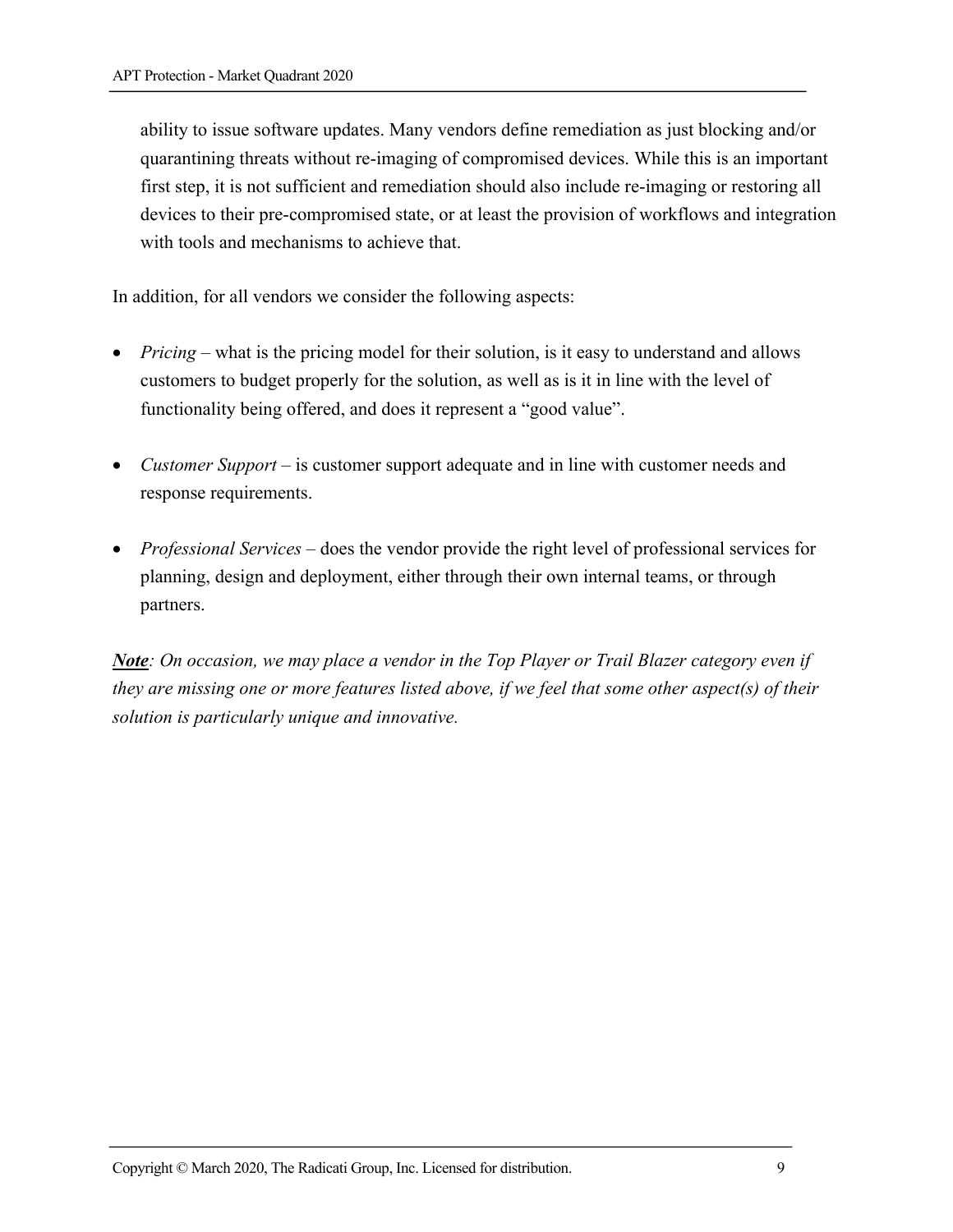## **MARKET QUADRANT – APT PROTECTION**



## **Radicati Market QuadrantSM**

**Figure 3: APT Protection Market Quadrant, 2020**\*

<sup>1</sup> \* Radicati Market Quadrant<sup>SM</sup> is copyrighted March 2020 by The Radicati Group, Inc. This report has been licensed for distribution. Only licensee may post/distribute. Vendors and products depicted in Radicati Market Quadrants<sup>SM</sup> should not be considered an endorsement, but rather a measure of The Radicati Group's opinion, based on product reviews, primary research studies, vendor interviews, historical data, and other metrics. The Radicati Group intends its Market Quadrants to be one of many information sources that readers use to form opinions and make decisions. Radicati Market QuadrantsSM are time sensitive, designed to depict the landscape of a particular market at a given point in time. The Radicati Group disclaims all warranties as to the accuracy or completeness of such information. The Radicati Group shall have no liability for errors, omissions, or inadequacies in the information contained herein or for interpretations thereof.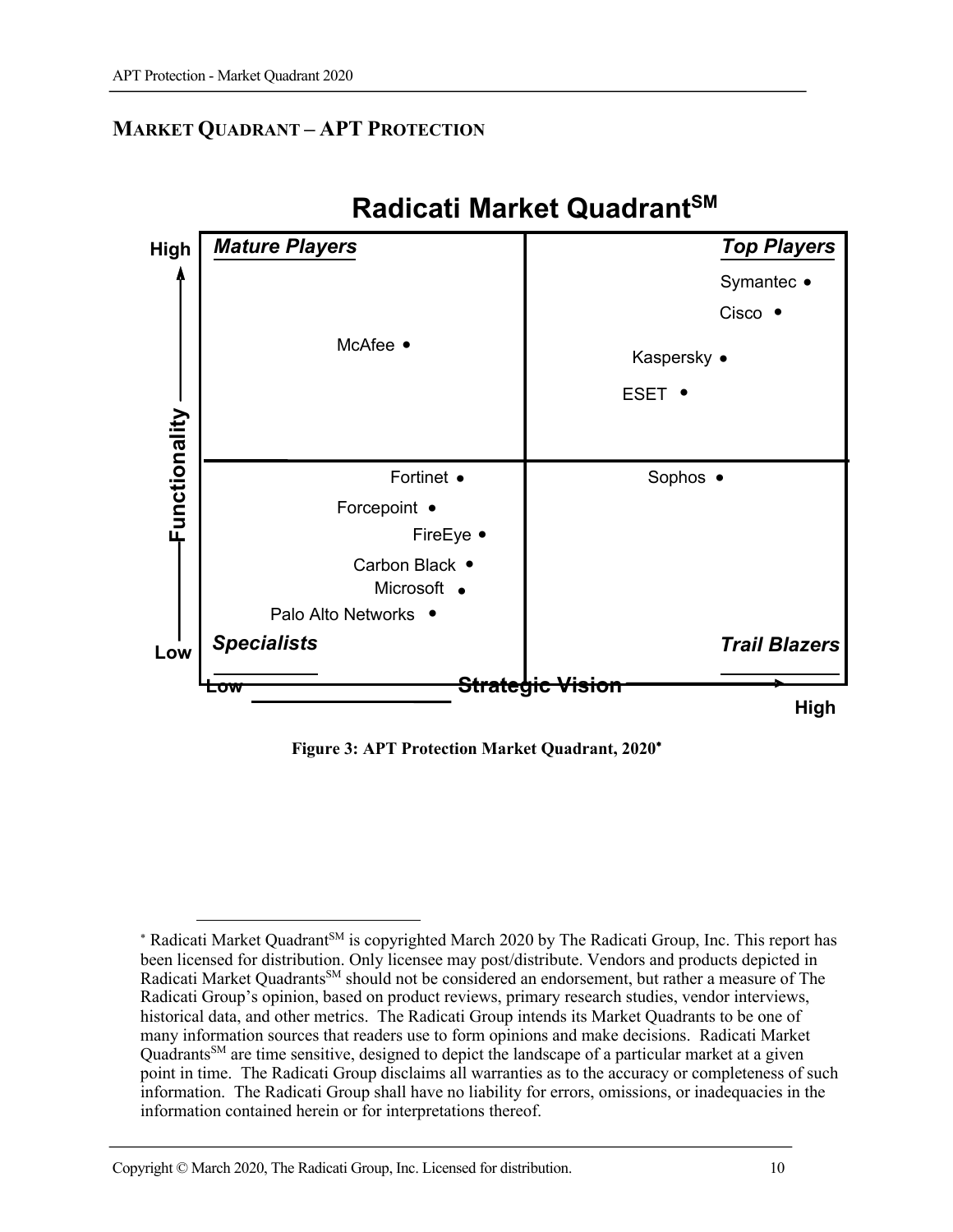## **KEY MARKET QUADRANT HIGHLIGHTS**

- The **Top Players** in the market are *Symantec*, *Cisco, Kaspersky,* and *ESET.*
- The **Trail Blazers** quadrant includes *Sophos*.
- The **Specialists** quadrant includes *Fortinet, Forcepoint, FireEye, VMware Carbon Black, Microsoft,* and *Palo Alto Networks*.
- The **Mature Players** quadrant includes *McAfee*.

## **APT PROTECTION - VENDOR ANALYSIS**

## **TOP PLAYERS**

## **SYMANTEC, A DIVISION OF BROADCOM**

1320 Ridder Park Drive San Jose, CA 95131 www.symantec.com

Founded in 1982, Symantec has grown to be one of the largest providers of enterprise security technology. Symantec's security solutions are powered by its *Global Intelligence Network,* which offers real-time threat intelligence. Symantec is a division of Broadcom, a publicly traded company.

#### **SOLUTIONS**

Symantec provides on-premises, hybrid and cloud-based solutions for advanced threat protection to safeguard against advanced persistent threats and targeted attacks, detect both known and unknown malware, and automate the containment and resolution of incidents. Symantec's security portfolio comprises the following components:

• *Symantec Endpoint Security Complete (SESC) –* is Symantec's new endpoint security offering which provides full endpoint protection, including anti-malware, formerly delivered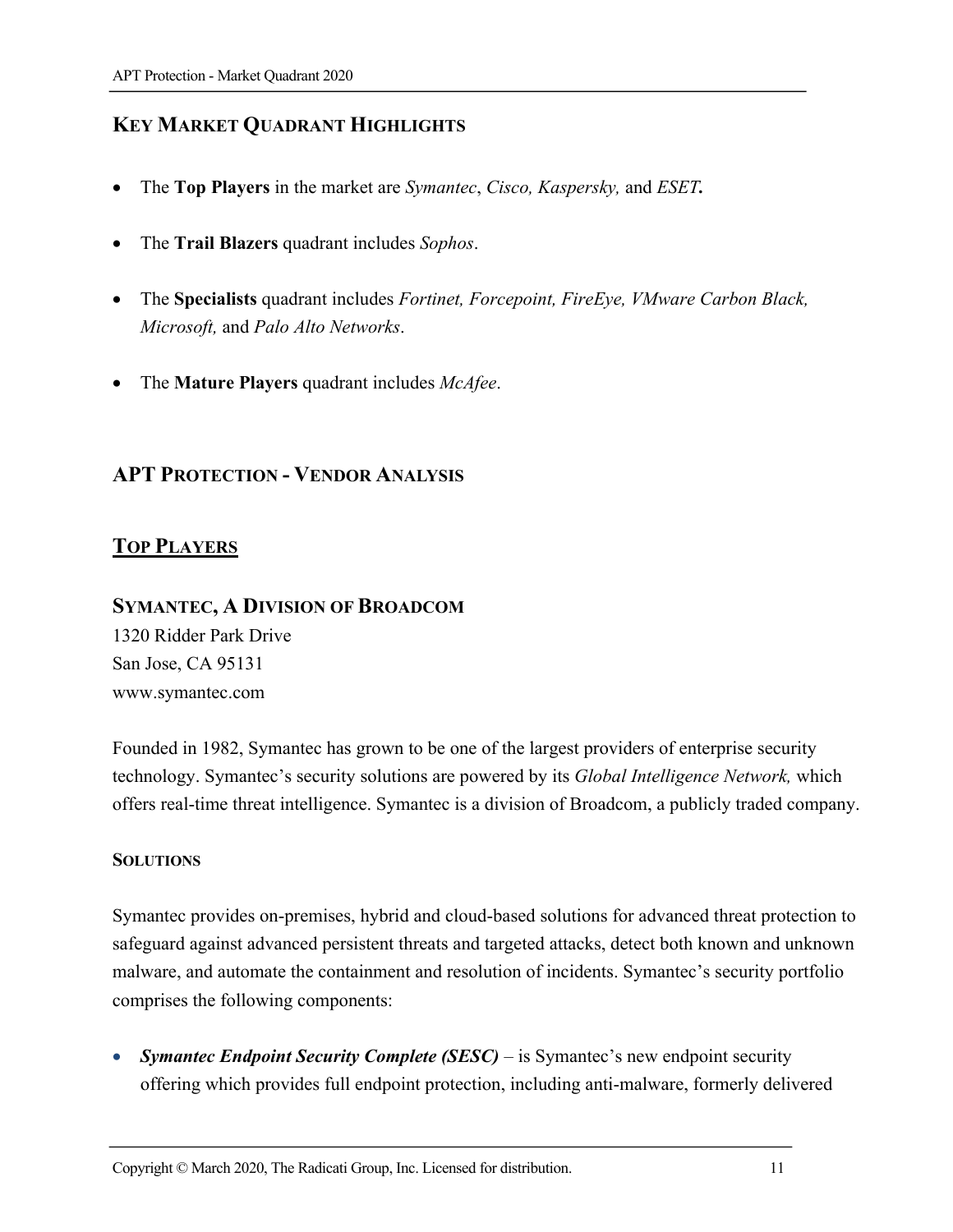by Symantec Endpoint Protection (SEP), plus Endpoint Detection and Response (EDR) capabilities in a single package. SESC exposes advanced attacks through machine learning and global threat intelligence. It utilizes advanced attack detections at the endpoint and cloud-based analytics to detect targeted attacks such as breach detection, command and control beaconing, lateral movement and suspicious power shell executions. It allows incident responders to quickly search, identify and contain all impacted endpoints while investigating threats using a choice of on-premises and cloud-based sandboxing. In addition, continuous and on-demand recording of system activity supports full endpoint visibility. SESC also includes application control, breach detection, application isolation, breach assessment, and Active Directory defense.

- *Symantec Email Threat Detection and Response (TDR)* **–** protects against email-borne targeted attacks and advanced threats, such as spear-phishing. It leverages a cloud-based sandbox and detonation capability and Symantec Email Security.cloud to expose threat data from malicious emails. Email TDR sends events to Symantec EDR for correlation with endpoint and network events.
- *Symantec Critical Attack Discovery and Intelligence (CADI)* **–** utilizes rich telemetry, cyber-attack experience, and machine learning (ML) to hunt for and discover high-fidelity incidents, alerting customers and identifying the tactics, techniques and procedures (TTPs) used by adversaries. This capability is delivered as an integral part of SESC.
- *Symantec Threat Hunting Center (STHC)* automates threat hunting and uses an intelligence-driven workflow that associates indicators with threat models (actors, threat bulletins, campaigns, TTP, and vulnerabilities) using integrated threat intelligence from open source, commercial, and Symantec intelligence and matches observables with indicators. STHC is able to apply millions of indicators to billions of events and perform retrospective analysis in seconds. It connects to SIEM solutions (e.g. Splunk, Qradar, ArcSight, and others) to help automate threat hunting.
- *Symantec ProxySG appliance, Secure Web Gateway Virtual Appliance, or Cloud delivered Web Security Service* **–** are solutions that serve to block known threats, malicious sources, risky sites, unknown content categories, and malware delivery networks at the gateway in real-time. Symantec Content Analysis integrates with the ProxySG appliance to orchestrate malware scanning and application blacklisting, while Symantec SSL Visibility provides additional visibility into SSL/TLS encrypted threats across network security appliances, including third-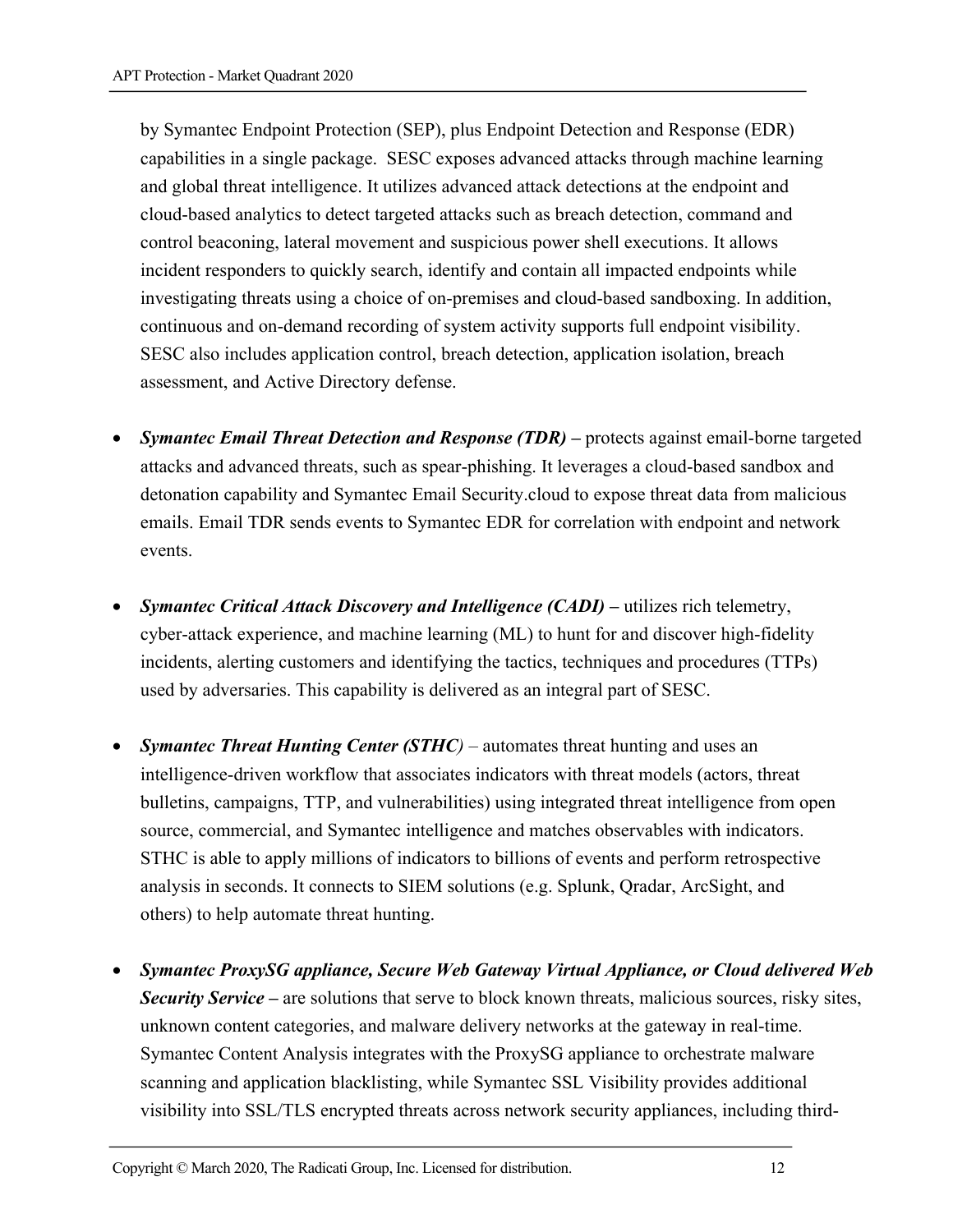party tools. Symantec Web Isolation also integrates with ProxySG Appliances and Cloud Service to protect end-users from zero day, unknown and risky sites by executing code, and potential malware, from websites remotely.

- *Symantec Content Analysis* **–** analyzes and mitigates unknown content by automatically inspecting files from ProxySG, Symantec Messaging Gateway, Symantec Endpoint Protection or other sources using multiple layers of inspection technology (reputation, dual anti-malware engines, static code analysis, advanced machine learning, and more). It then brokers suspicious content to the Symantec sandbox or other sandboxes. Content Analysis is available as an onpremises, hybrid or cloud-hosted solution. Intelligence is shared through the Symantec Global Intelligence Network*,* providing enhanced protection across the entire security infrastructure.
- *Symantec Web Isolation* executes web sessions away from endpoints, sending only safe rendering of information to users' browsers thereby preventing any website-delivered, zero-day malware from reaching devices. When combined with Secure Web Gateways, policies allow isolating traffic from uncategorized sites or URLs with suspicious or unsafe risk profiles. Web Isolation also isolates links in email to prevent phishing threats and credential attacks.
- *Symantec Security Analytics* **–** utilizes high-speed full-packet capture, indexing, deep packet inspection (DPI) and anomaly detection to enable incident response and eradicate threats that may have penetrated the network, even in Industrial Control or SCADA environments. It can be deployed as an appliance, virtual appliance or in the cloud, providing full visibility and forensics for cloud workloads. It can also examine encrypted traffic when coupled with the Symantec SSL Visibility solution. Intelligence is used to investigate and remediate the full scope of the attack. Integrations with EDR solutions, including Symantec EDR provide network to endpoint visibility and response. Intelligence is shared across the Symantec Global Intelligence Network to automate detection and protection against newly identified threats, for all Symantec customers.
- **Symantec Global Intelligence Network (GIN)** provides a centralized, cloud-based, threat indicator repository and analysis platform. It enables the discovery, analysis, and granular classification and risk-level rating of threats from multiple vectors (e.g. endpoint, network, web, email, application, IoT, and others) and proactively protects other vectors of ingress without the need to re-evaluate the threat. GIN distributes critical threat indicators derived from a combination of human and AI (artificial intelligence) research processes, including file hashes, URLs, IP addresses, and application fingerprints.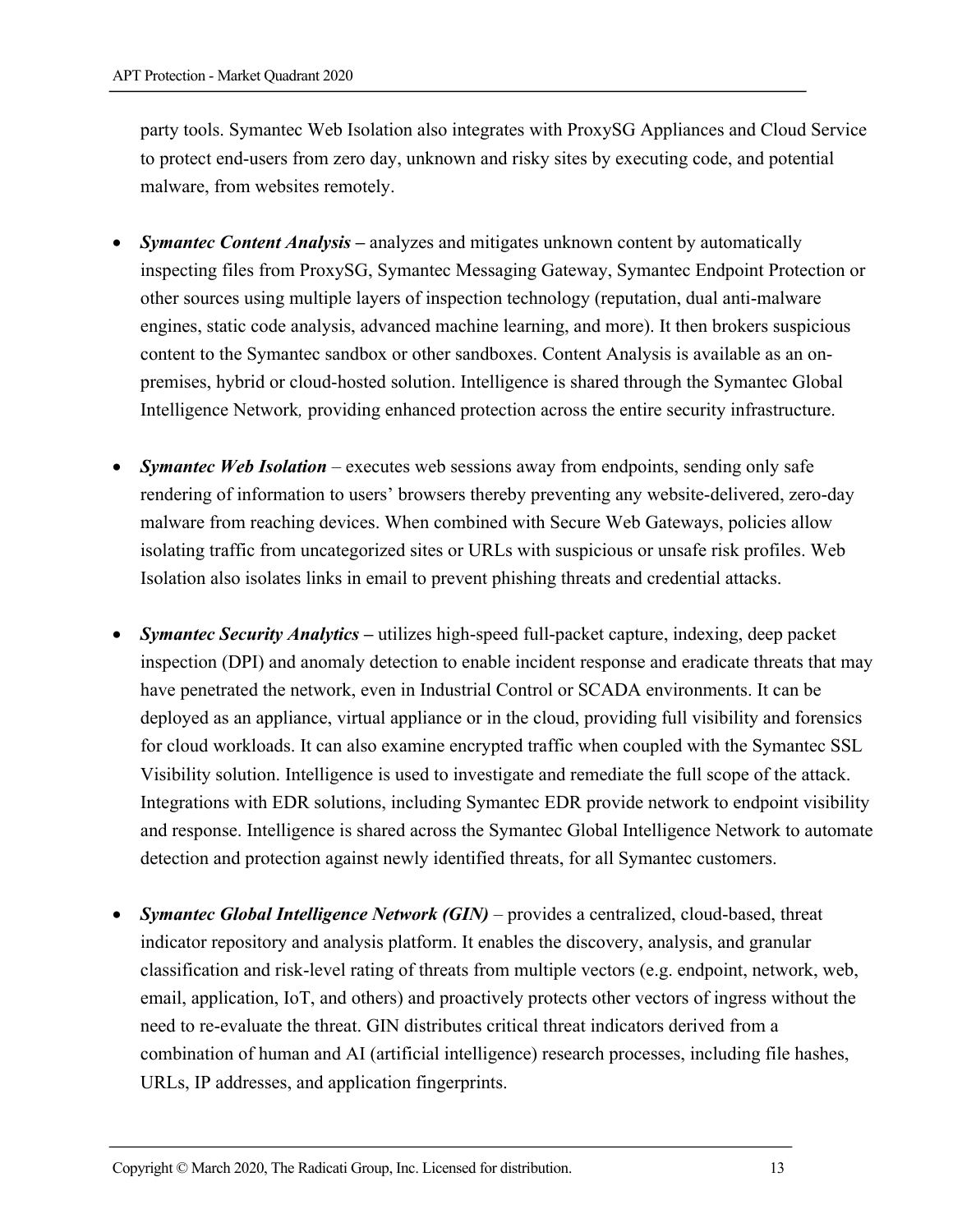#### **STRENGTHS**

- Symantec offers on-premises, cloud, and hybrid options across most of its solutions, which deliver an integrated product portfolio that defends against threats across all vectors, including endpoint, network, web, email, mobile, cloud applications, and more.
- Symantec uses a wide array of technologies to provide multi-layered protection, including heuristics scanning, file and URL reputation and behavioral analysis, dynamic code analysis, blacklists, machine learning, exploit prevention, web isolation, mobile protection, CASB and application control. Symantec also utilizes static code analysis, customized sandboxing and payload detonation technologies to uncover zero-day threats.
- Symantec offers its own DLP solution that integrates with endpoints, gateways, and cloud applications to prevent data leaks and help achieve industry and regulatory compliance. The acquisition of Bay Dynamics should strengthen Symantec's DLP solution with the addition of UEBA.
- Following Broadcom's acquisition of Symantec, CA's Identity and Access Management and Privileged Access Management solutions have been merged into Broadcom's Symantec Enterprise Division. This gives customers the opportunity to include identity protection and management as part of their purchase of the Symantec security portfolio. Integration of Identity Security into the Symantec Integrated Cyber Defense Platform (ICDx) also is on the roadmap.
- Symantec Security Analytics, coupled with Symantec SSLV Visibility solution, delivers enriched packet capture for network security visibility, advanced network forensics, anomaly detection and real-time content inspection, even in encrypted traffic.
- Symantec delivers dedicated mobile device protection and analyzes mobile device traffic to detect mobile-based APTs, even when users are off the corporate network. The Symantec sandbox includes support for Android files.
- Symantec EDR provides a single pane of glass across all its modules, providing real-time visibility into attacks, as well as the ability to remediate threats across endpoints.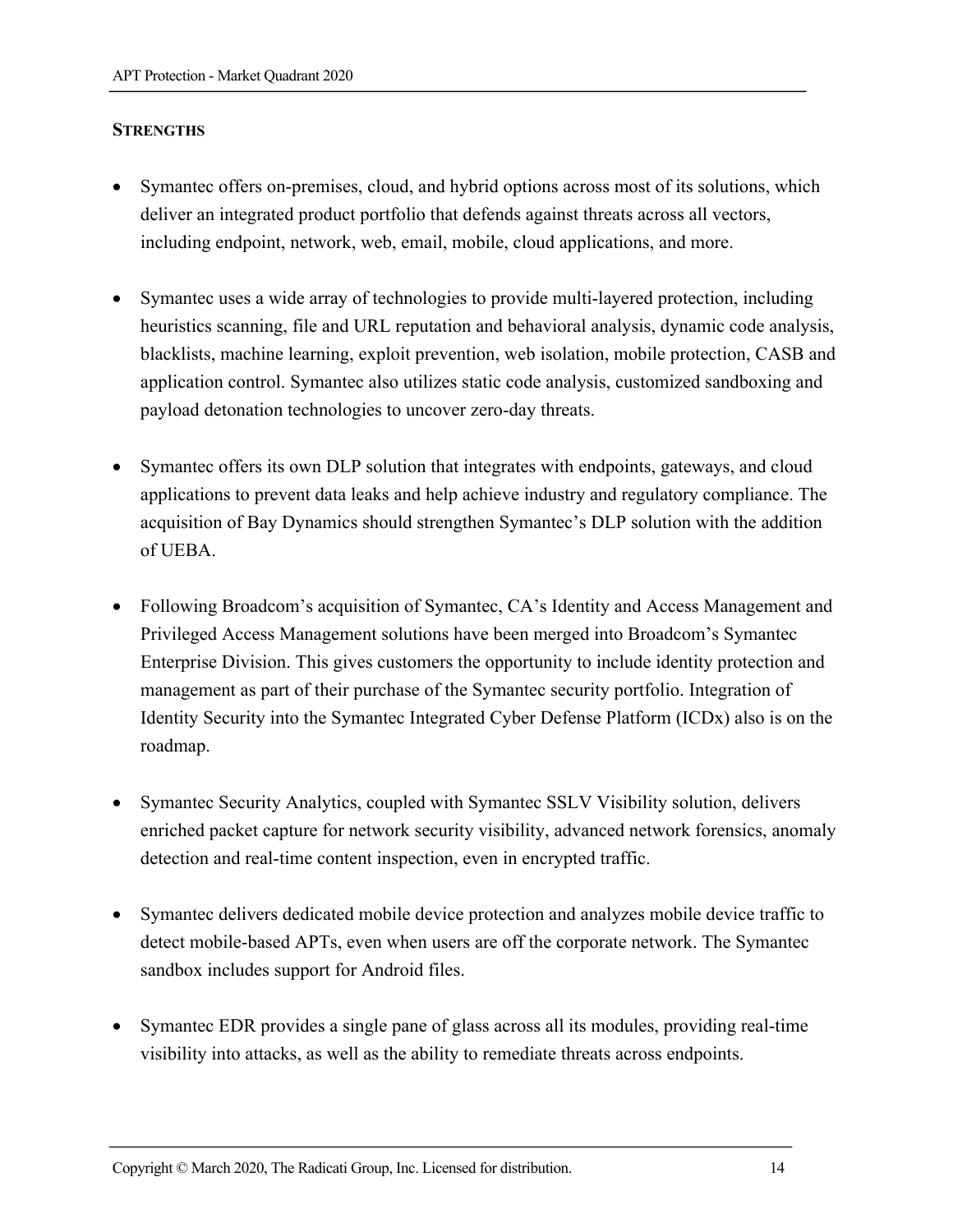#### **WEAKNESSES**

- Symantec solutions are typically a good fit for larger enterprises with complex needs and an experienced security team. However, some of Symantec's cloud solutions offer streamlined protection for smaller customers.
- Symantec SECS supports workflows for patch management and remediation, however, it does not currently integrate with Symantec's IMTS (Altiris) product, which is a missed opportunity. The vendor has this on its roadmap.
- Symantec is still working to add UEBA capabilities (from its Bay Dynamics acquisition) to its DLP solution.
- Symantec's recent acquisition by Broadcom has caused it to lose some mindshare among customers. However, the company is addressing this through a number of product and sales channel enhancements.

## **CISCO**

170 West Tasman Dr. San Jose, CA 95134 www.cisco.com

Cisco is a leading vendor of Internet communication and security technology. Cisco has invested in a number of acquisitions, including Duo, OpenDNS, Cloudlock, Sourcefire, Cognitive and ThreatGrid. Cisco's Security Solutions are powered by the Cisco Talos Security Intelligence and Research Group (Talos), made up of leading threat researchers. Cisco is publicly traded.

#### **SOLUTIONS**

**Cisco Advanced Malware Protection (AMP)** is a cloud-based anti-malware solution that includes AMP for Endpoints and integrations to an AMP Ecosystem consisting of network/gateway security devices and other cloud-based security solutions. It works using a collective security intelligence cloud to detect, contain, and remediate advanced threats. Cisco AMP for Endpoints agents extend anti-malware capabilities with a protection lattice of nextgeneration endpoint security capabilities which can be deployed to protect Windows, Macs,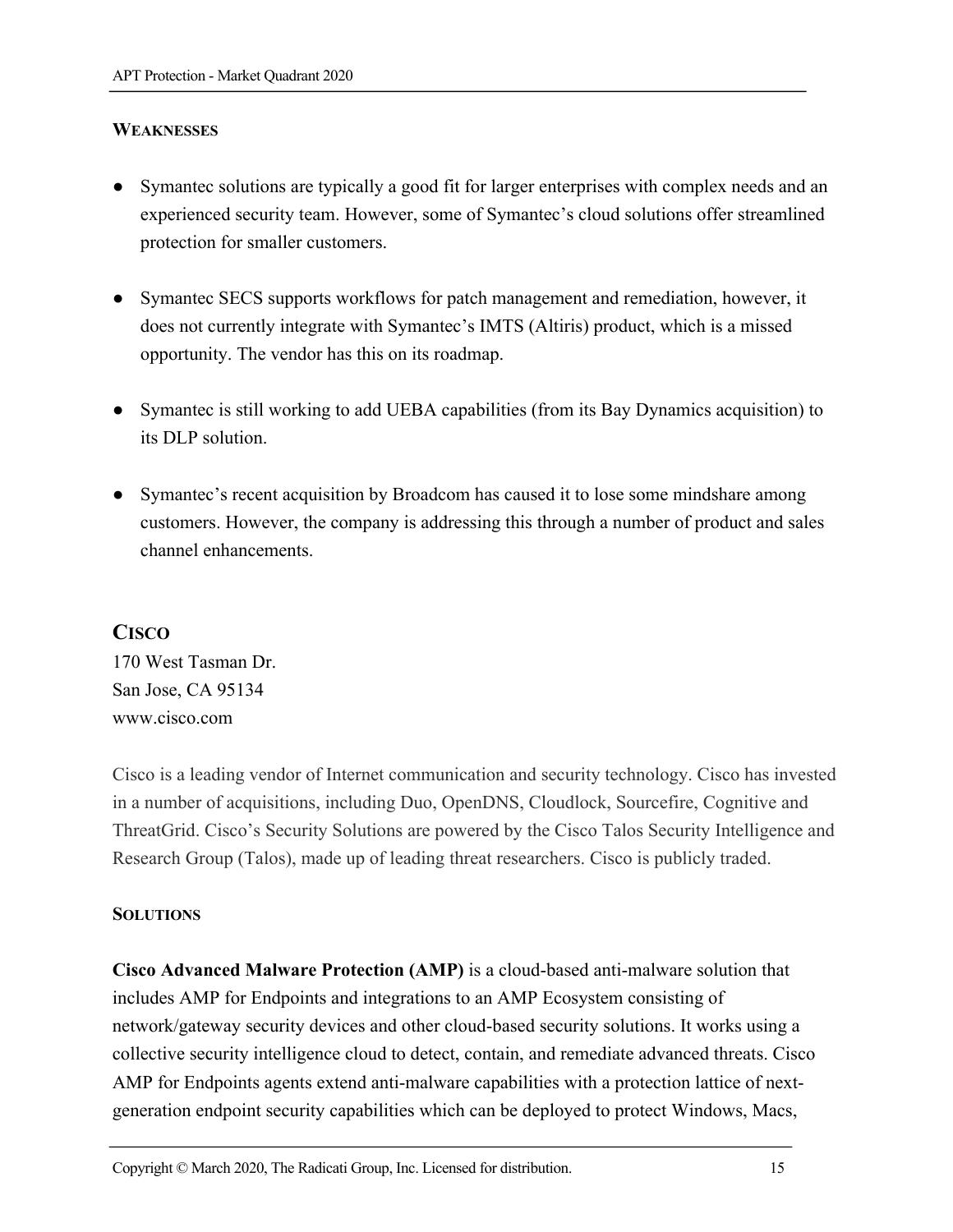Linux, mobile devices and virtual systems. AMP uses global threat intelligence from Talos and AMP Threat Grid to prevent breaches before they occur. It also uses a telemetry model to take advantage of big data, continuous analysis, and advanced analytics.

AMP for Endpoints delivers the following functionality:

- o *Prevention* AMP for Endpoints combines Global Threat Intelligence, NGAV malware blocking, file sandboxing and offers proactive protection by closing attack pathways before they can be exploited. An exploit prevention engine detects and blocks file-less exploitation techniques that are commonly used to exploit memory corruption vulnerabilities in common applications. Additional capabilities include system process and malicious activity protection, behavior based detection, and protection against ransomware. Using Cloud-based Collective Security Intelligence, AMP's global outbreak control capability ensures that prevention enforced on a malicious file is automatically enforced on the other policy enforcement points in the AMP Ecosystem.
- o *Detection* AMP for Endpoints continually monitors all activity on endpoints to identify malicious behavior, and detect indicators of compromise. Once a file lands on the endpoint, AMP for Endpoints continues to monitor and record all file activity. In addition, AMP detection gives visibility into what command line arguments are used to launch executables to determine if legitimate applications, including Window utilities, are being used for malicious purposes. If malicious behavior is detected, AMP can automatically block the file across all endpoints and show the security team the entire recorded history of the file's behavior. AMP for Endpoints delivers agentless detection, which serves to detect compromise even when a host does not have an agent installed. Using Cisco's Cognitive Intelligence technology, AMP for Endpoints offers agentless detection when deployed alongside compatible web proxies (e.g. Cisco WSA, Symantec ProxySG, or other third parties). It helps uncover file-less or memory-only malware, web browser only infections, and stop malware before it compromises the OS-level.
- o *Response* AMP for Endpoints provides a suite of response capabilities to quickly contain and eliminate threats across all endpoints before damage is done. AMP for Endpoints offers surgical, automated remediation where once a threat is uncovered it is automatically remediated across all endpoints and other policy enforcement points in the AMP Ecosystem without the need to wait for a content update. The Threat Response capability aggregates security telemetry across the AMP Ecosystem architecture: endpoints, network, web, email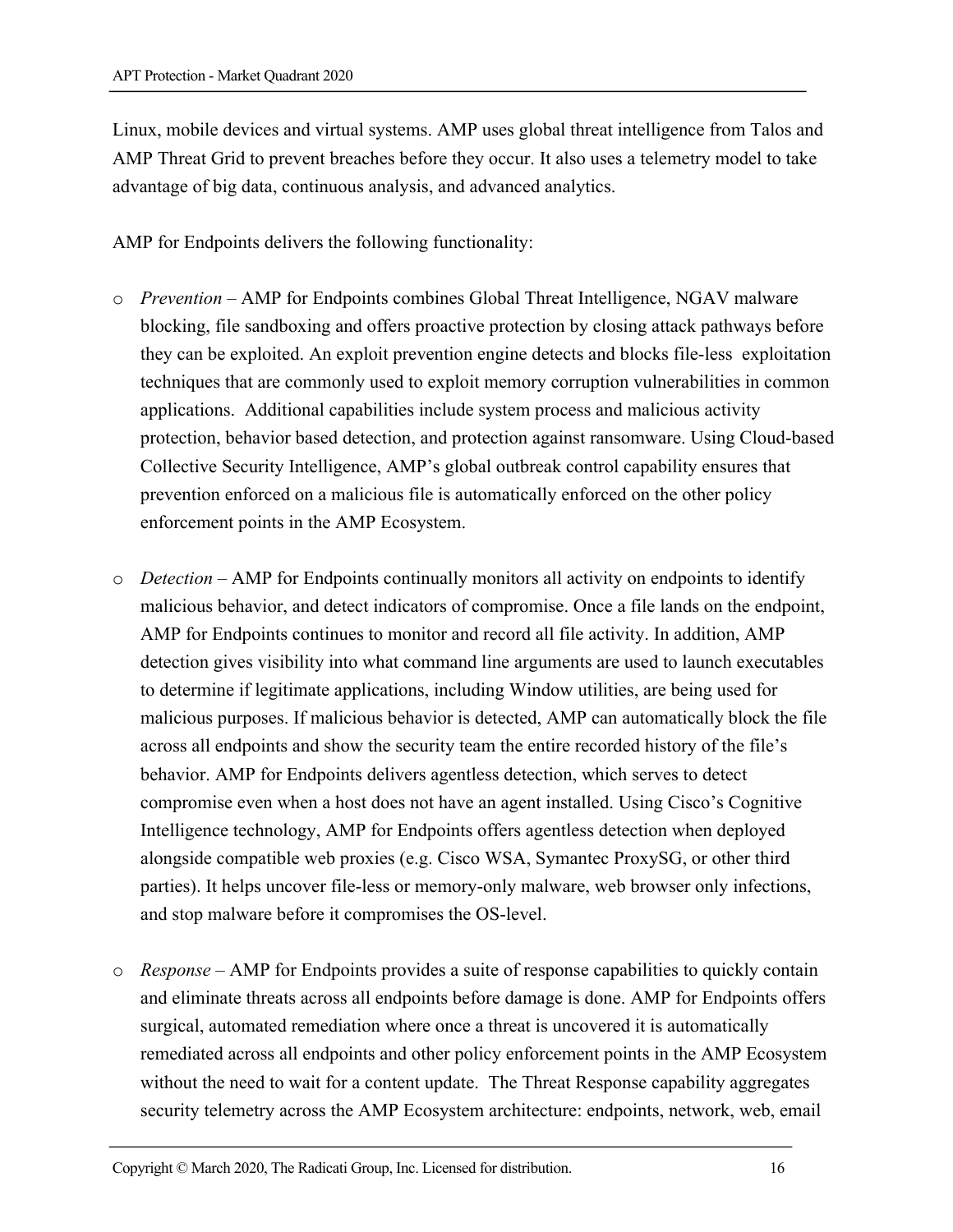and DNS to provide threat context enrichment for proactive threat hunting, incident investigation and response. Endpoint Isolation capability further allows an incident investigator/analyst to isolate the compromised host from network access while retaining a customer configurable list of whitelisted systems, alongside the AMP console, for access to triage or remediate the host.

- o *Advanced Search –* AMP provides Threat Hunters, SOC Analysts and Incident Responders efficient information about the endpoints they manage. Security personnel have the ability to run complex queries on any or all endpoints for threat indicators. Advanced search provides deep visibility into what happened on any endpoint at any given time by taking a snapshot of its current state. For ease of use, an endpoint forensic snapshot and/or a catalog of advanced endpoint search queries is mapped to the MITRE ATT&CK framework.
- o *File Sandboxing –* Threat Grid console and API access allows security teams to perform in-depth static and advanced dynamic file analysis in order to identify malware quickly in a safe and secure environment. Enhanced capabilities provide Cisco curated playbooks for sandbox runtime and a glove book feature that allows security analysts to interact with the malware in the sandbox during detonation.
- o *Zero Trust Security* AMP integrates with Cisco's DUO to deliver risk-based identity and access. AMP for Endpoints can alert DUO of device compromise. DUO can then automatically block the compromised device from being used for multi-factor authentication.
- o *Malware protection* is provided through a combination of file reputation, cloud-based sandboxing, and intelligence driven detection. Cisco's Talos Security Intelligence provides the ability to identify and filter/block traffic from known malicious IP addresses and sites, including spam, phishing, Bot, open relay, open proxy, Tor Exit Node, Global Blacklist IPs and Malware sites in addition to domains and categorized, risk-ranked URLs.
- o *Email and Web security*  all file disposition and dynamic analysis information is shared across AMP Ecosystem products via collective intelligence. If a file is determined to be malicious via AMP for Email or Web Security the information is immediately shared across all AMP-enabled platforms, both for future detection of the malicious file and retrospectively if the file was encountered by any other AMP platforms.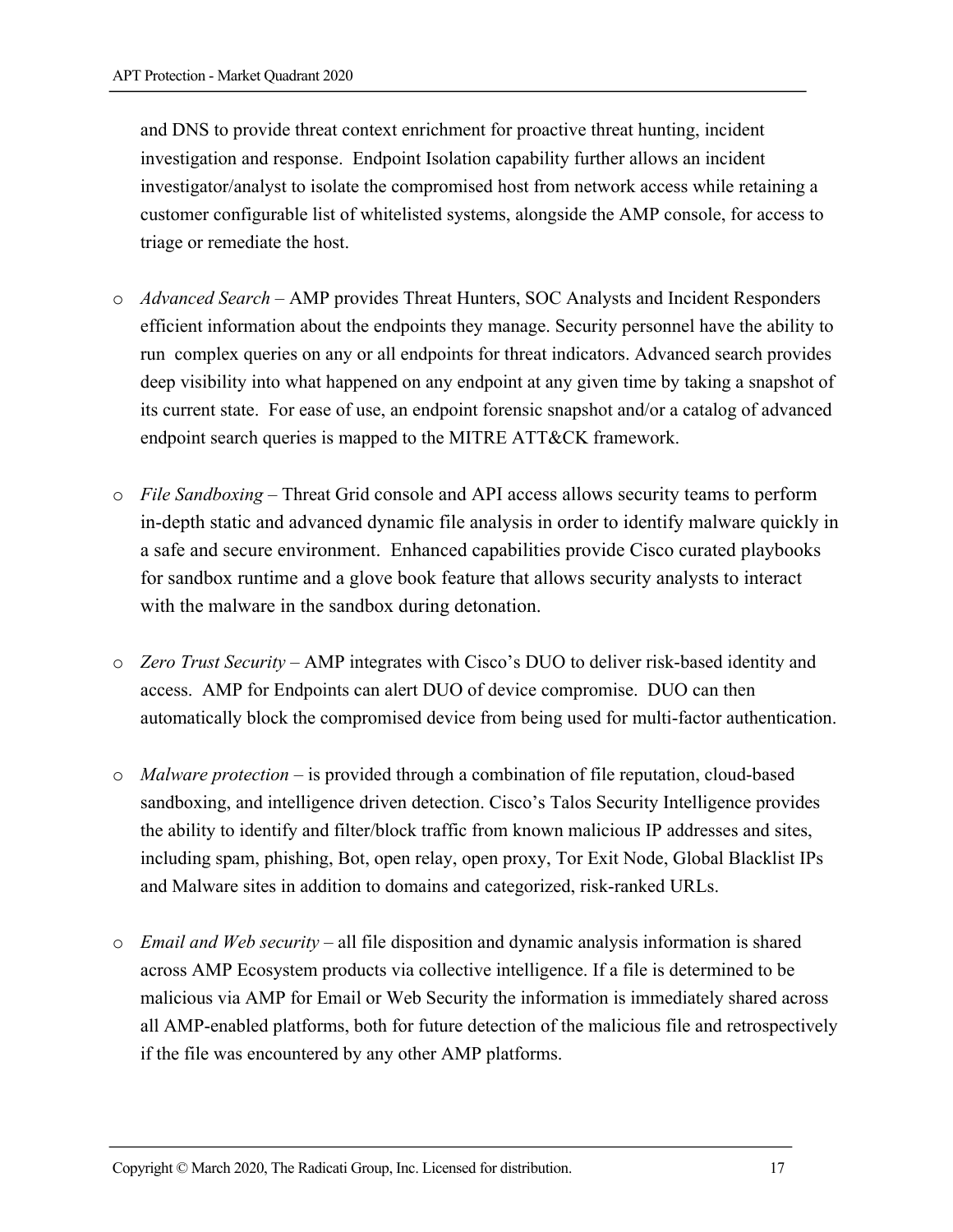- o *Firewall and NGIPS*  AMP for Endpoints integrates with AMP for Networks. All detection information is sent to the Firepower management platform and can be used to correlate against other network threat activity for automatic global outbreak control and trajectory.
- o *Patch Assessment* AMP for Endpoints uses a feature called Vulnerable Software that identifies if installed software across all endpoints has an installed version with exploitable vulnerability.
- o *Reporting*  AMP for Endpoints offers static, dynamic, and historical reports. These include reporting on high-risk computers, overall security health, threat root cause activity tracking, identification of various APTs, and mobile-specific root cause analysis.
- o *Management*  AMP for Endpoints comes with its own management console and can also integrate with the Firepower console for tighter management across all deployed Cisco security solutions. Cisco added an Inbox to provide users a workflow for incident response management and redesigned the dashboard to make it easier for users to access information and options from a central place in the portal.

The **Cisco AnyConnect Secure Mobility Client** offers VPN access through Secure Sockets Layer (SSL), endpoint posture enforcement and integration with Cisco Web Security, Umbrella DNS roaming protection and Splunk for comprehensive secure mobility. AnyConnect assists with the deployment of AMP for Endpoints and expands endpoint threat protection to VPNenabled endpoints, as well as other Cisco AnyConnect services. The Web Security and Umbrella modules prevent the endpoint from accessing and downloading content from known malicious URLs and domains. Integration with Splunk allows AnyConnect's network visibility module to send network flow telemetry for analytics and anomalous network activity detection.

Cisco also has a dedicated MSSP offering for endpoint security that includes: a dedicated portal to manage MSSP customers, a multi-tenant console, and OpEx-based pricing.

Cisco AMP supports open APIs, and an ecosystem of thrid party APT solution integrations.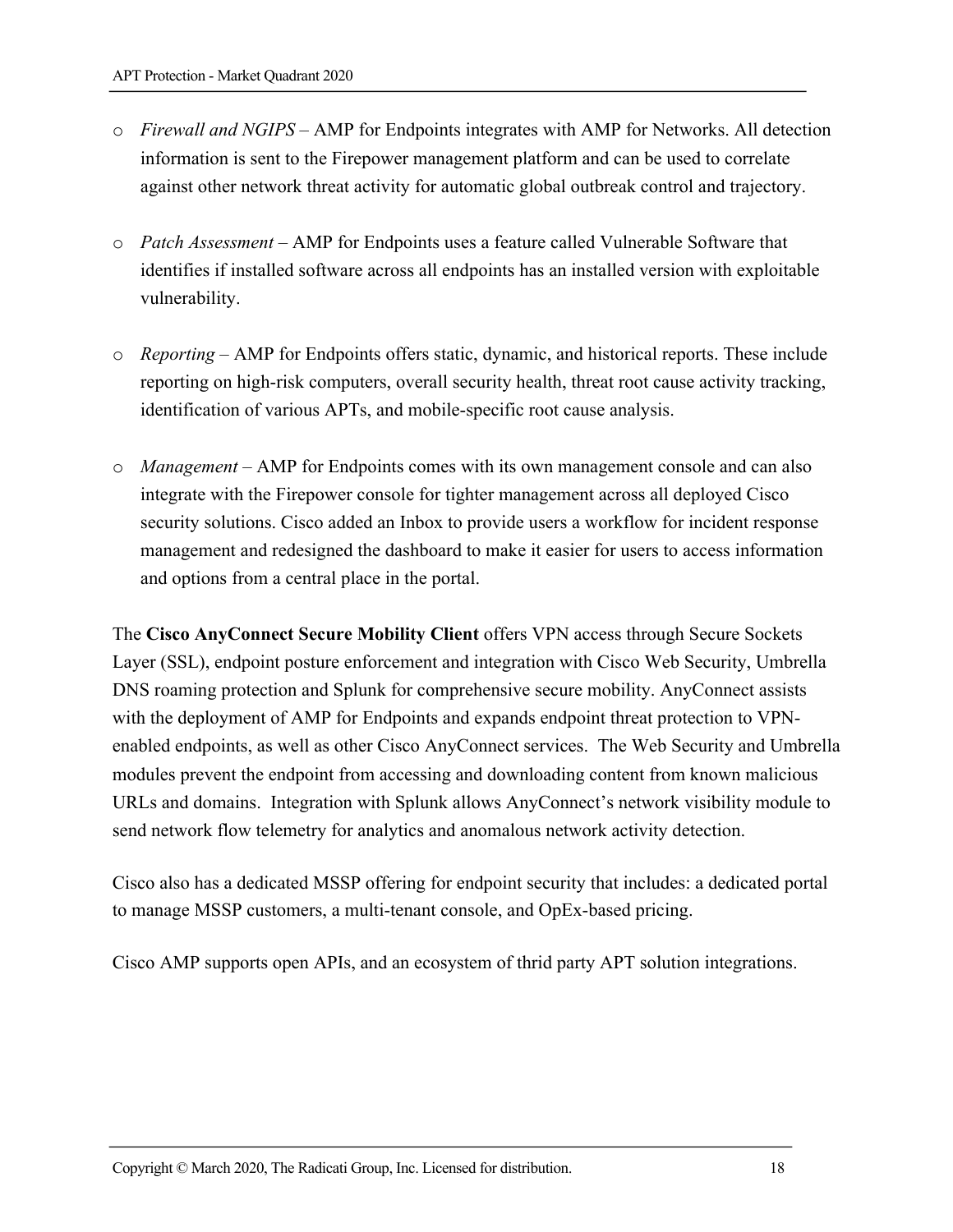#### **STRENGTHS**

- Cisco offers a broad security portfolio, which encompasses threat intelligence, heuristics, behavioral analysis and sandboxing to predict and prevent threats from edge to endpoint.
- AMP tracks all file activity. With continuous monitoring, organizations can look back in time and trace processes, file activities, and communications to understand the full extent of an infection, establish root causes, and perform remediation.
- AMP has the ability to roll back time on attacks to detect, alert, and quarantine files that become malicious after the initial point of entry.
- AMP for Endpoints offers protection across PCs, Macs, mobile devices, Linux, virtual environments, as well as an on-premises private cloud option.
- Cisco AMP for Endpoints can be fully integrated with the Cisco AMP for Networks solution to further increase visibility and control across an organization. AMP capabilities can be added to Cisco Email and Web Security Appliances, Next-Generation Intrusion Prevention Systems, Firewalls, Cisco Meraki MX, and Cisco Integrated Services Routers.

#### **WEAKNESSES**

- Cisco AMP for Endpoints does not provide features to help uninstall previous security software.
- Cisco AMP for Endpoints currently offers third party software patch assessment, but does not offer third party patch software remediation.
- Cisco AMP for Endpoints does not provide content-aware DLP functionality.
- Cisco AMP for Endpoints will appeal mostly to customers with adequate IT management teams and complex endpoint protection needs, who are already vested in Cisco solutions.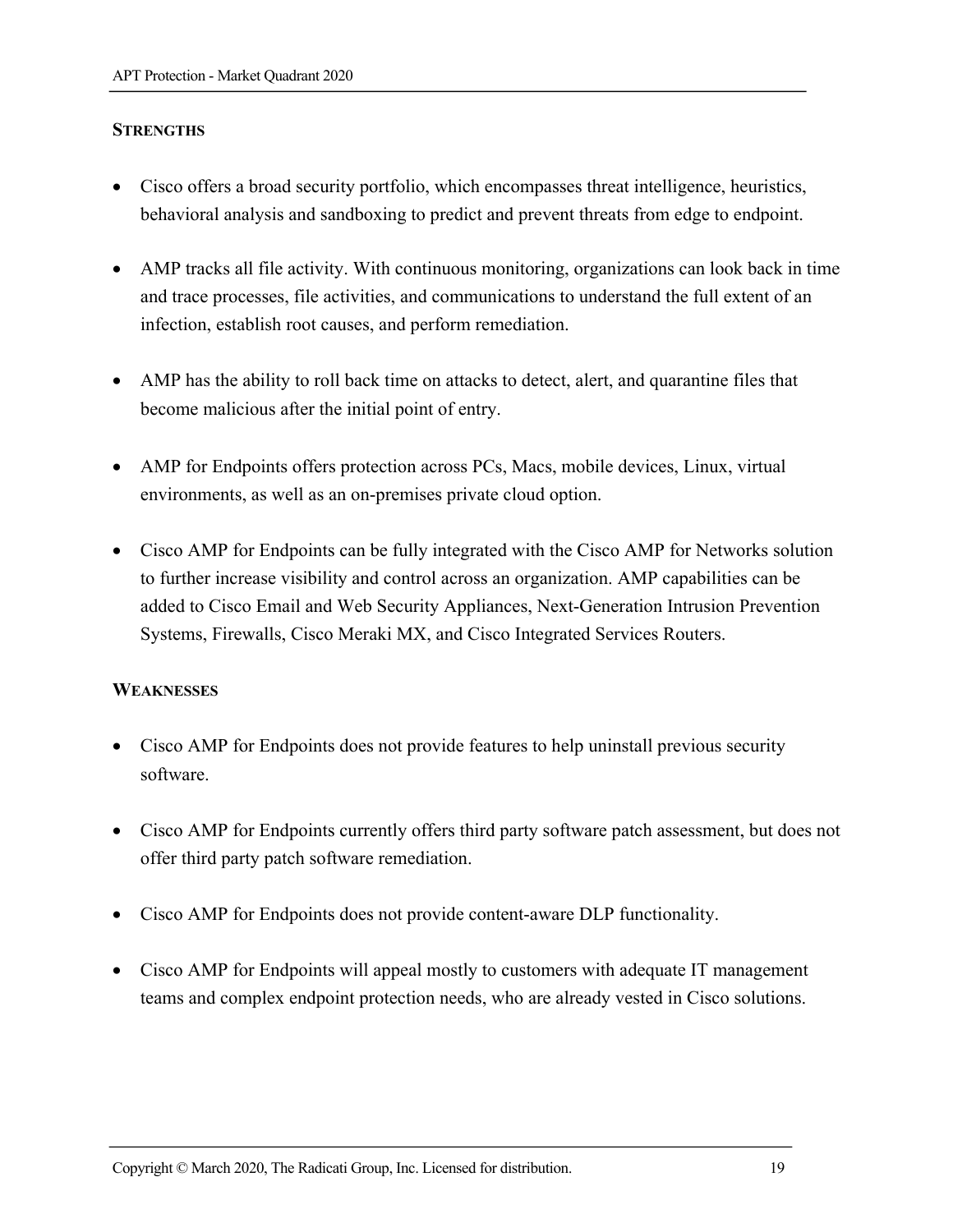## **KASPERSKY**

39A/3 Leningradskoe Shosse Moscow 125212 Russian Federation www.kaspersky.com

Kaspersky is an international group, which provides a wide range of security products and solutions for consumers and enterprise business customers worldwide. The company's business solutions are aimed at a broad range of customers including large enterprises, small and mediumsized businesses. Kaspersky is privately owned.

#### **SOLUTIONS**

Kaspersky's **Threat Management and Defense** portfolio comprises the following solutions:

- **Kaspersky Anti-Targeted Attack (KATA) Platform** combines network-level advanced threat discovery and Kaspersky Endpoint Detection and Response (EDR) capabilities. It covers multiple threat entry-points (Web, Mail, endpoint, server, virtual machines) delivering fully automated data collection, centralized data storage, and detection at both network and endpoint levels. The platform is enriched through Kaspersky Threat Intelligence and is managed through a single web console.
- **Kaspersky EDR (KEDR)** can also work as standalone technology, enabling detection of complex threats, deep investigation powered by Kaspersky Threat Intelligence and MITRE ATT&CK mapping, as well as a range of response capabilities. Kaspersky EDR can work alongside third party endpoint security solutions, and shares the same agent as Kaspersky Endpoint Security for Business.
- **Kaspersky Endpoint Security for Business (KESB**) is a multi-layered endpoint protection platform, that provides security for mixed environments.
- **Kaspersky Secure Mail Gateway (KSMG)** delivers email-based threat protection and provides an automated response based on in-depth KATA Platform detections.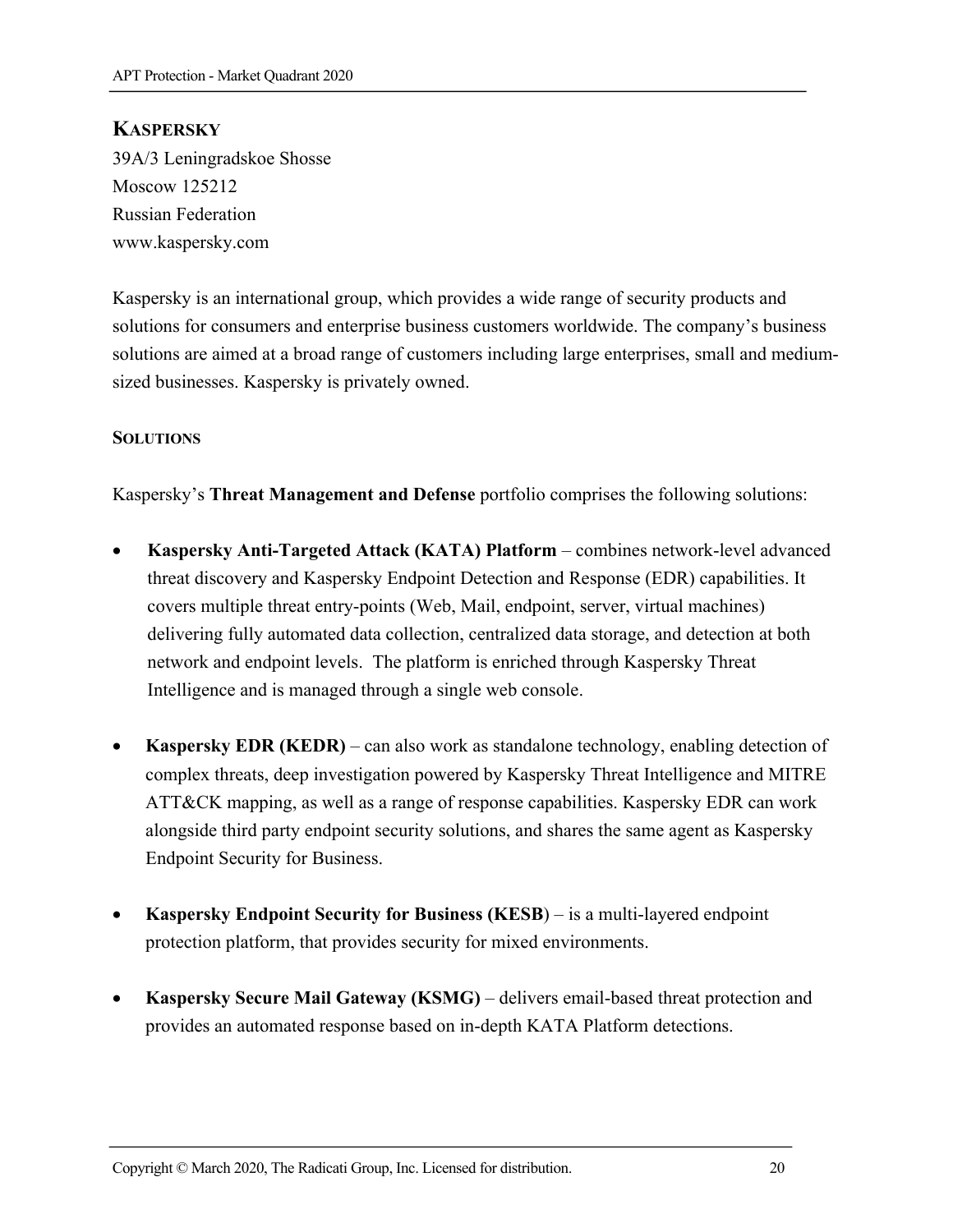- **Kaspersky Web Traffic Security (KWTS)** delivers web-based threat protection and provides an automated response based on in-depth KATA Platform detections.
- **Kaspersky Threat Intelligence Portal** offers a single access point to threat intelligence, available in both machine-readable and human-readable formats.
- **Kaspersky Private Security Network (KPSN)** a private threat intelligence database for organizations with isolated networks, or stringent requirements regarding data-sharing and regulatory compliance.
- **Cybersecurity Services** provide access to global threat intelligence, training programs for specialists, managed detection and response services as well as security and compromise assessments to close security gaps before their exploitation.

The Kaspersky Anti-Targeted Attack (KATA) Platform and Kaspersky EDR (KEDR) products deliver the following functionality:

- o *Network traffic analysis (NTA)* uses network sensors to detect activities in multiple segments of the IT infrastructure, enabling the 'near real-time' detection of complex threats in web and email environments. SMTP, POP3, POP3S, HTTP, HTTPS, ICAP, FTP and DNS protocols are supported. The NTA module features behavior detection capabilities, and analyzes traffic and objects through Intrusion Detection and URL reputation analysis*.*
- o *Sandboxing*  KATA Platform Advanced Sandbox technology provides a safe environment for the analysis of threat activity, helping identify unknown or tailored malware. Results are mapped to the MITRE ATT&CK knowledgebase. The sandbox also provides techniques for OS environment randomization, time acceleration in virtual machines, anti-evasion techniques, user activity simulation, and others, which contribute to behavior-based detection.
- o *Kaspersky Security Network (KSN)*  is a global cloud infrastructure holding reputation verdicts and other information about objects processed by the KATA Platform (files, domains, URLs, IP addresses and more). A private cloud based solution, *Kaspersky Private Security Network (KPSN*), is available for organizations unable to send their data to the global KSN cloud but still wishing to benefit a global reputation database.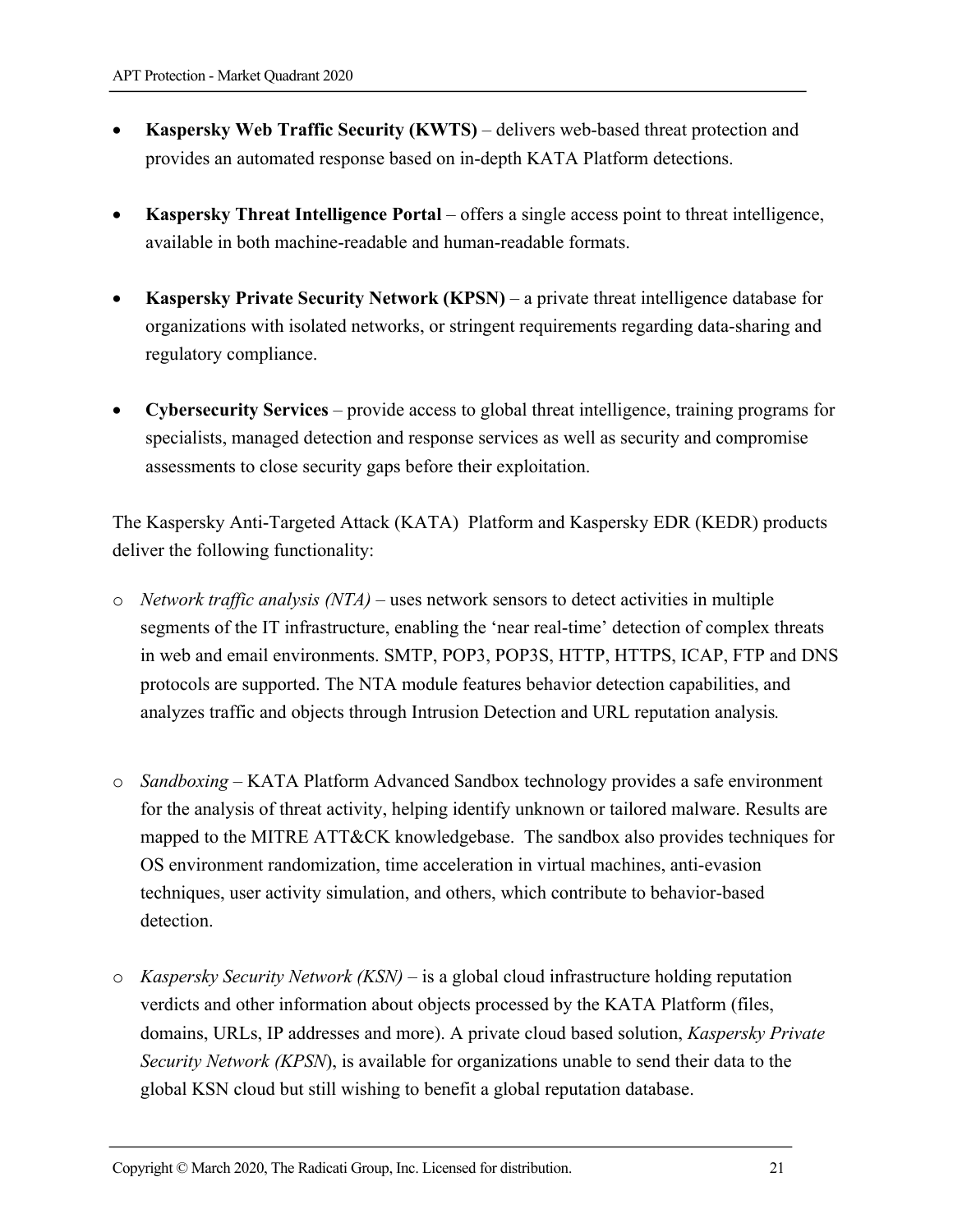- o *Targeted Attack Analyzer (TAA)* discovers suspicious actions based on anomaly heuristics, provisioning real-time automated threat hunting capabilities. It supports the automatic analysis of events, and their correlation with a unique set of Indicators of Attack (IoAs) generated by Kaspersky's Threat Hunters. All IoAs are mapped to MITRE ATT&CK to provide detailed information including the ATT&CK-defined technique used, a description and mitigation strategies. Databases of custom IoAs appropriate to the specific infrastructure or the industry sector, can also be created.
- o *Anti-malware engine* working on a central node, with more aggressive settings than are enabled on endpoint configuration, the engine scans objects for malicious or potentially dangerous code, as well as sends objects with potentially malicious contents to the sandbox.
- o *Indicators of Compromise (IoCs) scanning*  the KATA Platform allows centralized IoCs loading from threat data sources and supports automatic scheduled IoCs scanning, streamlining the analysts' work.
- o *Detection with YARA rules* supports complex matching rules to search files with specific characteristics and metadata. It also allows the creation and uploading of customized YARA rules in order to analyze objects for threats specific to the organization.
- o *Retrospective analysis* allows retrospective analysis to be conducted while investigating multi-stage attacks, even in situations where compromised endpoints are inaccessible or when data has been encrypted. In addition, saved files from mail and web traffic can be automatically rescanned periodically, applying updated detection rules.
- o *Query builder for proactive threat hunting* Analysts can build complex queries in searching for atypical behavior, suspicious events and threats specific to the infrastructure.
- o *Kaspersky Threat Intelligence Portal* supports manual threat queries to the Threat Intelligence knowledgebase to give IT security analysts' additional context for threat hunting and effective investigation.
- o *Third party integration* KATA Platform supports verdict sharing through CEF/Syslog with the customer's SIEM (Security Information and Event Management) system, or OpenAPI for integration scenarios with Next Generation Firewall, Web Gateways and other security systems.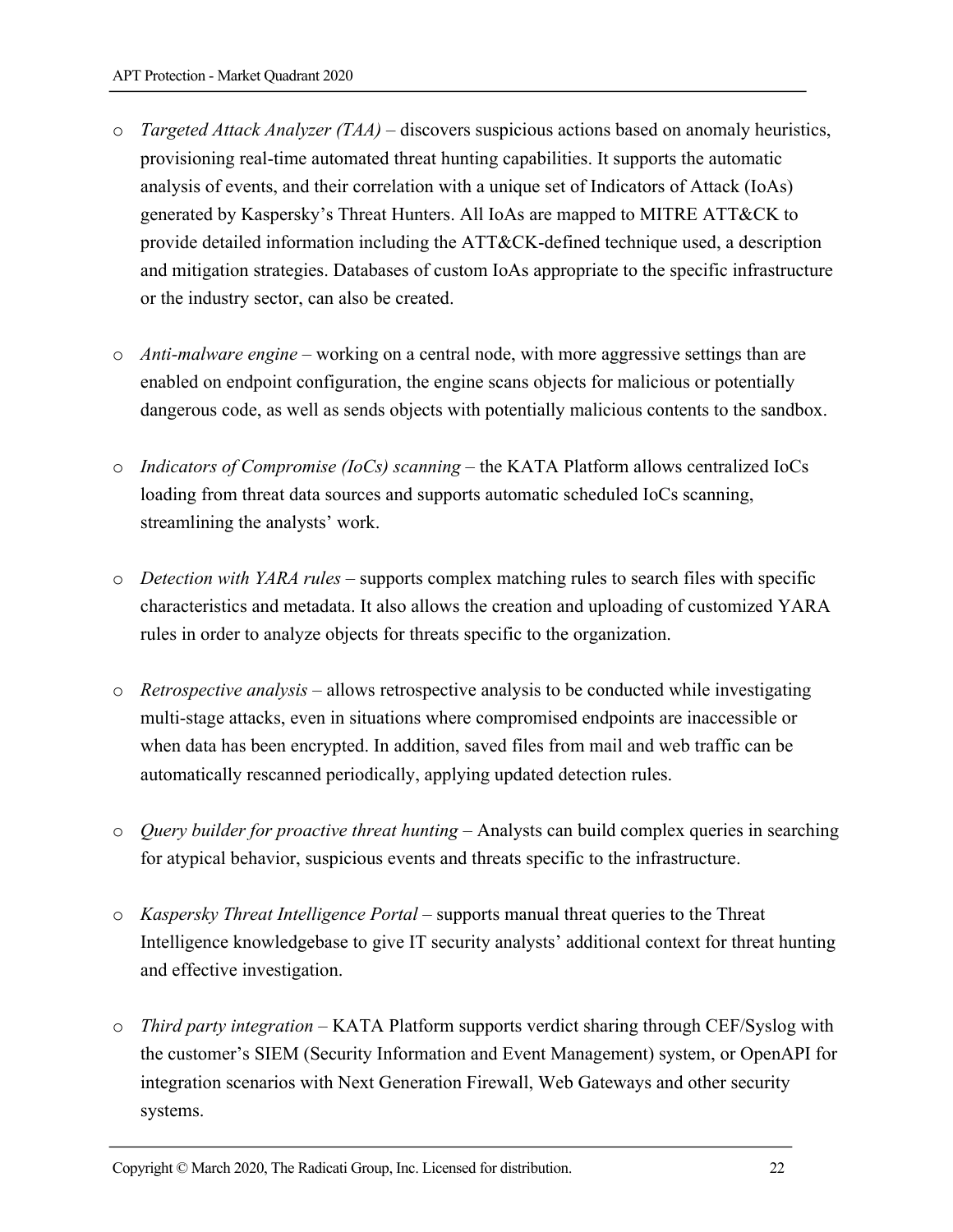#### **STRENGTHS**

- The Kaspersky Anti Targeted Attack (KATA) Platform incorporates Kaspersky EDR to offer an all-in-one APT Protection Platform based on a unified server architecture and centralized management.
- The use of a single console and server architecture in the Kaspersky Anti Targeted Attack (KATA) Platform and Kaspersky EDR (KEDR) provides security officers with efficient workflows for improved incident response.
- Kaspersky offers flexible implementation (hardware-independent software appliances) with separate network sensors and lightweight endpoint agents.
- The KATA Platform supports the automated comparison of internal investigation results with global reputation data (i.e. through the Kaspersky Security Network), which automatically checks files, URLs, domains, and more, to accelerate the incident investigation process.
- For organizations with strict privacy policies, such as financial services or government agencies, the KATA platform can work in a completely isolated mode, without transferring any data outside the organization's perimeter.
- Kaspersky Managed Detection and Response delivers protection from evasive threats that tend to circumvent existing automatic prevention and detection technologies.
- Kaspersky provides MSSP deployment scenarios with the ability to manage network sensors and thousands of endpoints within a single unified console, supporting both on-premises and hybrid cloud scenarios.

#### **WEAKNESSES**

- The Kaspersky Anti Targeted Attack (KATA) Platform is geared mainly to on-premises deployment.
- Kaspersky does not offer Data Loss Prevention (DLP) customers who feel they require this functionality need to procure it through an additional vendor.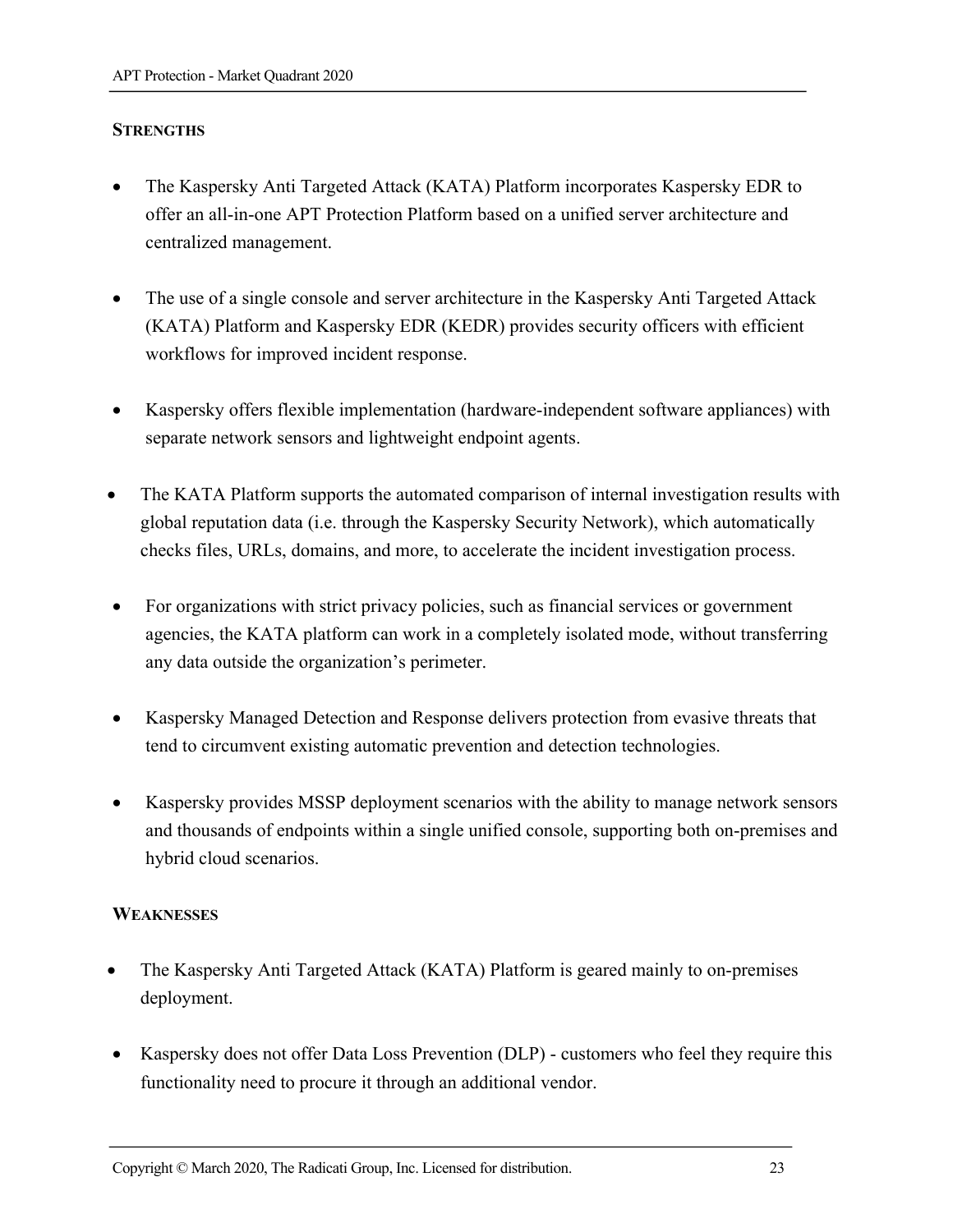- An EDR agent for mobile platforms is not yet available.
- Kaspersky does not offer yet a CASB solution. However, it provides APIs for integration with third party CASB solutions, and is developing a CASB solution aimed at mid-size organizations.

## **ESET, SPOL. S.R.O.**

Einsteinova 24 851 01 Bratislava Slovak Republic www.eset.com

ESET, founded in 1992, offers cybersecurity products and services for enterprises, small and medium businesses and consumers. Headquartered in the Slovak Republic, ESET has research, sales and distribution centers worldwide and a presence in over 200 countries. The company is privately held.

#### **SOLUTIONS**

ESET's anti-APT product portfolio includes the following solutions:

- **ESET Enterprise Inspector (EEI)** is ESET's EDR solution. It combines ESET's detection and prevention technologies, threat intelligence and cloud malware protection system with other advanced techniques to monitor and evaluate suspicious processes and behaviors. It can detect policy violations, anomalies, and can provide detailed information and response options in the event of security incidents. It provides multiple options to respond to incidents or suspicious activities.
- **ESET Dynamic Threat Defense (EDTD)** is ESET's managed cloud sandboxing solution, which provides another layer of protection for ESET Endpoint and Server security solutions. It provides static and dynamic analysis and reputation data, to detect zero-day threats. It is managed by the ESET Security Management Center and integrates directly with ESET Enterprise Inspector, ESET Mail Security solutions and ESET Endpoint solutions.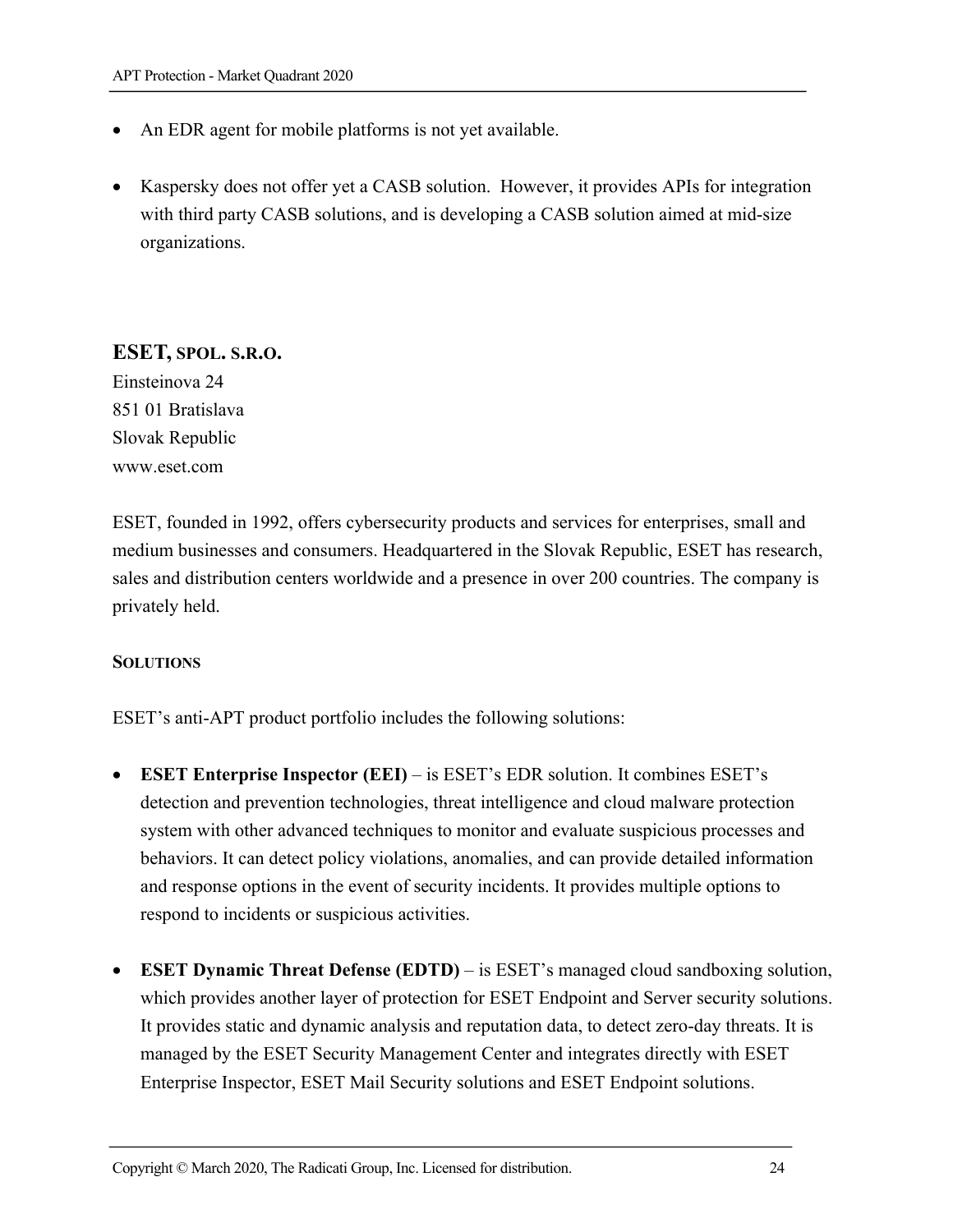- **ESET's Threat Intelligence Service** is ESET's threat reputation network. It uses information gathered from over 110 million sensors that is sent to ESET's Cloud Malware Protection System via ESET LiveGrid®. It shares actionable threat intelligence with customers. Additionally, it provides IOCs (IP, URL, file hash) and serves as an automated malware analysis portal.
- **ESET Threat Hunting** is a security service delivered by ESET cybersecurity experts who perform an on-demand investigation of data, events and alarms generated by the ESET Enterprise Inspector. This may include root cause analysis, forensic investigations, as well as actionable mitigation advice.
- **ESET Threat Monitoring** is a security service delivered by ESET cybersecurity experts who continuously monitor customer network and endpoint security data to provide alerts in real time if suspicious activity requires attention. It also provides actionable advice on risk mitigation.
- **ESET Manual Malware Analysis**  is an ESET security service which provides full examination and reverse engineering of submitted files. It also provides detailed reports on malicious code behavior with recommendations for prevention, removal and mitigation of attack impact.
- **Forensic Analysis & Consulting**  is a service which provides manual examination of submitted hardware and investigation by ESET Malware Research experts to provide mitigation suggestions and minimize breach aftermath.
- **ESET Initial Assessment and Optimization** is a service designed for customers utilizing ESET's Enterprise Inspector (EEI) EDR solution, which further improves protection and detection capabilities based on an initial assessment which results in the optimization of settings, rules and exclusions specifically tailored to a customer's environment.

#### **STRENGTHS**

• ESET EEI is a natively on-premise solution, which can be alternatively deployed in AWS and MS Azure instances.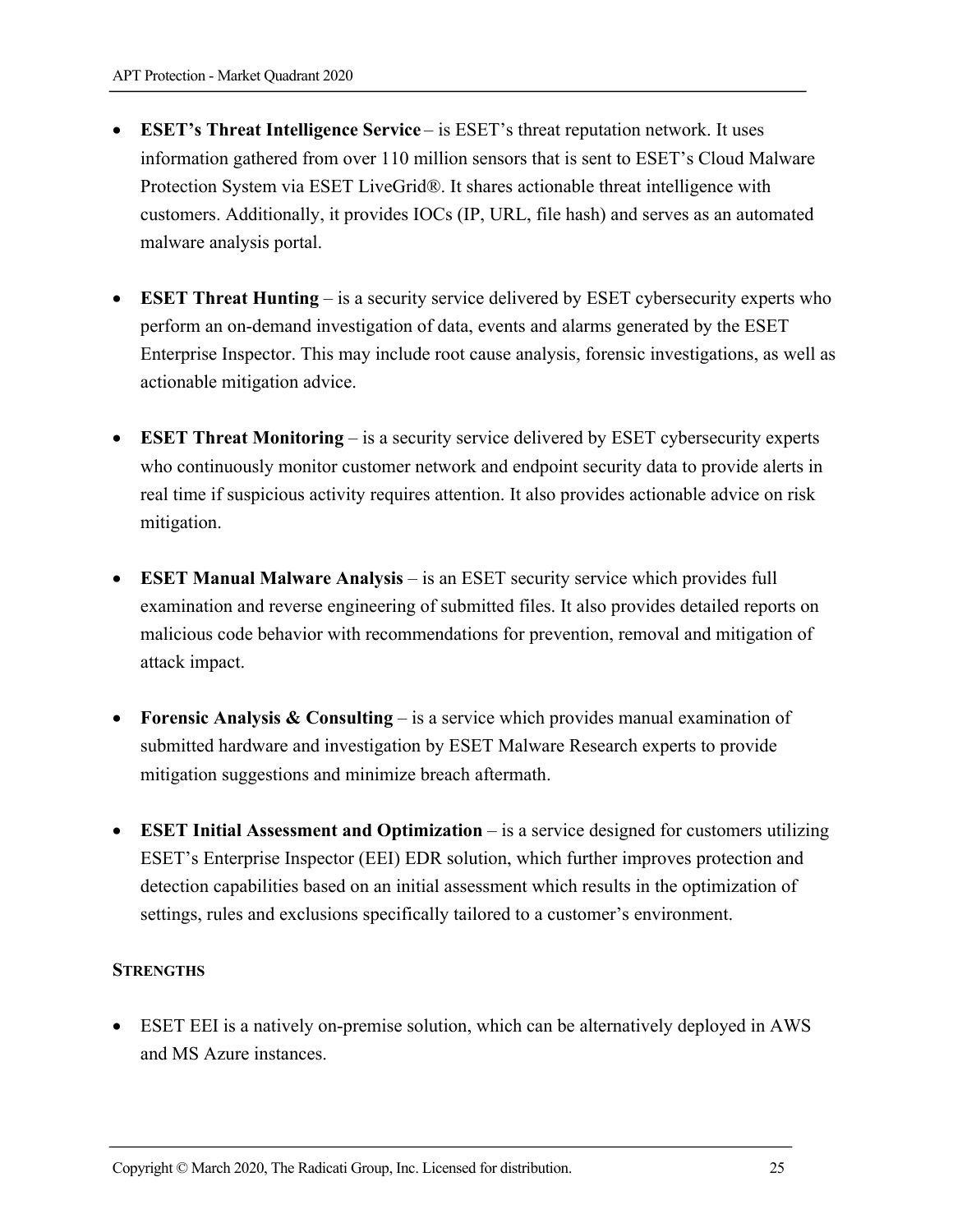- ESET EEI solution offers strong EDR capabilities which include collection of real time data, including process execution, loading of DLLs, script execution, manipulation of files, registry, network communication, process injections, and more.
- ESET solutions offer multi-language support and a large set of localized versions.
- ESET solutions are well known for ease of deployment and on-going use.
- ESET offers single pane of glass administration of all ESET solutions deployed in the network and controls endpoint prevention, detection and response layers across desptops, servers, agentless virtual machines, and mobile devices.
- ESMC offers remediation/response capabilities through command tasks which include: network isolation, restoring files from backup, file quarantining, file removal, process termination and behavior blocking.

#### **WEAKNESSES**

- Currently, some remediation actions require moving from the separate Enterprise Inspector (EEI) console back to the Security Management Center.
- ESET does not currently support macOS or Linux platforms. However, macOS EDR agent integration is on the vendor's roadmap for 2020, whereas Linux agent integration is on a long-term roadmap.
- ESET does not provide its own DLP solution. However, it offers DLP through the ESET Technology Alliance, its partner program.
- ESET does not offer a CASB solution or integrate with third party CASB providers.
- ESET lacks visibility in North America, however the vendor is working on to address this.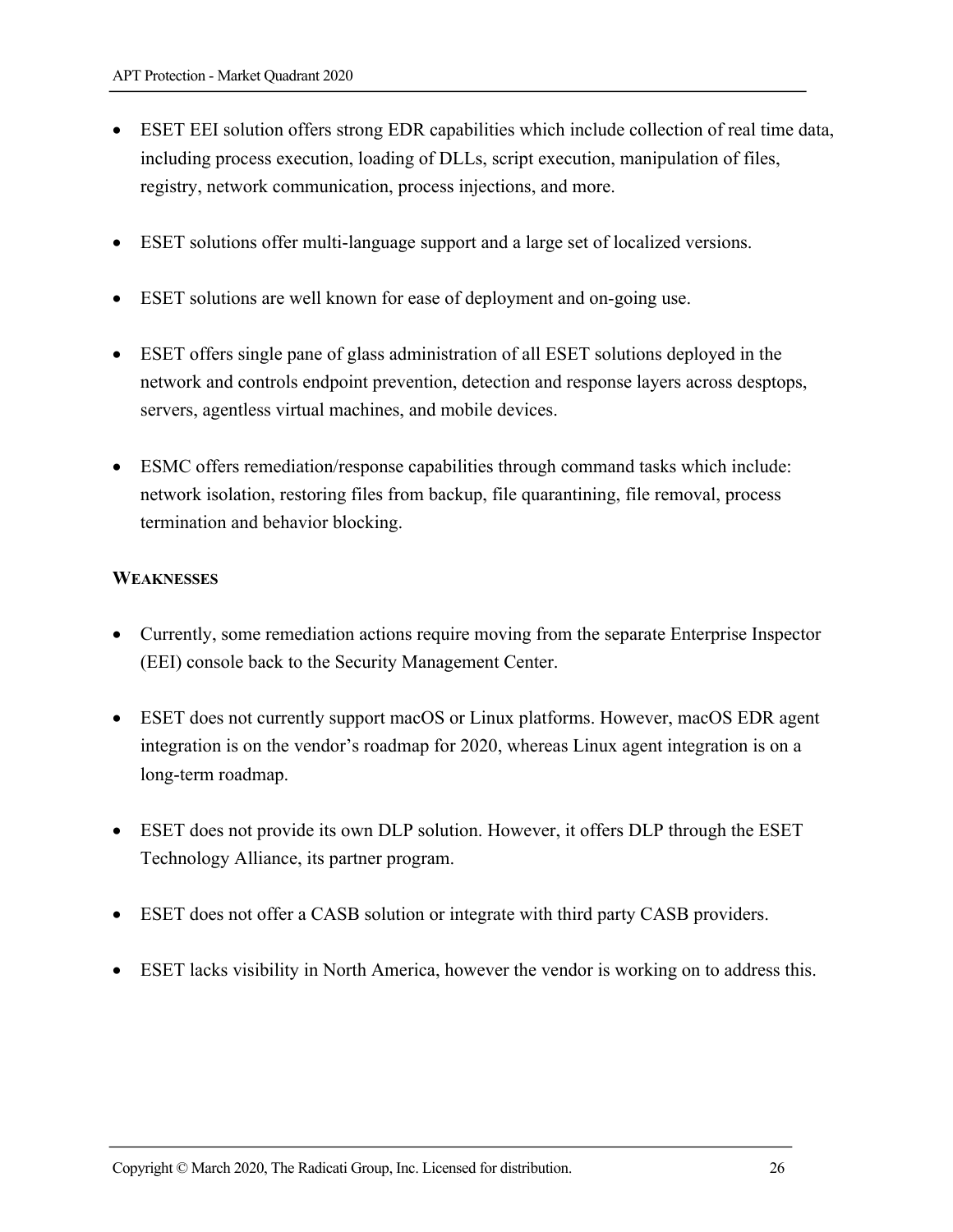## **TRAIL BLAZERS**

#### **SOPHOS**

The Pentagon Abingdon Science Park Abingdon OX14 3YP United Kingdom www.sophos.com

Sophos offers IT security solutions for businesses, which include encryption, endpoint, email, Web, next-generation firewall (NGFW), and more. All solutions integrate with Sophos Central, Sophos's cloud-based management platform, and backed by SophosLabs, its global network of threat intelligence centers. The company is headquartered in Oxford, U.K. In March 2020, Sophos was acquired by private equity firm Thoma Bravo, in a move that takes the company private.

#### **SOLUTIONS**

Sophos offers a set of complementary solutions for APT, which comprise: **Sophos SG UTM & XG Firewall,** for network protection; **Sophos Intercept X for next-gen Endpoint Protection** for workstations, servers and mobile devices; and **SophosLabs** which provides unified threat intelligence across all platforms. **Intercept X Advanced with EDR** includes Endpoint Detection and Response functionality.

- **Sophos SG UTM** is an integrated network security system that combines a next-gen firewall and IPS with web, email, remote access, and wireless security functionality. It includes Advanced Threat Protection through:
	- o *Sandboxing* which analyzes and "detonates" suspicious content in a safe, cloud-based environment to identify and block previously unseen threats.
	- o *Suspicious traffic detection* which identifies when an endpoint is trying to communicate with a malicious server. Once detected, the UTM blocks the traffic and notifies the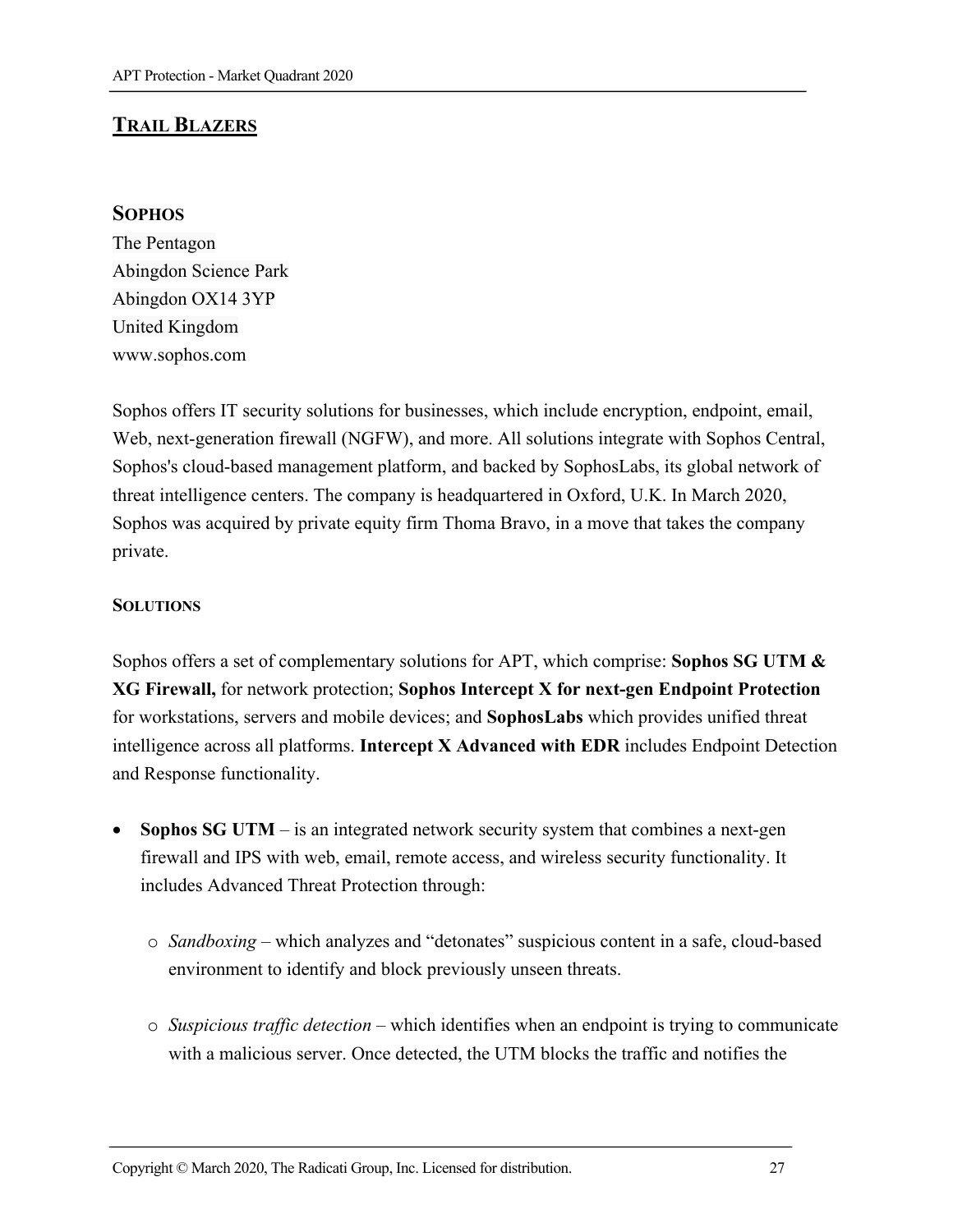administrator. This lets organizations detect the presence of compromised endpoints and prevent attacks from spreading, ex-filtrating data, or receiving commands.

- **Sophos Intercept X Endpoint Protection** Sophos Intercept X employs a layered approach to endpoint protection, rather than simply relying on one primary security technique. It combines foundational and modern techniques. Modern techniques include deep learning malware detection, exploit prevention, and anti-ransomware specific features. Foundational techniques include signature-based malware detection, behavior analysis, malicious traffic detection, device control, application control, web filtering, data loss prevention, and more.
- **Sophos Intercept X Advanced with EDR** integrates intelligent endpoint detection and response (EDR) with deep learning malware detection, exploit protection, and the features included in Sophos Intercept X Endpoint Protection, into a single agent.
- **SophosLabs** is the company's global research network, which collects, correlates, and analyzes endpoint, network, server, email, web, and mobile threat data across Sophos' entire customer base. It simplifies configuration by feeding advanced threat intelligence directly into Sophos products in the form of preconfigured settings and rules. This allows systems to be deployed quickly without the need for dedicated, trained security staff to update and test the configuration over time.

Sophos also offers Sophos Firewall-OS (SF-OS) that runs on SG Series appliances and includes synchronized security technology, which integrates endpoint and network security for protection against advanced threats. For instance, SF-OS Sophos SG Series Appliances can link the nextgeneration firewall with Sophos Endpoint Protection through its Security Heartbeat synchronized security technology which enables the network and endpoint to correlate health, threat, and security indicators for prevention, detection, actionable alerting, and remediation. This provides automated incident response that can restrict network access to endpoints on which malware has been detected, or that have had their endpoint agent disabled. It also extends UTM Advanced Threat Protection so that when it sees malicious traffic from an endpoint, it can engage Endpoint Protection to verify and clean up the infection. The SF-OS comes preinstalled on Sophos XG Firewall Series appliances.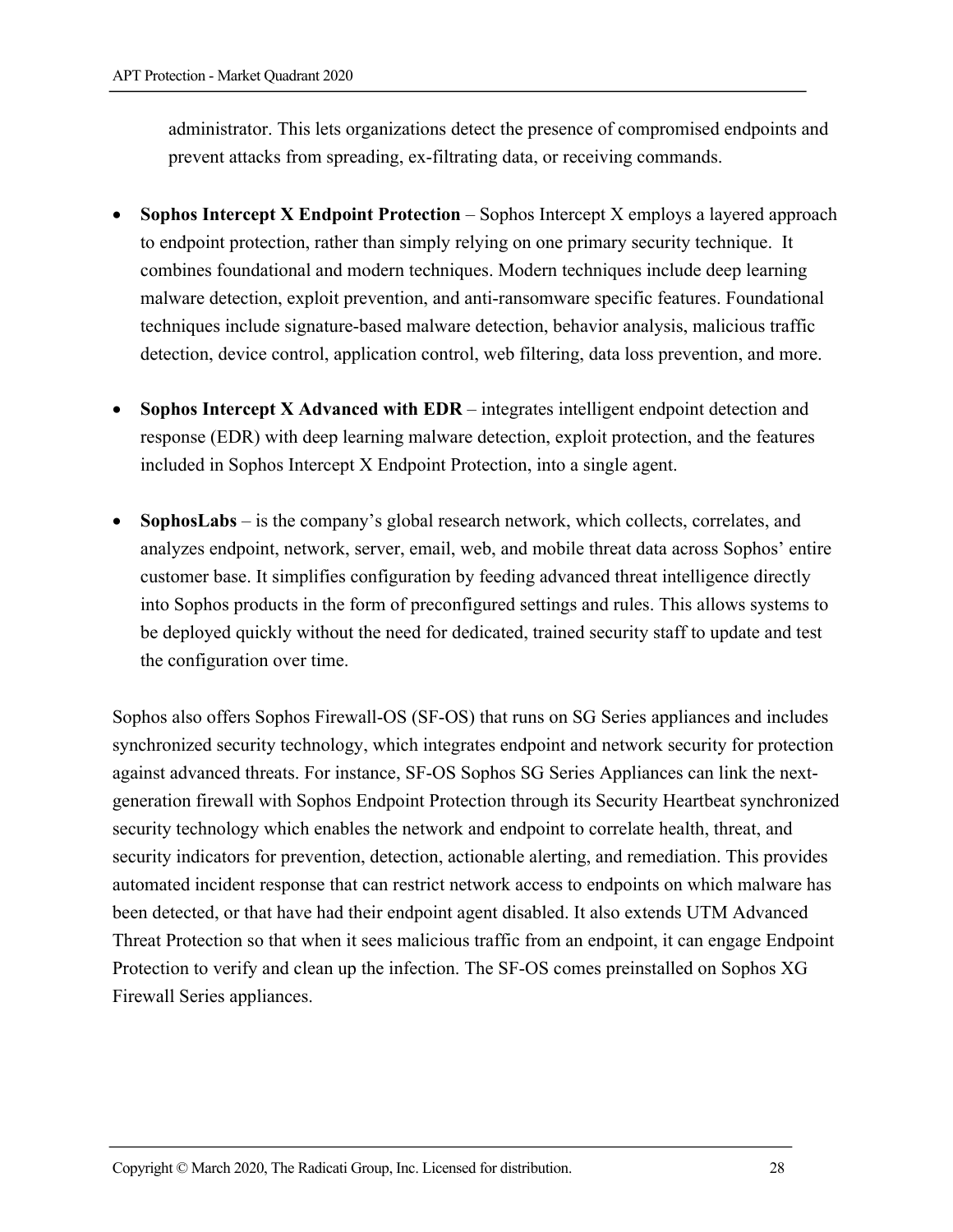#### **STRENGTHS**

- Sophos synchronized security integrates Endpoint and Network security for protection against APTs through automation of threat discovery, investigation, and response.
- Sophos APT solutions emphasize simplicity of configuration, deployment, and management to minimize the time and expertise required to use the solutions.
- Sophos solutions can remove malware from compromised endpoints, where other vendors may only issue an alert or temporarily block malicious code.
- Sophos offers real-time threat intelligence between the Sophos UTM and Sophos Endpoint Protection solutions for faster, more cohesive APT protection.
- Sophos offers Sophos Sandstorm a cloud-based sandbox for the detonation of suspect files to confirm malicious activity in the controlled environment. Sophos Sandstorm integrates with the UTM/Firewall/Email and Web solutions.
- Sophos offers a full-featured EMM solution for iOS, Android, and Windows Phone, along with integrated threat protection for Android. Sophos Mobile Control and Sophos UTM combine to provide stronger security.
- Sophos UTM and endpoint protection solutions are attractively priced for the mid-market.

#### **WEAKNESSES**

- While Sophos APT solutions' forensic analysis capabilities are used within the product for automated detection and remediation, only customers of Intercept X Advanced with EDR have access to the full available forensic information.
- In pursuit of simplicity, Sophos solutions sometimes favor features and rule sets that are configured automatically by SophosLabs, over providing administrators with granular, do-ityourself controls.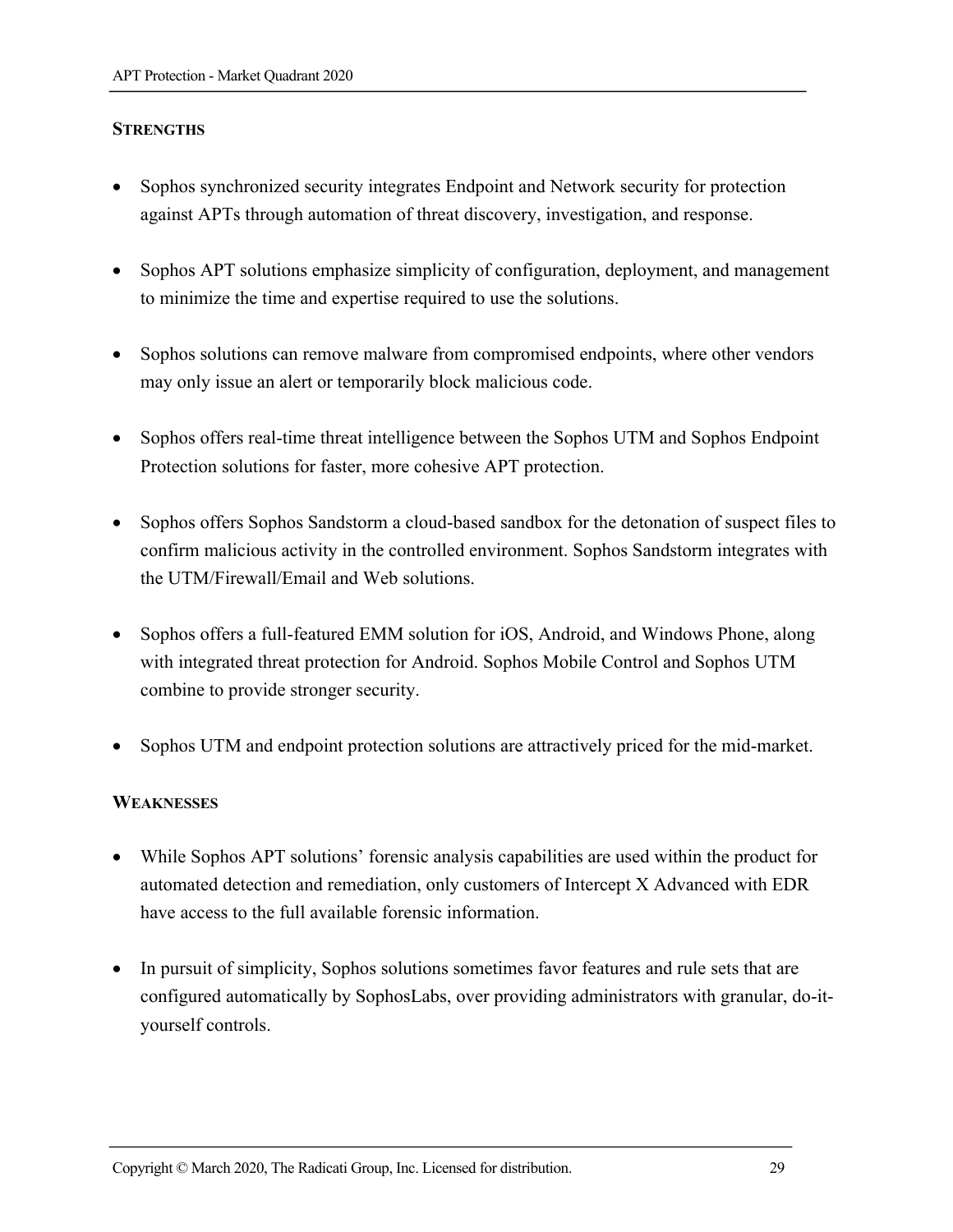- Currently, Sophos' application whitelisting is limited to servers; the company does, however, offer category-based application control for workstations.
- Sophos offers only basic CASB capabilities.

## **SPECIALISTS**

## **FORTINET**

899 Kifer Road Sunnyvale, CA 94086 www.fortinet.com

Founded in 2000, Fortinet develops security and networking solutions. The company offers physical and virtual appliances, security subscription services, IaaS and SaaS offerings aimed at the needs of carriers, data centers, enterprises, distributed offices, SMBs and MSSPs. Fortinet is a publicly traded company.

#### **SOLUTIONS**

Fortinet offers an integrated advanced threat protection (ATP) solution set empowered by global threat intelligence, which includes technologies to prevent, detect and mitigate threats at network, application and endpoint layers. Fortinet's product portfolio includes:

- **FortiGate Next Generation Firewall** consists of physical and virtual appliances, as well as on-demand public cloud offerings (AWS, Azure, GCP, and OCI**)**, that provide a broad array of security and networking functions, including firewall, VPN, anti-malware, intrusion prevention, application control, Web filtering, DLP, SD-WAN, WLAN control and more.
- **FortiMail Secure Email Gateway** provides a single solution to protect against inbound attacks, including advanced malware, as well as outbound threats and data loss. It includes: anti-spam, anti-phishing, anti-malware, content disarm and reconstruction, sandboxing, data leakage prevention (DLP), identity based encryption (IBE), and message archiving. FortiMail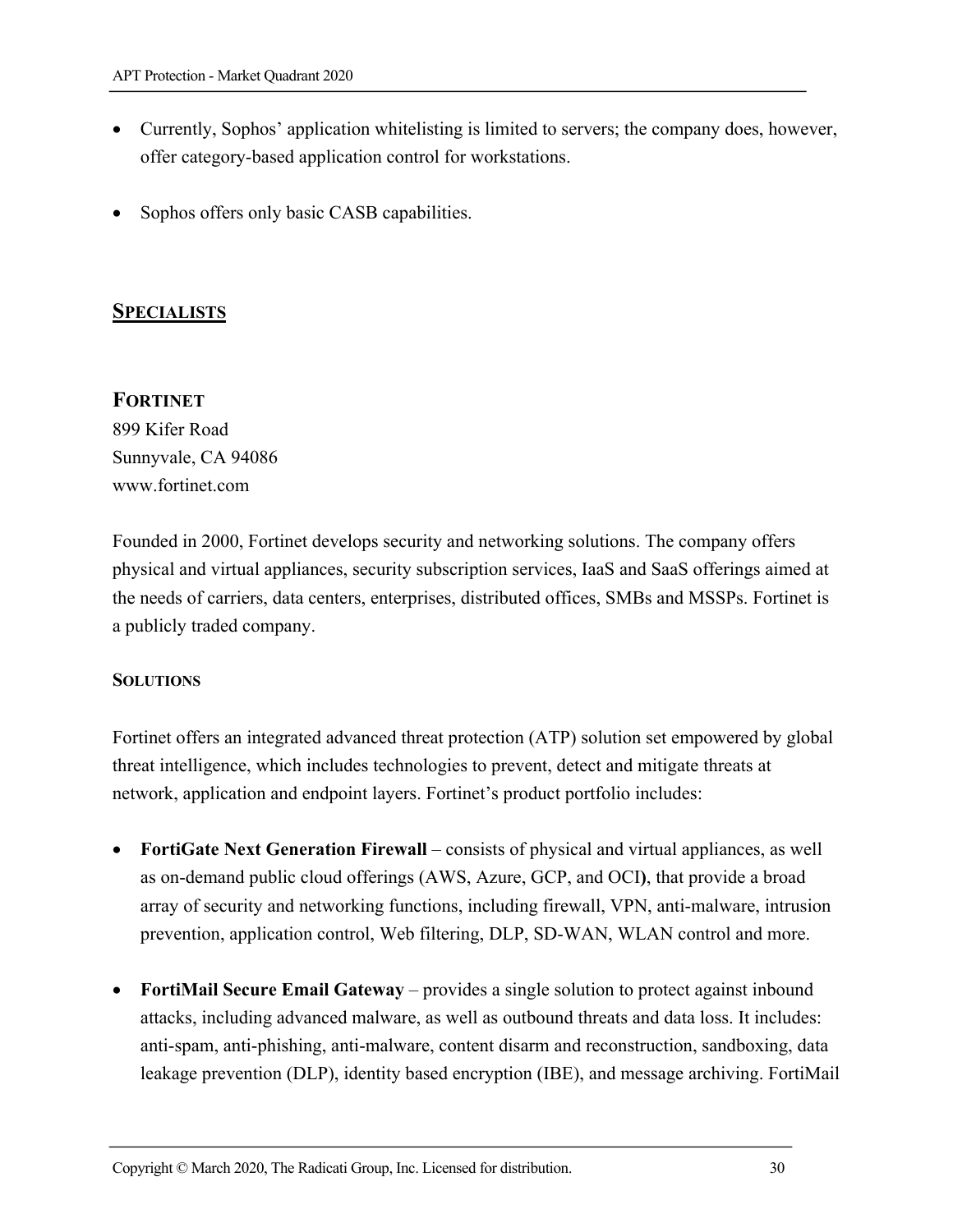is available in all form factors, including physical and virtual appliance, native public cloud (e.g. Azure, and AWS), and SaaS (hosted service).

- **FortiWeb Web Application Firewall** protects web-based applications and Internet-facing data from attack and data loss with bi-directional protection against malicious sources, application layer DoS Attacks, and sophisticated threats such as SQL injection and cross-site scripting. It blocks unknown application attacks through integrated behavioral-based AI. FortiWeb is offered as a physical, virtual, and container appliance, public cloud (e.g. Azure, AWS, Google, and Oracle) and SaaS (hosted service).
- **FortiClient Endpoint Protection** offers a centrally managed endpoint client protection for desktops, laptops, tablets and smartphones on a variety of OS such as Windows, macOS, Linux, Chromebook, iOS, and Android. It includes a standard set of EPP capabilities with next generation capabilities such as anti-exploit protection, UEBA/EDR, and sandbox integration. In addition, it integrates with FortiGate to provide seamless network-endpoint visibility, audit, one-click or automated remediation, and an end-to-end VPN solution.
- **FortiSandbox** is a homegrown sandbox solution that sits at the core of Fortinet's ATP solution. Organizations can choose between built-in tested VMs or upload of custom VMs for their simulated environment. There are also a number of forensic tools built-into the timedriven analysis reports, such as access to captured packets, samples, tracer logs, screenshots, and interactive sandbox mode. FortiSandbox can be deployed standalone to sniff all traffic, scan file repositories, allow on-demand submission, and accept blind carbon copy emails.

Organizations can integrate FortiSandbox with the Fortinet portfolio (i.e. FortiGate, FortiMail, FortiWeb, FortiProxy, FortiADC, and FortiClient), Fortinet Fabric partners (e.g. VMware/CarbonBlack, SentinelOne, Ziften, and others), as well as third party solutions via JSON API and ICAP. Local threat intelligence generated from FortiSandbox is shared across these integrated devices in real-time to automate protections against newly discovered threats. Optionally, intelligence packages can be manually downloaded and are STIX compatible.

Organizations can combine both FortiSandbox standalone and integrated modes to cover a wider set of use-cases. FortiSandbox is offered as a hardware and virtual appliance, SaaS (hosted) as well as natively in the public cloud (AWS and Azure).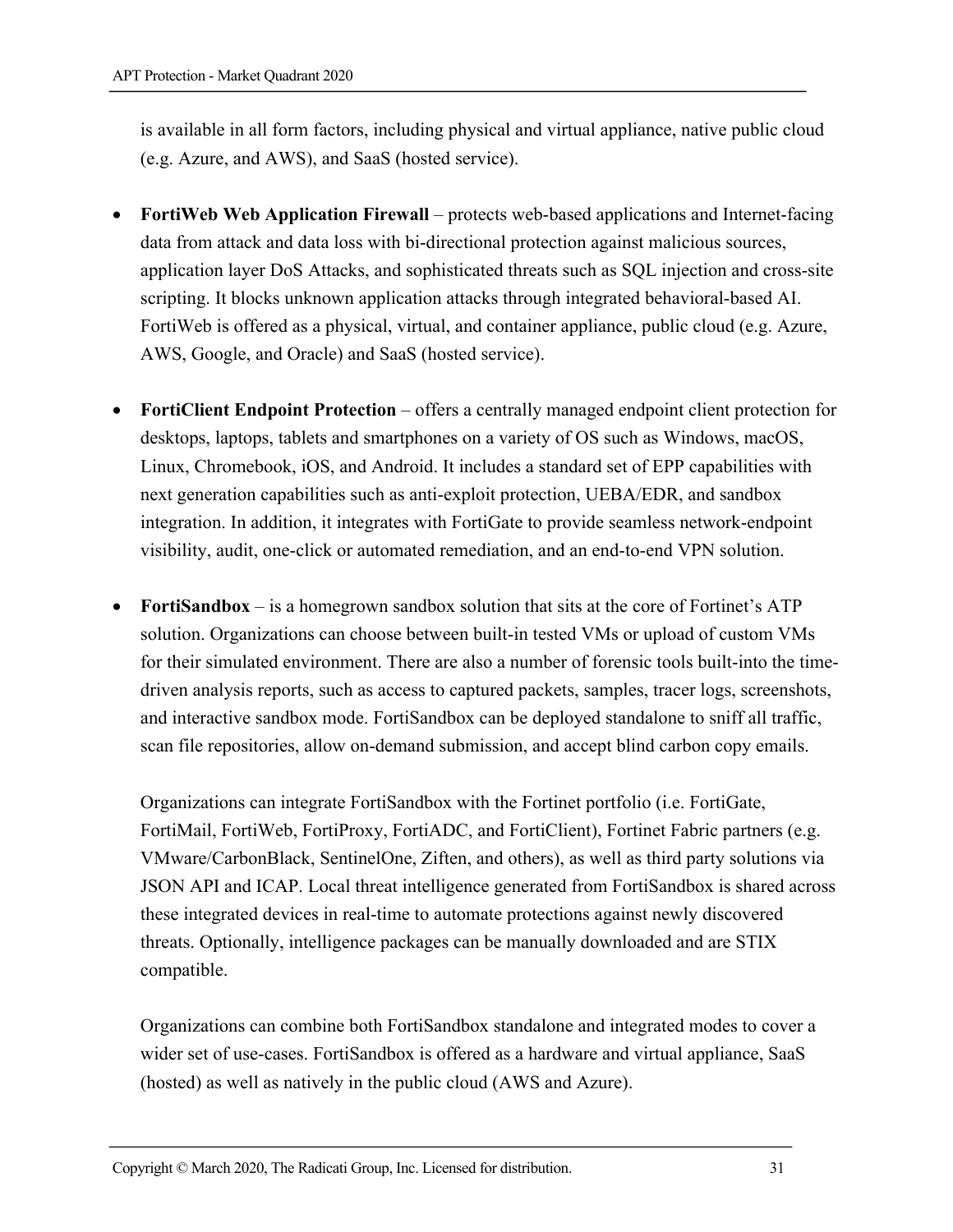• **FortiGuard Labs** – is Fortinet's global threat intelligence team, which leverages in-house tools and technologies, develops new services and technologies (e.g. anti-exploit, virus outbreak, content disarm and reconstruction, and more), publishes zero-day research, and plays an active role in various intelligence partnerships including the Cyber Threat Alliance, and several global and federal cyber security authorities.

#### **STRENGTHS**

- Fortinet solutions available in a wide variety of form factors, including physical and virtual appliance, SaaS (hosted service) and natively in Public Cloud (e.g. AWS, Azure, and others), which helps it address the complex deployment needs of a broad range of customers.
- Fortinet offers a broad portfolio to facilitate a coordinated and effective approach to advanced threat protection, but also enjoys a broad set of Fabric Partners with certified integrations.
- FortiSandbox delivers deep analysis of new threats, including their intended behavior and endpoints that may have been infected, and generates real-time threat intelligence that is shared in real-time with integrated Fortinet solutions, Fabric-Ready partners and third party security solutions.
- Fortinet delivers custom security processors and hardware to deliver high performance, thus enabling more scale with better price performance ratio at each inspection point.
- Most Fortinet products are developed in-house (without relying on OEM solutions), which allows the vendor to deliver solutions that offer broad threat insight and seamless operation across all products.

#### **WEAKNESSES**

• Fortinet only supports firewall-based capabilities to set/manage mobile device policies in support of BYOD, however customers will have to add full MDM or EMM capabilities from a third party vendor. Fortinet works with certified Fabric-ready partners (e.g. Centrify) that offer this capability.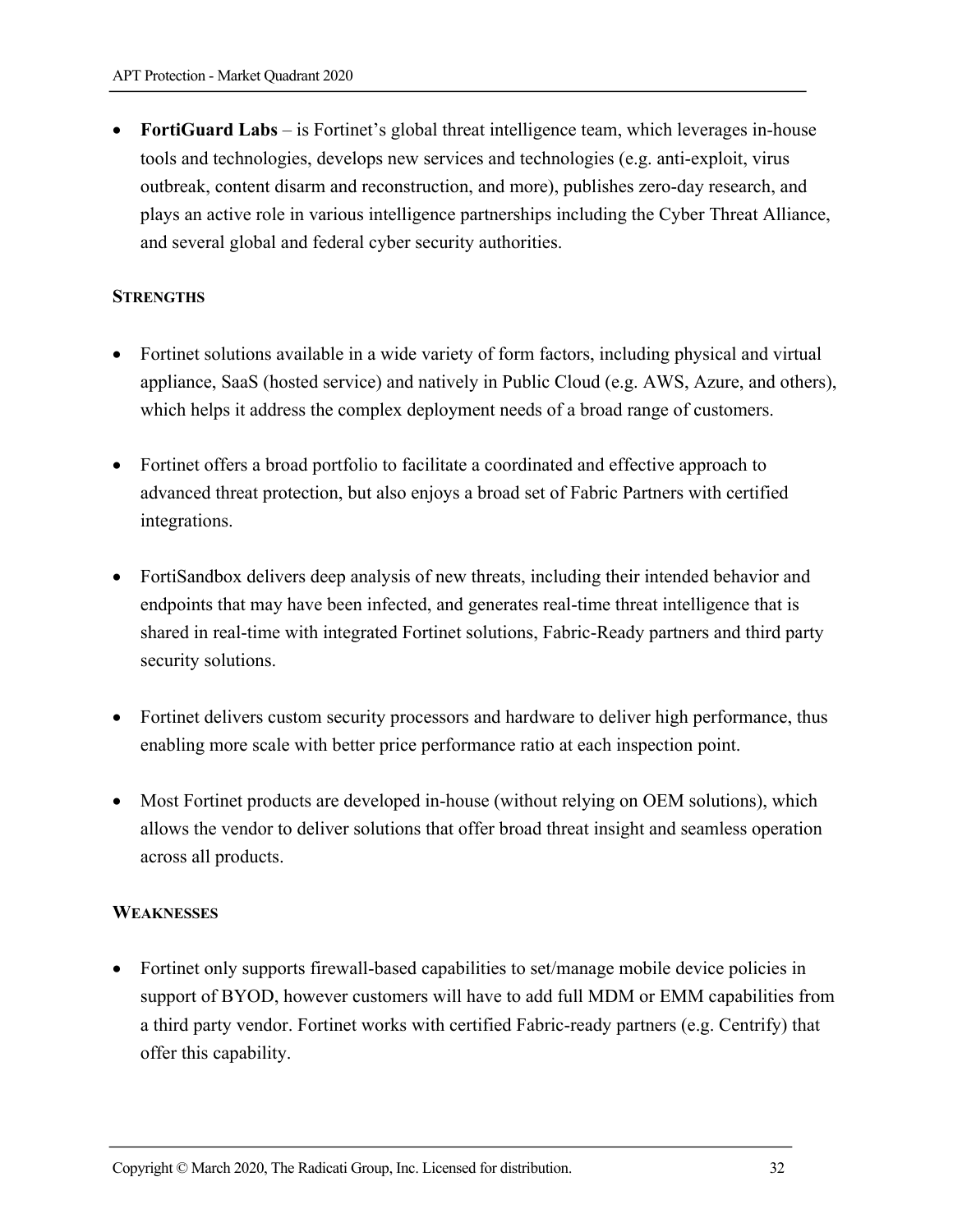- Fortinet offers only basic API-based CASB functionality, through its own homegrown FortiCASB solution.
- FortiSandbox integrated endpoint solutions will block and quarantine threats/endpoint automatically. However, for full reimaging, FortiSandbox sends alerts to FortiSIEM so that a ticket can be submitted to perform endpoint restoration.

## **FORCEPOINT**

10900 Stonelake Blvd 3rd Floor Austin, TX 78759 www.forcepoint.com

Forcepoint, is a Raytheon and Vista Equity Partners joint venture, formed in 2015 through the merger of Websense and Raytheon Cyber Products. Forcepoint offers a systems-oriented approach to insider threat detection and analytics, cloud-based user and application protection, next-gen network protection, data security and systems visibility.

#### **SOLUTIONS**

Forcepoint's APT solution, Forcepoint **Advanced Malware Detection (AMD)** is a scalable, easy-to-deploy, behavioral sandbox that identifies targeted attacks and integrates with Forcepoint Web Security, Forcepoint Email Security, Forcepoint CASB, and Forcepoint Next Generation Firewall products. Forcepoint partners with Lastline, a sandbox technology vendor, to provide its Forcepoint AMD capability. Forcepoint AMD is available as a cloud-based solution, or as an appliance. It provides file and email URL sandboxing, detailing forensic reporting and phishing education.

There are currently two types of AMD offerings:

- **AMD Cloud** is a SaaS solution that integrates out of the box with Forcepoint Web Security, Email Security, CASB, and NGFW products.
- **AMD On Premises** *–* is an on-premises appliance-based solution that integrates out of the box with Forcepoint Web Security, Email Security, and Next Generation Firewall products.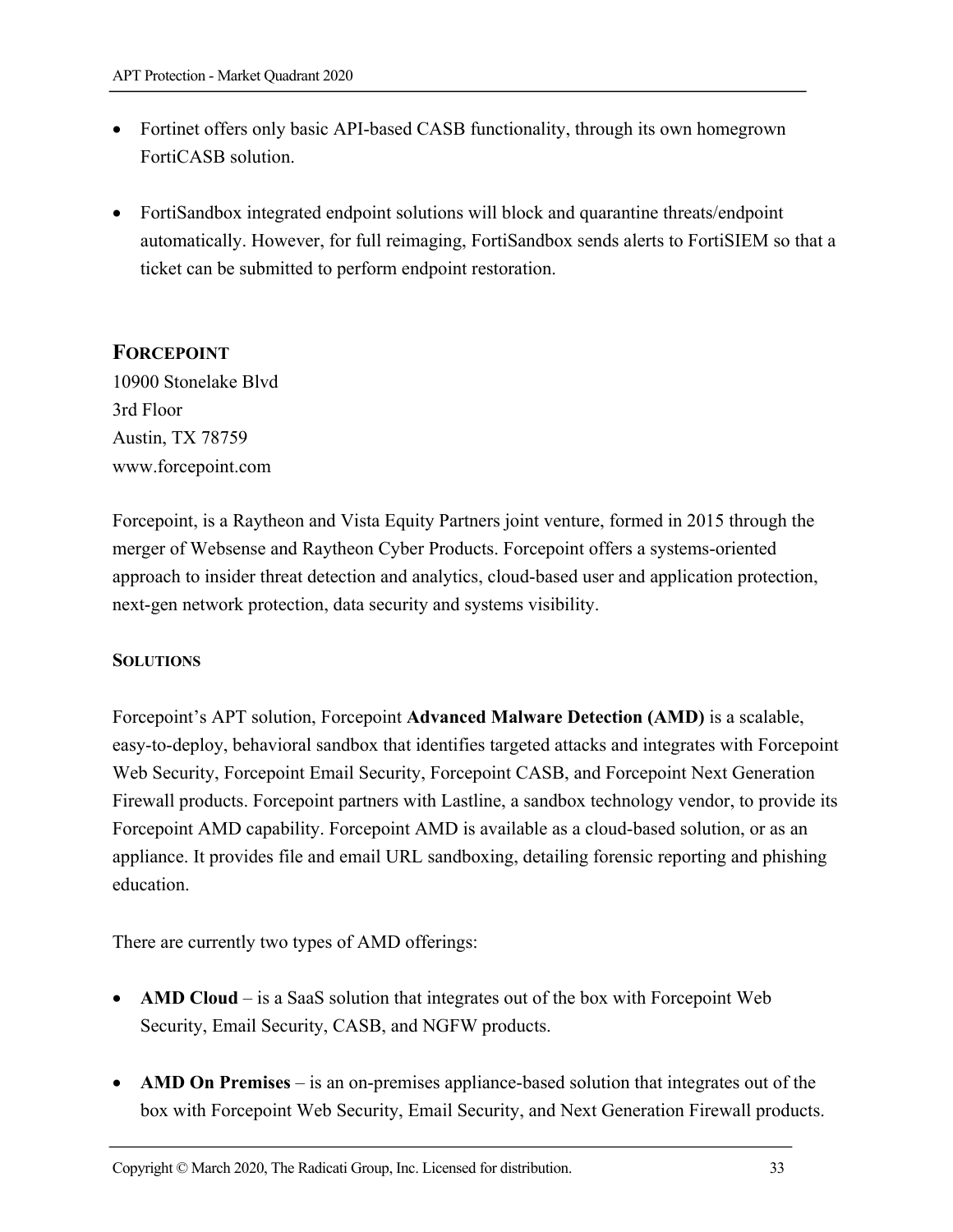Forcepoint's product portfolio includes:

- **Forcepoint Web Security** *–* a Secure Web Gateway solution designed to deliver protection to organizations embracing the cloud, as their users access the web from any location, on any device.
- **Forcepoint Email Security** *–* a Secure email gateway solution designed to stop spam and phishing emails that may introduce ransomware and other advanced threats.
- **Forcepoint CASB** *–* allows organizations provides visibility and control of cloud applications such as Office 365, Google G Suite, Salesforce, and others.
- **Forcepoint NGFW** Next Generation Firewalls that connect and protect people and the data they use throughout offices, branches, and the cloud.
- **Forcepoint DLP** *–* a full content-aware data loss prevention solution which includes OCR, Drip-DLP, custom encryption detection, machine learning, and fingerprinting of data-inmotion, data-at-rest, or data-in-use.
- **Forcepoint ThreatSeeker Intelligence** serves to collect potential indicators of emerging threat activity daily on a worldwide basis, providing fast network-wide updates.
- **Forcepoint Behavioral Analytics (BA)** enables security teams to proactively monitor for high risk behavior by leveraging structured and unstructured data to provide visibility into human activity, patterns, and long-term trends that may comprise human risk.
- **Forcepoint Insider Threat** is a user activity monitoring solution used to protect organizations from data theft, fraud, and sabotage originating from employees and other insiders. It provides deep collection capabilities including keystrokes and video of high risk activity providing security teams context and visibility into user intent.

The **Forcepoint Security Manager Console** allows integrated policy management, reporting and logging for multiple on-premise gateways and/or cloud for hybrid customers. The unified management and reporting functions streamline work for security teams, giving them the context and insights they need to make better decisions, minimize the dwell time of attacks and prevent the exfiltration of sensitive data.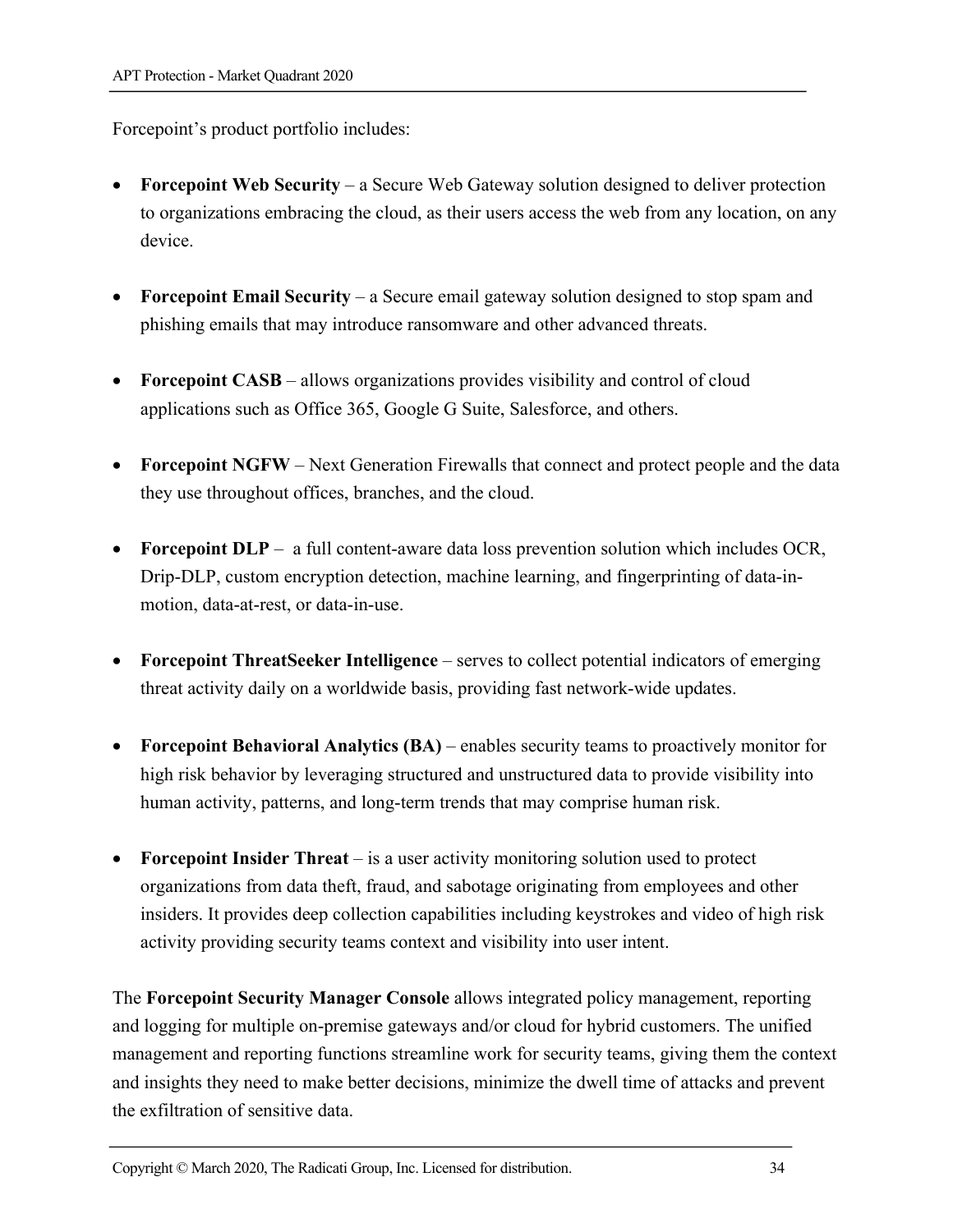#### **STRENGTHS**

- Forcepoint offers a broad set of integrated security solutions spanning Web, Email, DLP, Insider Threat, Cloud Applications and firewalls, with threat intelligence that is shared and applied across all channels.
- Forcepoint's flexible packaging allows customers to purchase the product and features they need, and add more advanced capabilities over time as threats and needs evolve.
- Forcepoint Behavior Analytics (BA), enables security teams to proactively monitor for highrisk behavior inside the enterprise.
- Forcepoint offers its own context-aware DLP, which provides enterprise-class data theft protection across endpoints, Web and Email gateways, as well as networked and cloud storage.

#### **WEAKNESSES**

- For remediation, Forcepoint solutions currently provide identification, blocking and alerts of compromise, but do not provide malware removal or device re-imaging.
- Forcepoint does not provide an EDR solution. Forcepoint AMD can tie into third party EDR solutions only through custom integrations.
- Forcepoint does not offer its own sandboxing technology, but delivers sandboxing through a partnership with Lastline, for best-in-class sandboxing technology.
- Forcepoint has lost market visibility, and is primarily focused on the North American government market.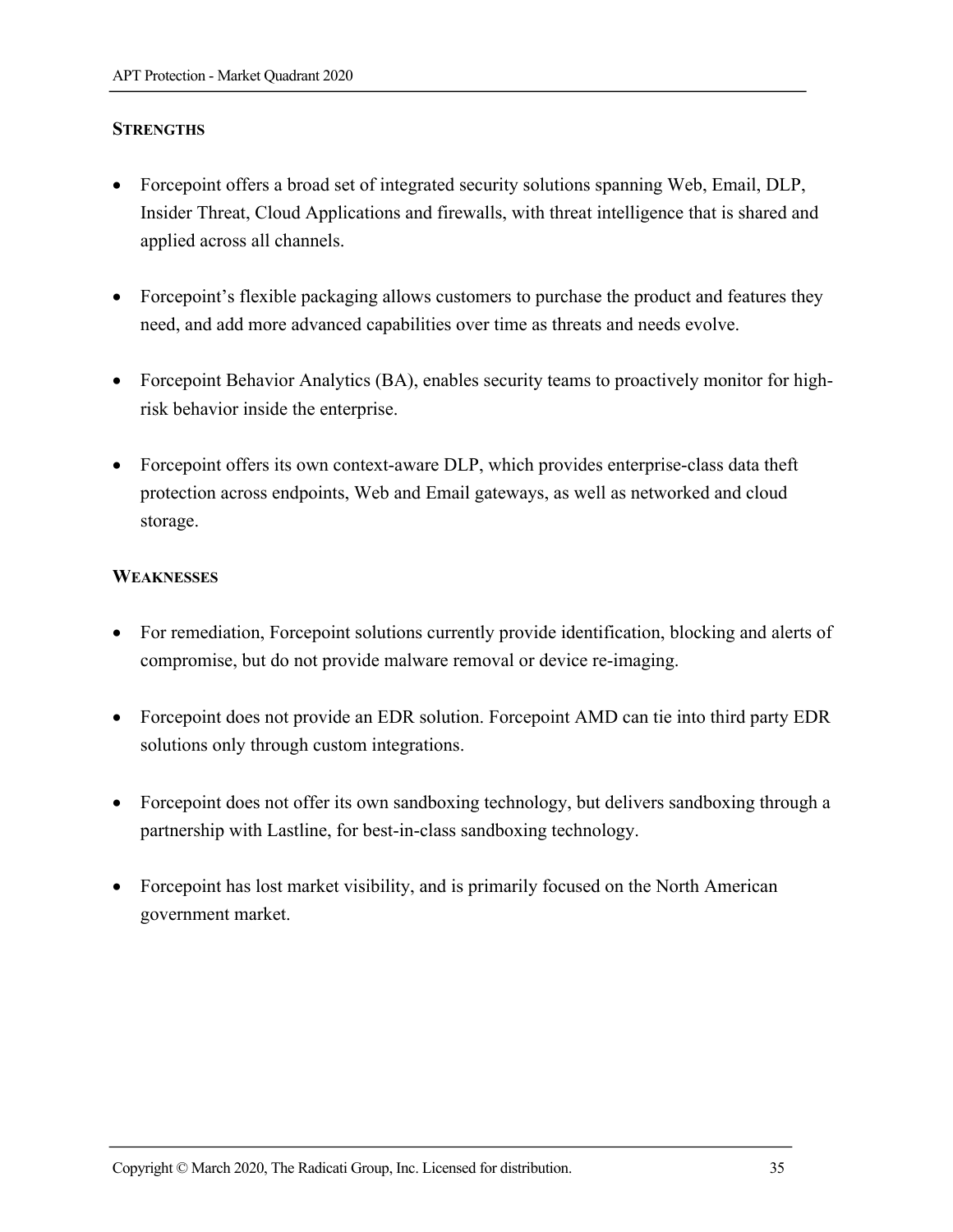## **FIREEYE**

601 McCarthy Blvd. Milpitas, CA 95035 www.fireeye.com

FireEye, founded in 2004, offers solutions to simplify, integrate and automate security operations. The company's solutions consist of network security, web security, email security, file security, endpoint security, malware analysis and security analytics. In addition, FireEye offers managed detection and response services, incident response services, threat intelligence and deep security forensics. FireEye is a publicly traded company.

#### **SOLUTIONS**

FireEye's solutions portfolio comprises the following components:

- **FireEye Helix** FireEye Helix is a security operations platform that allows organizations to take control of any incident from alert to fix. FireEye Helix integrates disparate security tools and augments them with advanced SIEM, orchestration and threat intelligence capabilities.
- **FireEye Network Security & Forensics** helps organizations detect and block advanced, targeted and other evasive attacks hiding in Internet traffic, as well as detect lateral movement, data exfiltration, account abuse and user behavior anomalies. It uses a combination of multi-stage virtual execution, intelligence from FireEye as well as third parties, intrusion prevention, and callback analysis to detect and prevent commodity (e.g. adware, spyware) as well as evasive and destructive threats (e.g. drive-by-downloads, ransomware). It combines high performance network data capture and retrieval, with centralized analysis and visualization. FireEye Network Security offers several different deployment options including physical or virtual appliance, on-premises, FireEye hosted (Cloud MVX), or private cloud-based.
- **FireEye Endpoint Security**  brings front-line intelligence and experience to the endpoint, using multiple combined protection engines to block malware and exploits. The solution detects advanced attacks that bypass protection and enables response with tools and techniques developed by frontline responders. Included are four engines in one agent for protection from common and advanced threats and visibility into the threats that have breached protection with response capabilities for systems across the organization, both on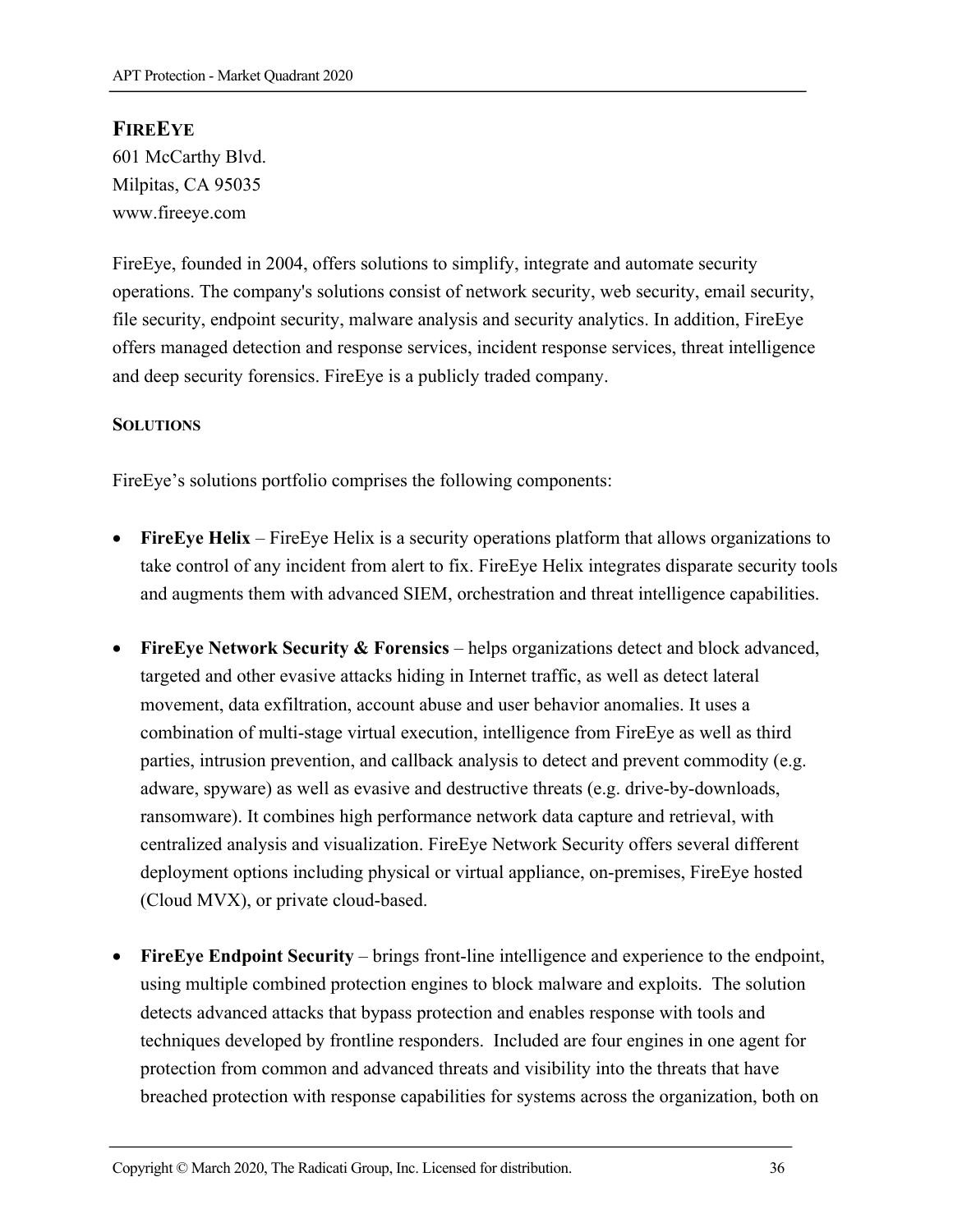and off the network.

- **FireEye Email Security** is a secure email gateway (cloud edition) that stops email-borne threats with first-hand knowledge of attacks and attackers. Organizations can consolidate their email security stack with a comprehensive, single-vendor solution that blocks malware and suspicious URLs, as well as phishing, impersonation techniques and spam. It is also available as an on-premises solution.
- **FireEye File Protect** enables scanning file shares (e.g. Sharepoint and One Drive) for malicious content that may have been brought into the organization from outside sources, such as online file shares and portable file storage devices.

FireEye Security suite bundles the Helix, Email Security, Endpoint Security and Network Security components into a single offering aimed to ease adoption by mid-market customers. FireEye also offer customized subscriptions and professional services (through its Mandiant and iSIGHT acquisitions) for threat intelligence, threat prevention, detection, analysis, and response. FireEye Managed Defense offers a managed detection and response service that packages various FireEye technologies along with expertise and threat intelligence.

#### **STRENGTHS**

- FireEye solutions can be deployed as on-premises appliances, virtual appliances, as well as in the cloud (through Amazon AWS).
- FireEye offers protection across a broad attack surface: network, web, email, content, and endpoint.
- FireEye offers a security orchestration solution that supports the integration of detection and analysis capabilities of FireEye and non-FireEye technology solutions, to reduce operational overhead and increase productivity.
- Dynamic threat intelligence sharing, which includes callback coordinates and communication characteristics, can be shared through the FireEye Dynamic Threat Intelligence (DTI) cloud to notify all subscribers of new threats.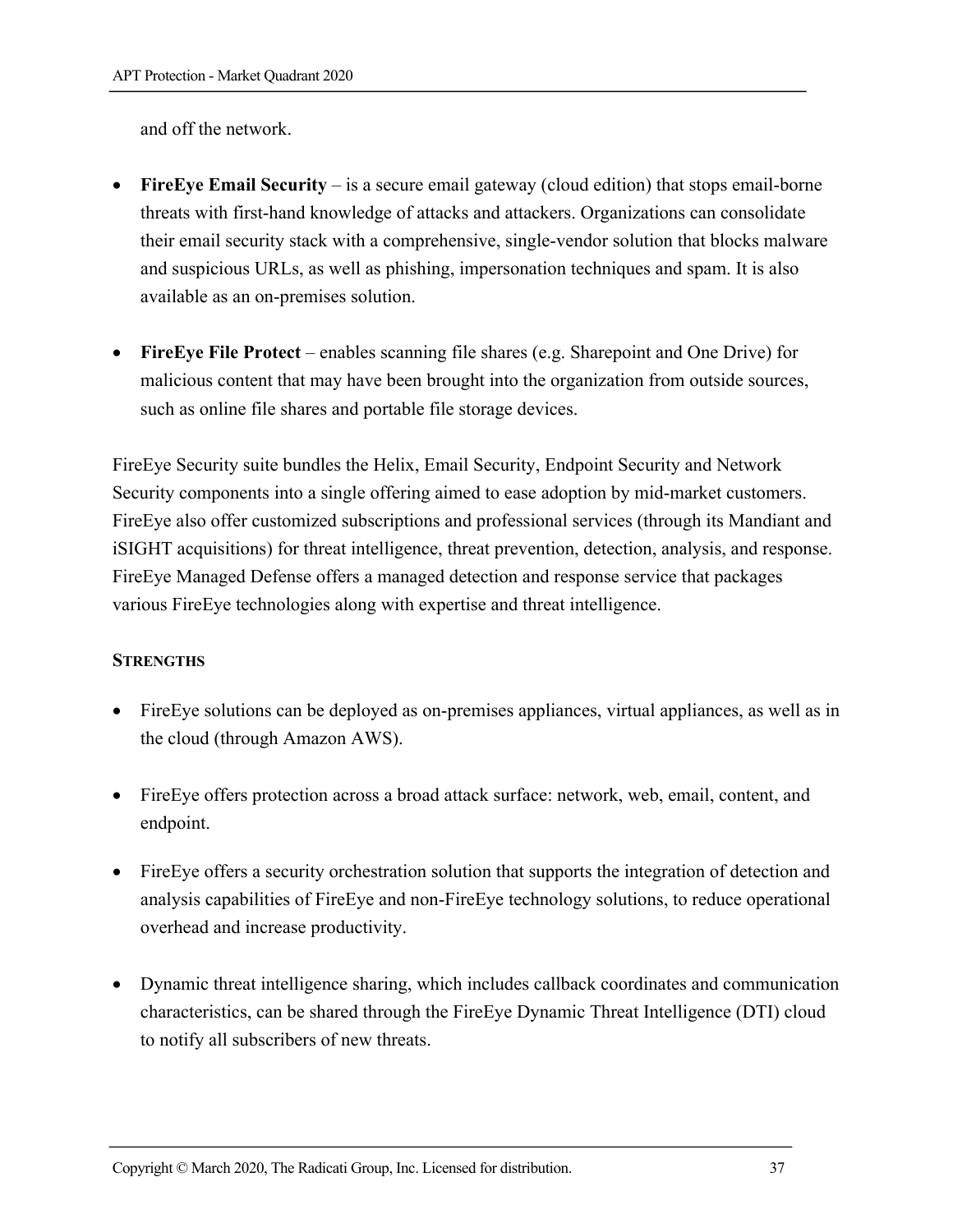- FireEye Network, Email, and File Protect are easy-to-manage, clientless solutions that deploy quickly and require no tuning. The solutions can be deployed out-of-band, for in-line monitoring, or as in-line active blocking.
- FireEye Network with IPS consolidates advanced threat prevention with traditional security. It automates alert validation, reduces false alerts and helps detect hidden attacks.
- FireEye Helix offers a single integrated console to simplify and manage the entire security operations workflow by bringing together FireEye capabilities and third party technology, with intelligence and automation.

#### **WEAKNESSES**

- FireEye Network Security offers attack prevention, containment, and orchestration, but not automated remediation.
- FireEye has a comprehensive offering for APT protection. However, customers may find it difficult to understand how to put together an effective APT deployment, without some design support by the vendor.
- FireEye does not offer a firewall solution, however, it leverages several capabilities, including URL analysis and Intrusion Prevention (IPS), to detect malicious intent.
- FireEye does not offer a mobile security solution. However, FireEye partners with several mobile device management providers to allow them to act on threats originating from mobile devices.
- FireEye Network Security does not offer Data Loss Prevention (DLP). DLP is currently only available as part of the FireEye Email Security solution.
- FireEye does not offer a CASB solution, however, it provides APIs for integration with third party CASB solutions.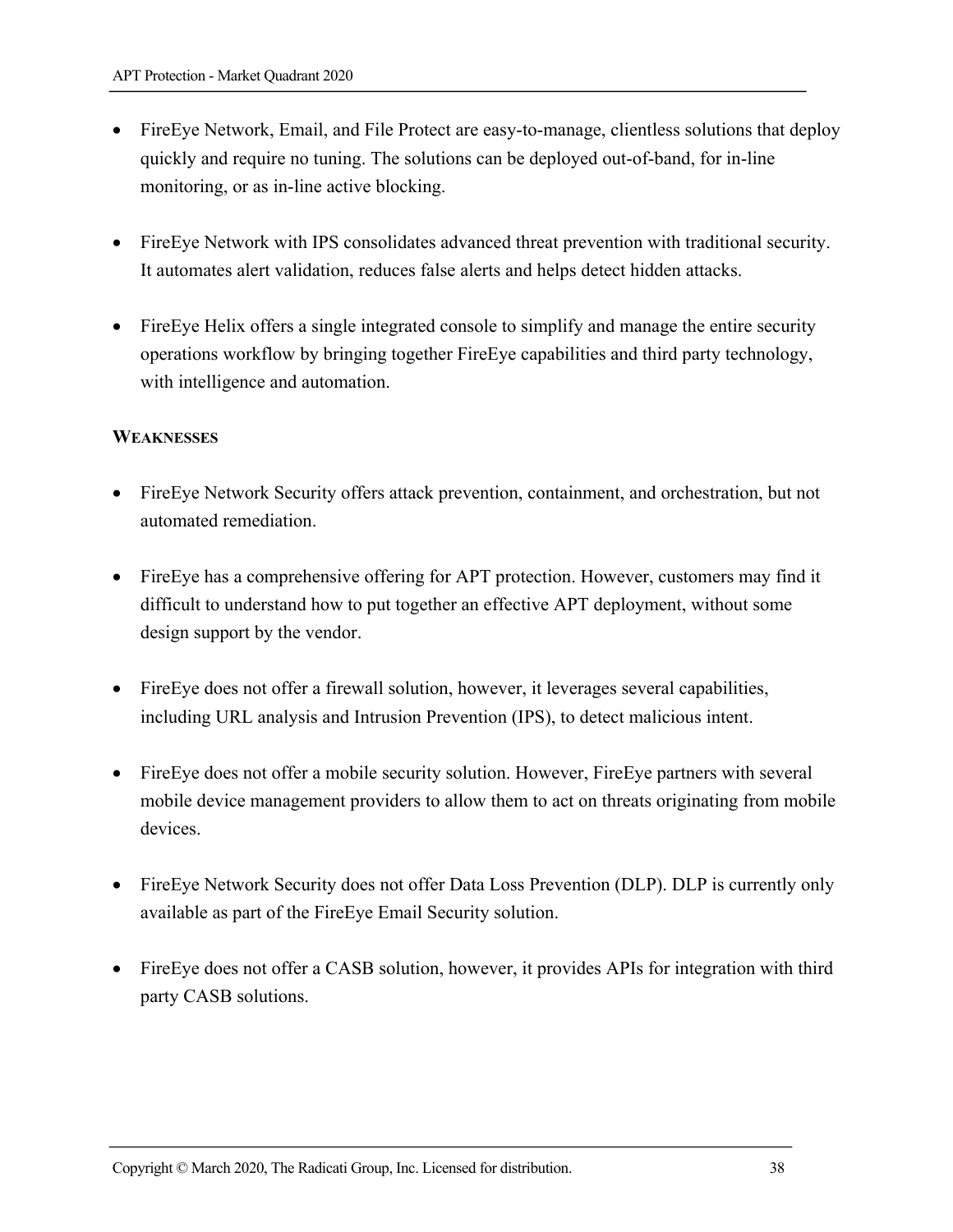## **VMWARE CARBON BLACK**

1100 Winter St. Waltham, MA 02451 www.carbonblack.com

Carbon Black is a provider of next-generation endpoint security. The company leverages its big data and analytics cloud platform, the CB Predictive Security Cloud, to enable customers to defend against advanced cyber threats, including malware, ransomware, and non-malware attacks. In 2019, Carbon Black was acquired by VMware.

#### **SOLUTIONS**

**CB Predictive Security Cloud** is a next generation endpoint protection platform that consolidates security in the cloud, making it easy to prevent, investigate, remediate, and hunt for threats from a single endpoint agent, console, and data set. It offers the following modules which can be managed through the same user interface, with a single login:

- **CB Defense** delivers next-generation antivirus (NGAV) and endpoint detection and response (EDR) functionality.
- **CB ThreatHunter** is a threat hunting and incident response solution delivering unfiltered visibility for security operations center (SOC) and incident response (IR) teams. The CB Predictive Security Cloud captures and stores all OS events across every individual endpoint. Leveraging this unfiltered data, CB ThreatHunter provides immediate access to a complete picture of an attack at all times, reducing investigation time. CB ThreatHunter enables teams to proactively hunt for threats, as well as uncover suspicious and stealthy behavior, disrupt active attacks and address potential defense gaps. It allows organizations to respond and remediate in real-time, stopping active attacks and quickly repairing damage.
- **CB LiveOps** is a real-time security operations solution that enables organizations to ask questions of all endpoints and take action to instantly remediate issues. It closes the gap between security analysis and IT operations by giving administrators visibility into precise details about the current state of all endpoints, enabling them to make fast decisions to reduce risk.
- **CB ThreatSight** is a managed service for CB Defense that provides a team of Carbon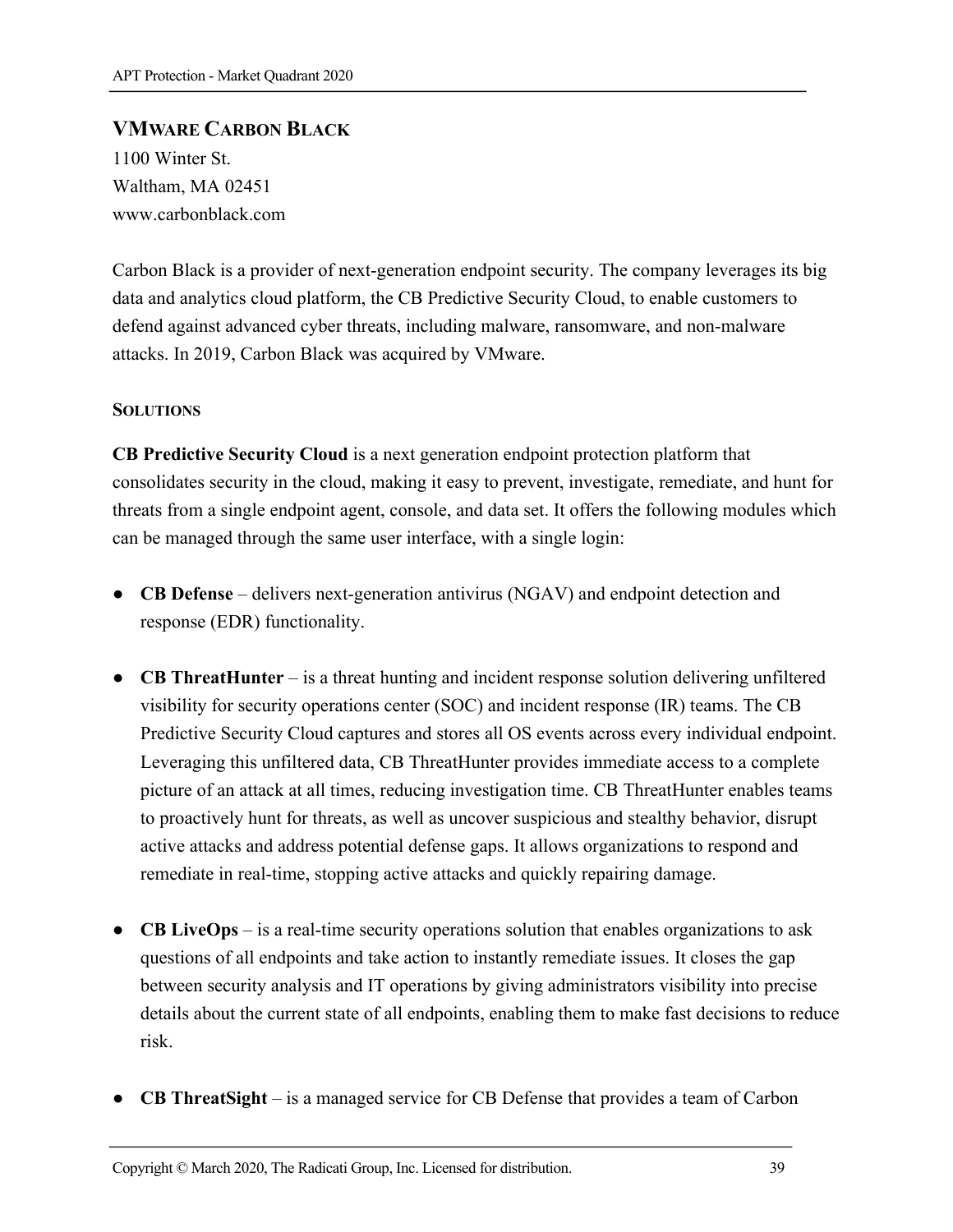Black security experts who work side-by-side with customer organizations to help validate and prioritize alerts, uncover new threats, and accelerate investigations.

● **CB Defense for VMware** – is a cloud-delivered security solution for protecting applications deployed in virtualized data centers.

Carbon Black solutions are delivered as cloud services, however, the vendor also offers solutions for customers which may have on-premises needs. Carbon Black supports all leading OS platforms, including Windows, macOS, and Linux.

#### **STRENGTHS**

- Carbon Black offers its solution through a multi-tenant cloud platform, which makes it easier for customers to consume its services while benefiting from broad real-time threat analysis across a wide number of endpoints.
- Carbon Black offers strong prevention based on streams of activity delivered via unfiltered data collection, which enables the Predictive Security Cloud to perform well-informed analysis to detect new attack patterns and deploy new logic to stop malicious activity.
- Carbon Black Predictive Security Cloud, allows customers to choose which product modules are right for their organization. All modules are easily deployed through the same user interface and agent.
- Carbon Black offers an extensible architecture based on open APIs, which allows partners and customers to easily extend and integrate with existing security components.

#### **WEAKNESSES**

- Carbon Black Predictive Security Cloud does not currently offer some traditional endpoint protection functionality, such as mobile security, or DLP. However, custom integrations are possible through the platform's open APIs.
- Carbon Black Predictive Security Cloud does not currently provide device control. This is on the vendor's roadmap.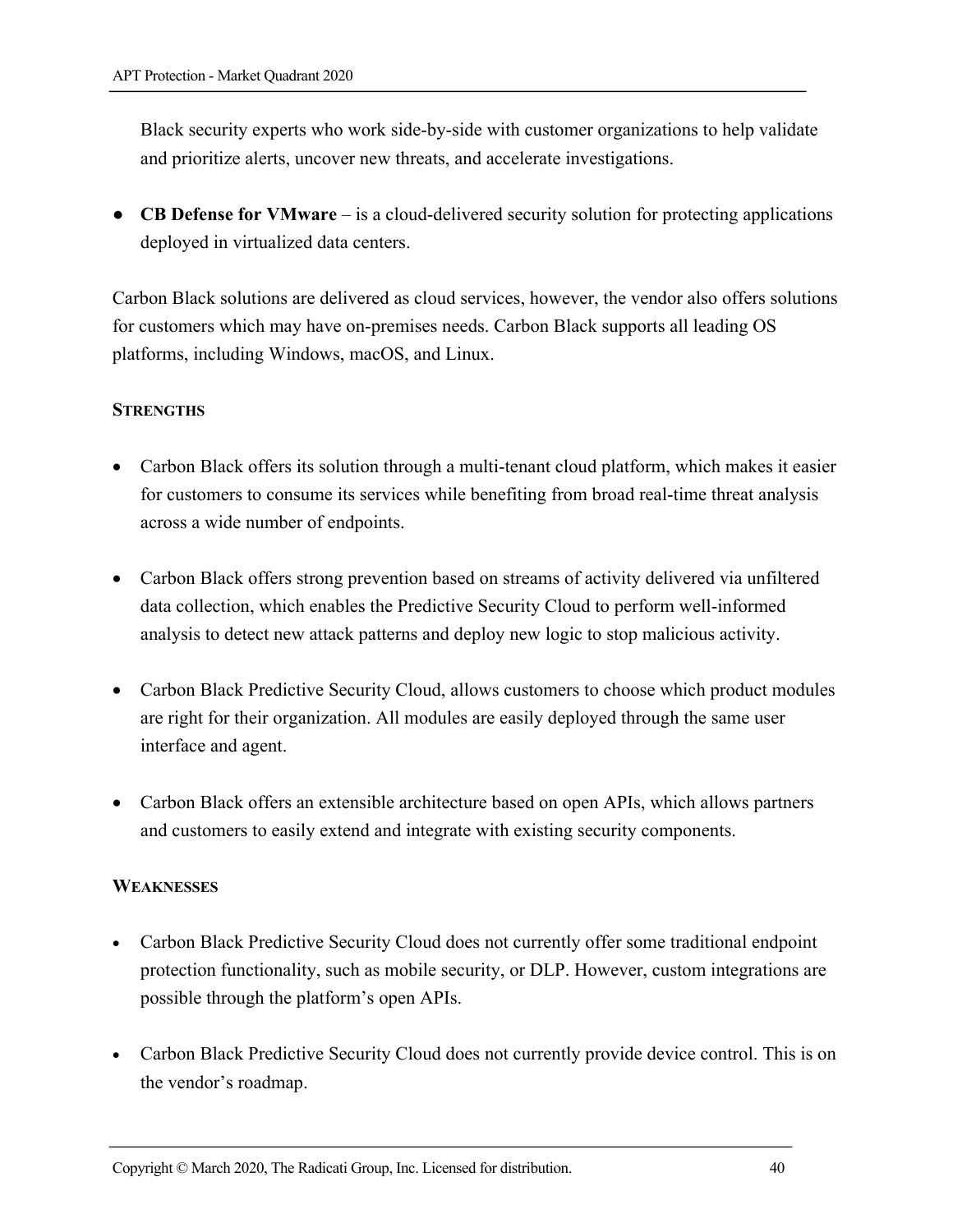• The Carbon Black Predictive Security Cloud platform does not yet provide application whitelisting capabilities. Carbon Black currently offers this through its on-premises application control product, CB Protection.

## **MICROSOFT**

1 Microsoft Way Redmond, WA 98052 www.microsoft.com

Microsoft provides a broad range of products and services for businesses and consumers, through a portfolio of solutions for office productivity, messaging, collaboration, and more.

#### **SOLUTIONS**

Microsoft offers the following solutions in the Advanced Persistent Threat (APT) protection space:

• **Office 365 Advanced Threat Protection (Office 365 ATP)** – is a cloud-based email filtering solution that provides protection against phishing, malware and spam attacks. It offers near real-time protection against high-volume spam campaigns, with DKIM and DMARC support. It also adds protection against "zero-day" attachments and harmful URL links, through real-time behavioral analysis and sandboxing. It can be deployed as an add-on to on-premises Microsoft Exchange Server deployments, Microsoft Exchange Online cloud mailboxes, or hybrid environments. It is included in Office 365 Enterprise E5, Office 365 Education A5, and Microsoft 365 Business plans, or it can be added to other select Office 365 plans.

Microsoft ATP provides the following capabilities:

- o *Safe Links* protect users by blocking access to malicious URLs in emails.
- o *Safe Attachments*  provides zero-day protection against unknown malware and viruses. Suspicious messages and attachments are routed to a special environment where machine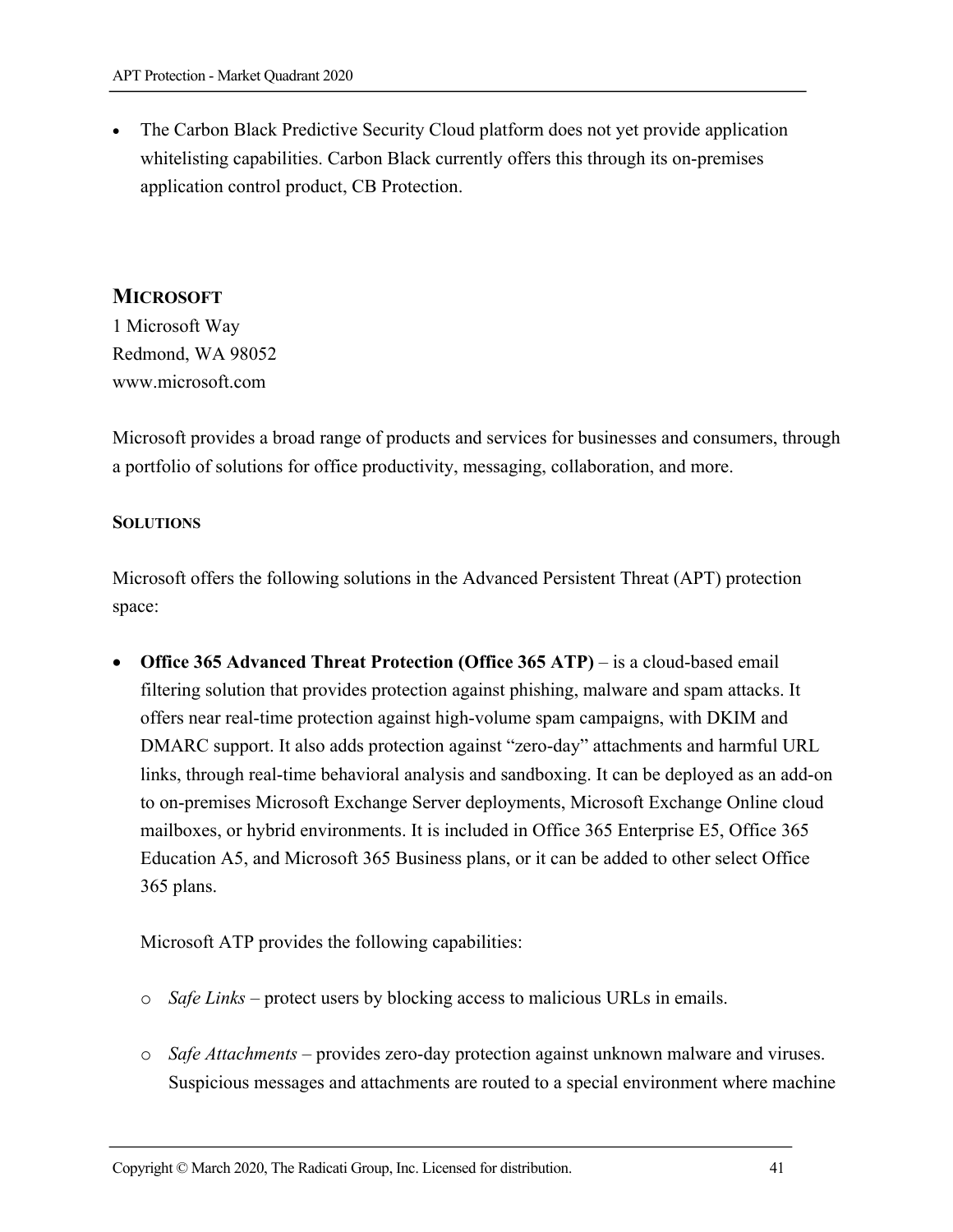learning and analysis techniques are used to detect malicious intent. If no suspicious activity is detected, the message is released for delivery to the mailbox.

- o *Spoof Intelligence* detects when a sender appears to be sending email on behalf of one or more other users in an organization, and allows blocking of spoofed emails.
- o *Quarantining* allows messages identified as spam, phishing, or malware to be quarantined.
- o *Advanced anti-phishing* relies on machine learning capabilities to detect phishing emails.
- o *ATP for SharePoint, OneDrive and Microsoft Teams* can be turned on to help detect and block malicious files in team sites and document libraries.
- **Microsoft Defender Advanced Threat Protection (Microsoft Defender ATP)**  is a cloudbased EDR analytics protection and response service designed to help detect, block and remediate zero-day threats. It provides protection against phishing, malware and spam attacks. It can offer near real-time protection against high-volume spam campaigns, with DKIM and DMARC support. It also adds protection against "zero-day" attachments and harmful URL links, through real-time behavioral analysis and sandboxing. It is available with Windows 10 Enterprise E5, Windows 10 Education E5, or Microsoft 365 E5 plans. It uses technology built into Windows 10 and Microsoft cloud services to provide:
	- o *Endpoint behavioral sensors* sensors embedded in Windows 10, collect and process behavioral signals from the operating system and send sensor data to private, cloud instances of Windows Defender ATP.
	- o *Cloud security analytics* leverages machine-learning across the across the entire Microsoft Windows ecosystem to deliver insight, detection, and recommended responses to advanced threats.
	- o *Threat intelligence* leverages threat intelligence collected by Microsoft, security teams, and augmented by threat intelligence provided by partners, to enable Windows Defender ATP to identify attacker tools, techniques, and procedures, and generate alerts when these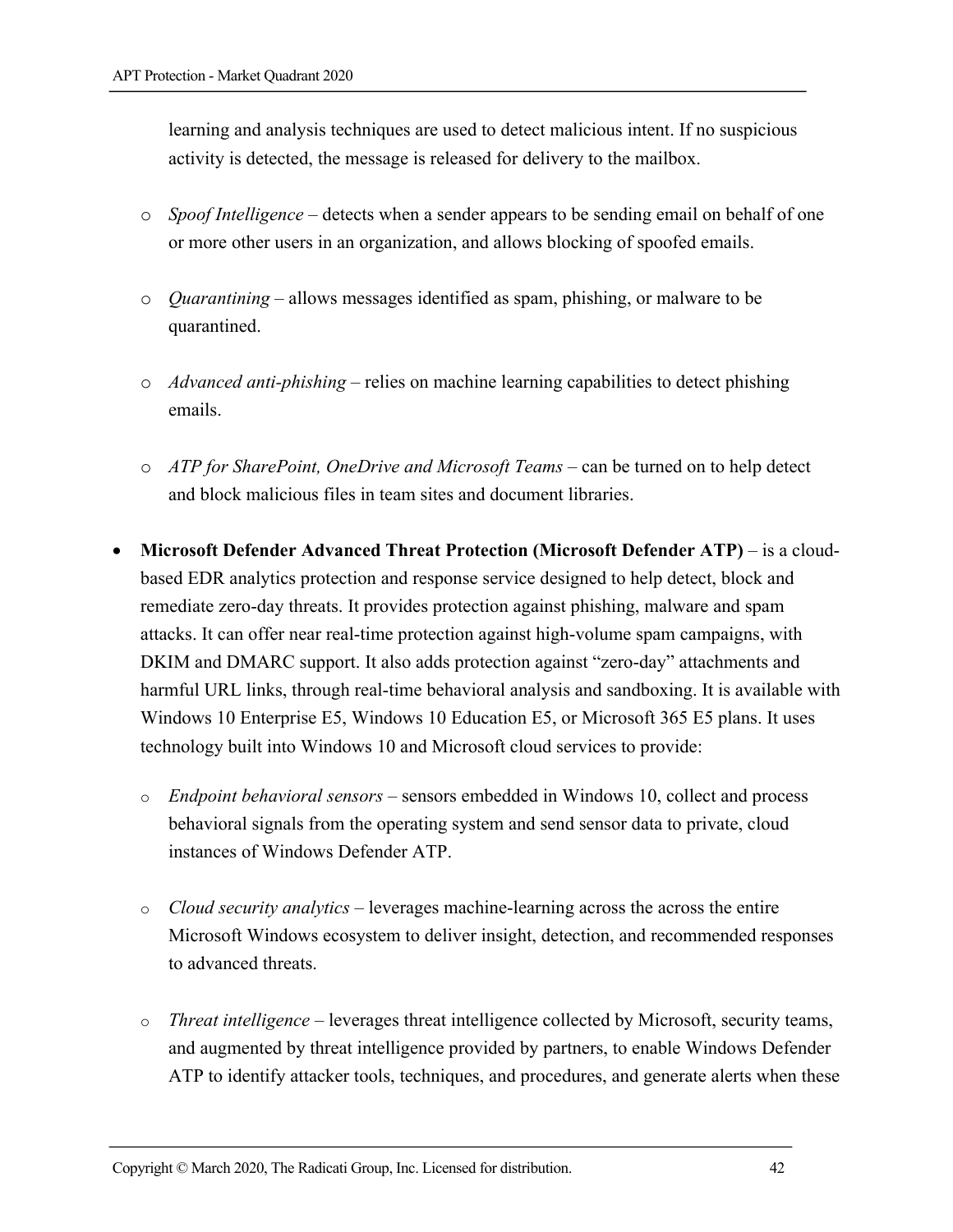are detected.

o *Managed Detection and Response* – as part of Microsoft Defender ATP, Microsoft also offers **Microsoft Threat Experts**, a managed detection and response (MDR) service which combines targeted attack notification with on-demand SOC expert services. It is available as part of the Microsoft 365 E5 subscription plan.

Microsoft Defender ATP is also available for Mac platforms, while support for Linux platforms is currently available only through partners.

- **Azure Advanced Threat Protection (Azure ATP)** is a hybrid solution which offers similar functionality to Advanced Threat Analytics (ATA) and serves to protect organization's on-premises networks. It parses network traffic via on-premises ATP sensors, and sends all parsed data to the Azure cloud for analysis and reporting. All information is presented in the cloud by the Azure ATP workspace portal. It is available with Enterprise + Mobility Suite E5.
- **Microsoft Advanced Threat Analytics (ATA)** is an on-premises platform designed to protect enterprises from advanced targeted attacks and insider threats through machine learning techniques. ATA provides behavioral analytics, information on attack timelines, SIEM integration, email alerts, and builds a security graph detailing interactions of users, devices and resources.

Microsoft also offers its advanced threat protection technologies in a single package called **Microsoft 365 Identity & Threat Protection** which combines Microsoft Threat Protection (comprising Azure ATP, Windows Defender ATP, and Office 365 ATP) with Microsoft's CASB offering Cloud App Security, and Azure Active Directory. The Identity & Threat Protection package functionality is available as part of the Microsoft 365 E5 suite, or as an add-on package to other suites.

#### **STRENGTHS**

• Microsoft ATP solutions come bundled free of charge with some Microsoft Office 365 plans, or are a low-cost add-on to most other plans. Likewise, Microsoft ATA is available free of charge to customers with Enterprise CAL licenses. Where an additional fee is required it is typically very small.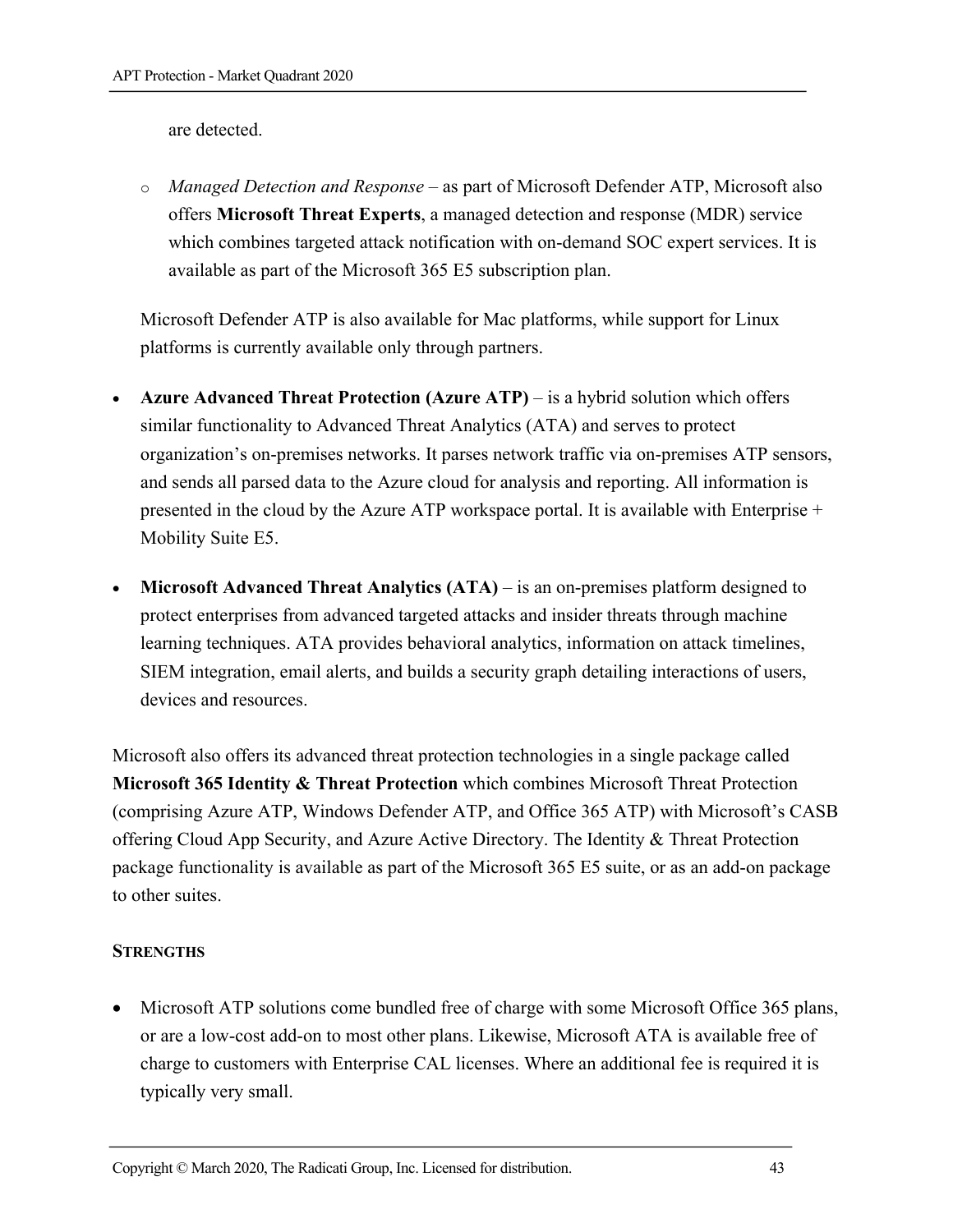- Microsoft has been investing heavily to address growing concerns over spam, spoofing, phishing attacks, as well as blended attacks through attachments and harmful URLs.
- Microsoft ATP cloud-based solutions are easy to deploy, and manage for customers of all sizes.
- Microsoft Defender ATP is a good first step for organizations looking for an entry-level EDR solution.

#### **WEAKNESSES**

- While Microsoft has been investing heavily in its anti-malware, antispam, anti-phishing, and zero-day protection capabilities, customers still report high degrees of spam, malware and other forms of attack. Most Microsoft customers tend to also deploy additional email security solutions from best-of-breed security vendors.
- Customers with hybrid (on-premise and cloud) environments often find it difficult to understand how to effectively layer and combine the many different Microsoft security solutions.
- Microsoft offers many different plans at different price points, but it is sometimes difficult for customers to understand exactly what security features are included with what plans.
- Microsoft Office 365 customers we spoke to as part of this research, continue to report that Microsoft's customer support organization is not sufficiently knowledgeable when it comes to security issues.

## **PALO ALTO NETWORKS**

4401 Great America Parkway Santa Clara, CA 95054 www.paloaltonetworks.com

Palo Alto Networks, founded in 2005, is well known for its next-generation firewall solutions. The company covers a wide range of network security functions, including advanced threat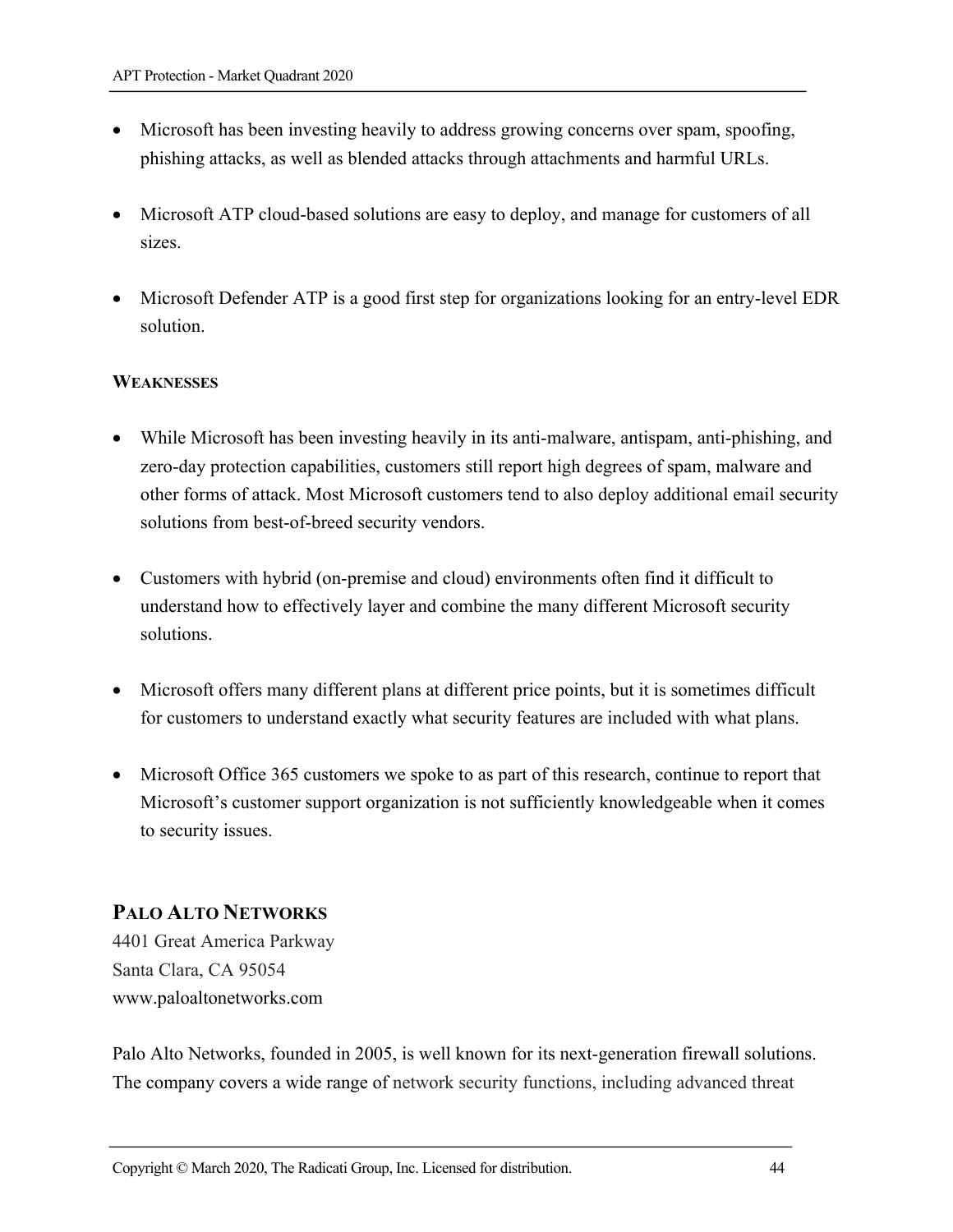protection, firewall, IDS/IPS, and URL filtering. Palo Alto Networks is publicly traded.

#### **SOLUTIONS**

**WildFire** is Palo Alto Networks' sandboxing anti-APT technology. It integrates with Palo Alto Networks' on-premises or cloud Next Generation Firewall (NGFW) product line. WildFire is available as a subscription cloud service, or as a private cloud solution through the WF-500 appliance. WildFire provides complete visibility into all traffic, including advanced threats, across nearly 400 applications, including Web traffic, email protocols (SMTP, IMAP, POP), and FTP, regardless of ports or encryption (SSL). It uses a threat intelligence prioritization feature called AutoFocus, which combines automated analysis with human intelligence from its Unit42 threat research team.

WildFire combines four independent techniques for threat discovery:

- o *Dynamic analysis* observes files as they detonate in a purpose-built virtual environment, which enables detection of zero-day exploits and malware using hundreds of behavioral characteristics.
- o *Static analysis* enables detection of exploits and malware that attempt to evade dynamic analysis, as well as identifies variants of existing malware.
- o *Machine learning*  extracts unique features from each file, training a predictive machine learning model to identify new malware.
- o *Bare metal analysis* allows threats to be sent to a real hardware environment for detonation, removing the ability to deploy anti-VM analysis techniques.

WildFire executes suspicious content in Windows XP, Windows 7, Android and macOS operating systems. It offers visibility into commonly exploited file formats, such as EXE, DLL, ZIP, PDF, Microsoft Office documents, Java files, Android APKs, Adobe Flash applets and links within emails.

Wildfire offers native integration with the Palo Alto Networks Enterprise Security Platform, a service which brings advanced threat detection and prevention to all security platforms deployed throughout the network, automatically sharing protections with all WildFire subscribers globally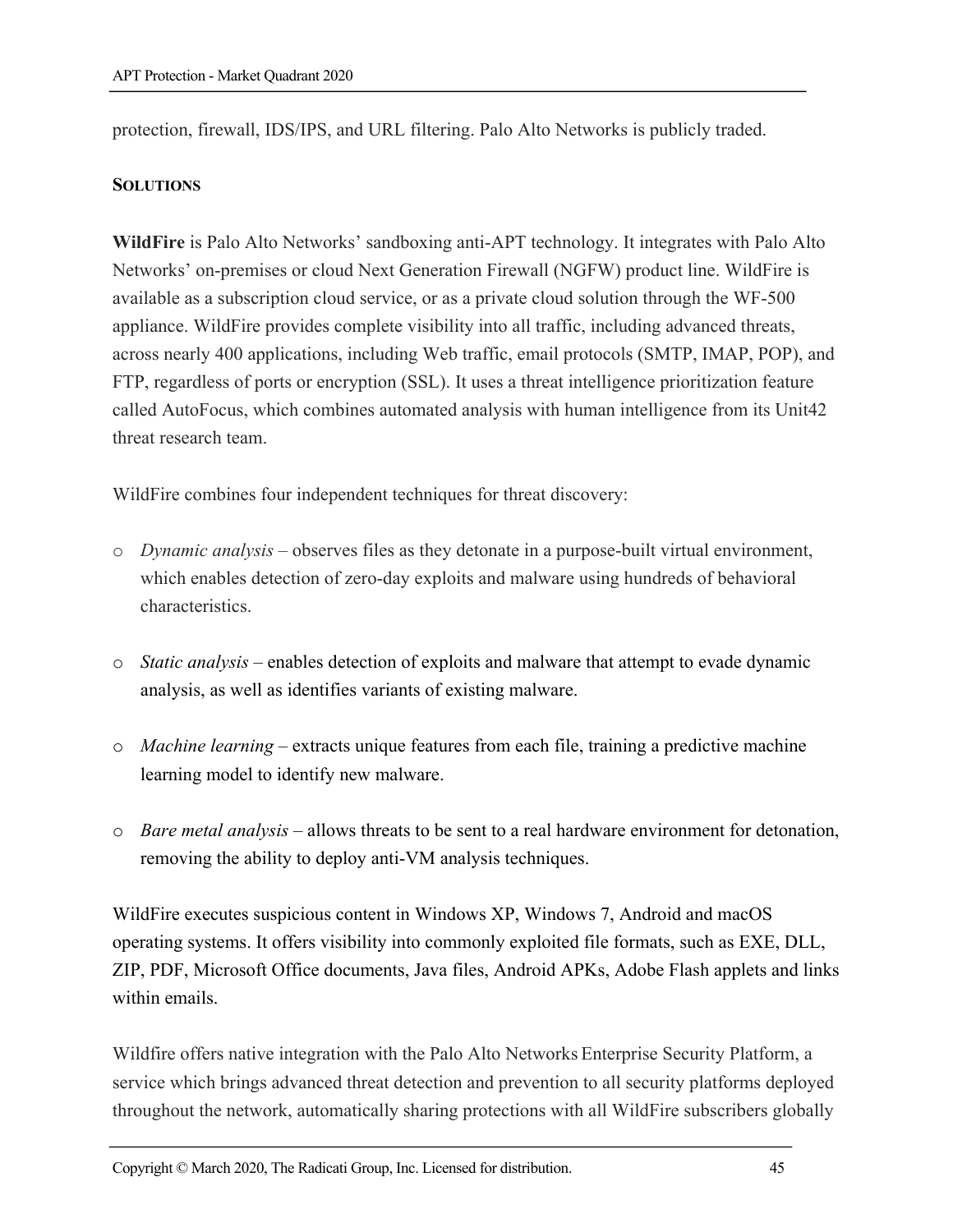within minutes. It offers a unified, hybrid cloud architecture, which can be deployed either through the public cloud, or via a private cloud appliance that maintains all data on the local network.

WildFire offers integrated logging, reporting and forensics through a number of its own management solutions, including: the PAN-OS management interface, Panorama network security management, AutoFocus and the WildFire portal. An open API is available for integration with third-party security tools, such as SIEM (Security Information and Event Management) solutions.

#### **STRENGTHS**

- Palo Alto Networks was an early innovator in network security, and one of the early developers of anti-APT technology.
- Wildfire is available in a variety of form factors including on-premises, cloud, or as a private cloud solution. Hybrid deployments are also supported where sensitive files may be processed in the private cloud, whereas other content is analyzed in the cloud.
- Wildfire integrates across Palo Alto Networks' entire product portfolio to offer full, rapid, up to date threat intelligence.

#### **WEAKNESSES**

- Palo Alto Networks focuses on next generation firewalls and network security, this means its APT protection tends to be aimed mainly at the network layer rather than at applications.
- Palo Alto Networks focuses on detection and prevention, but does not offer incident remediation (IR) capabilities.
- Palo Alto Networks solutions tend to be more costly when compared with other vendors in the space.
- While Palo Alto Networks provides strong real-time analysis, forensics and static analysis could be improved to ease investigations and reporting.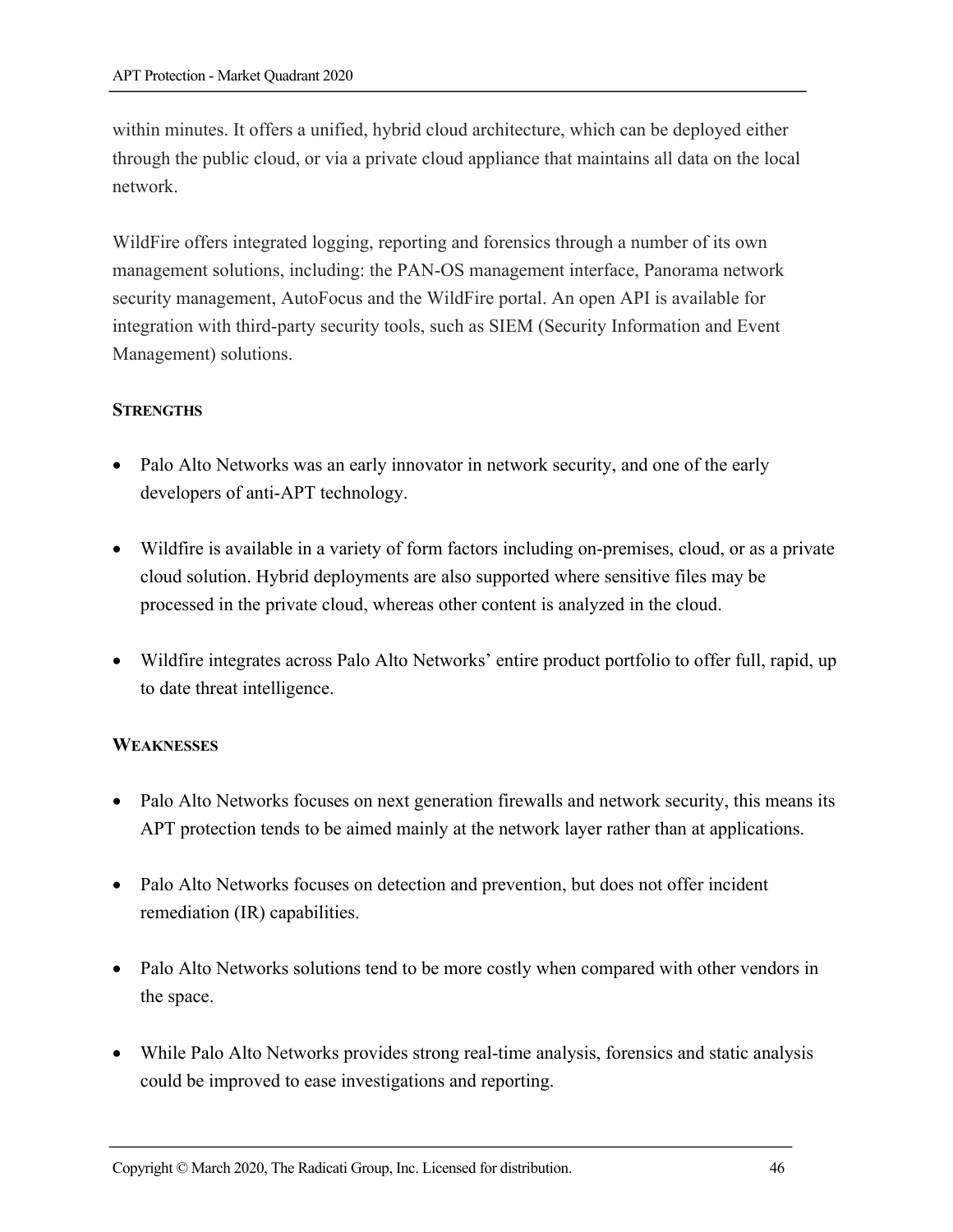• Palo Alto Networks does not offer DLP functionality, customers which need this functionality will need to look for third party solutions.

## **MATURE PLAYERS**

#### **MCAFEE**

2821 Mission College Boulevard Santa Clara, CA 95054 www.mcafee.com

McAfee delivers security solutions and services for business organizations and consumers. The company provides security solutions, threat intelligence and services that protect endpoints, networks, servers, the Cloud and more.

#### **SOLUTIONS**

**McAfee Advanced Threat Defense** enables organizations to detect advanced targeted attacks and convert threat information into immediate action and protection. McAfee offers physical appliances, virtual appliances and cloud options.

Unlike traditional sandboxing, Advanced Threat Defense includes static code analysis and machine learning, which provide additional inspection to broaden detection and expose evasive threats. Tight integration between security solutions, from network and endpoint to investigation and support for open standards, enables instant sharing of threat information across an organization including multi-vendor environments. Protection is enhanced as attempts to infiltrate the organization are blocked. Indicators of compromised data are used to find and correct threat infiltrations, helping organizations recover post-attack.

Advanced Threat Defense comprises the following characteristics:

• *Advanced analysis* – ensures that dynamic analysis through sandboxing, static code analysis and machine learning, together provide inspection and detection capabilities. Malicious activity is observed in the sandbox environment and simultaneously examined with in-depth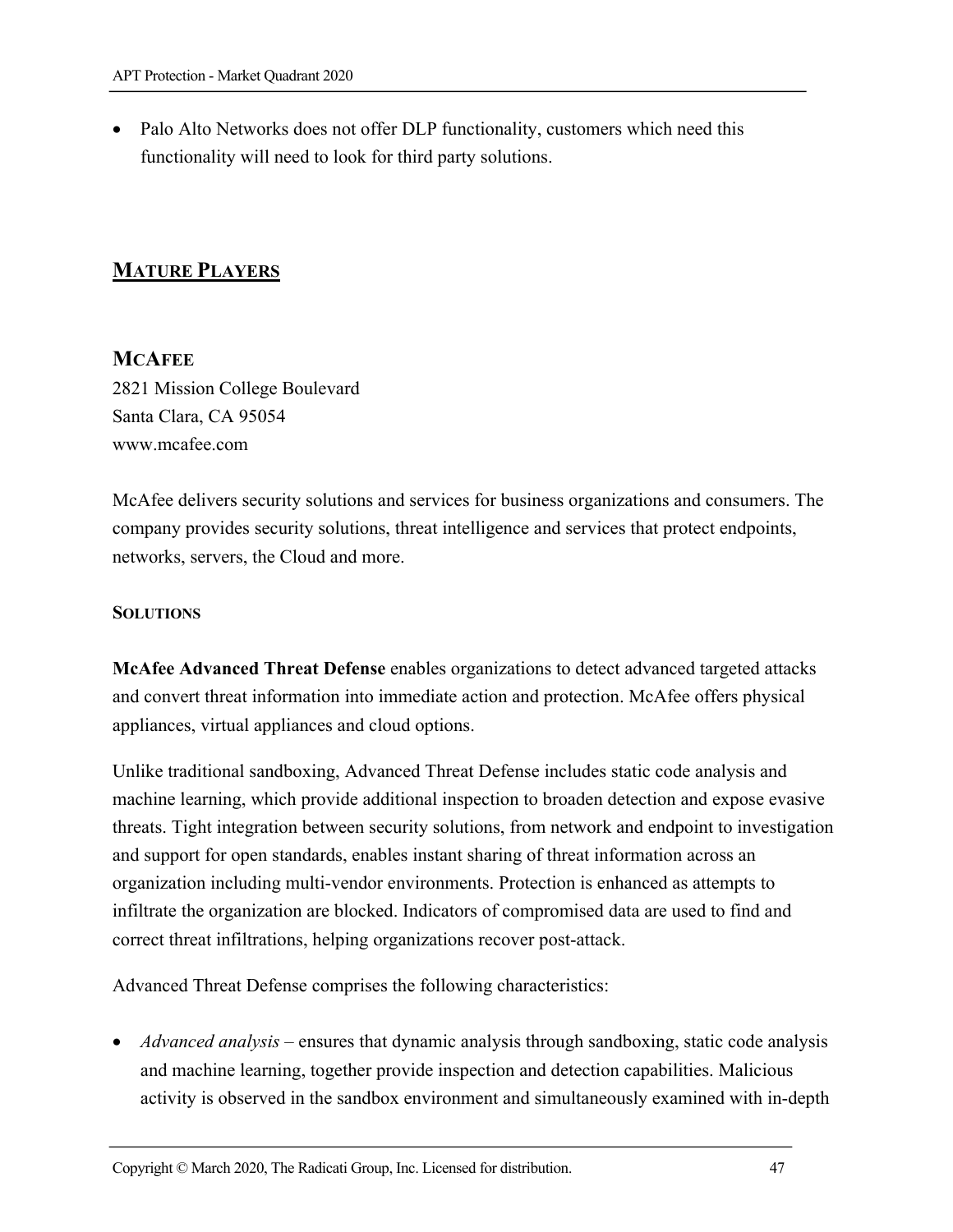static code analysis and machine learning to broaden detection and identify evasive maneuvers.

- *Detailed reporting* provides critical information for investigation including MITRE ATT&CK mapping, disassembly output, memory dumps, graphical function call diagrams, embedded or dropped file information, user API logs, and PCAP information. Threat time lines help visualize attack execution steps
- *Centralized deployment* allows customers to leverage shared resources across protocols and supported products for malware analysis with a scalable appliance-based architecture. Flexible deployment options include physical appliances, virtual appliances and cloud options, including Azure.
- *Integrated security framework* a McAfee-wide initiative, allows integrated solutions to move organizations from analysis and conviction to protection and resolution. At the data level, Advanced Threat Defense integrates with other solutions to make immediate decisions about next steps from blocking traffic, executing an endpoint service, investigation and/or detection of whether an organized attack is taking place against targeted individuals.

Advanced Threat Defense plugs in and integrates out-of-the-box with other McAfee solutions, including:

- McAfee Network Security Platform (IPS)
- McAfee Enterprise Security Manager (SIEM)
- McAfee ePolicy Orchestrator (ePO)
- McAfee Endpoint Solutions
- McAfee Active Response (EDR)
- McAfee Web Gateway
- McAfee Threat Intelligence Exchange

These integrations operate directly or over the Data Exchange Layer (DXL), which serves as the information broker and middleware messaging layer for McAfee security products. McAfee Data Exchange Layer (DXL) and REST APIs facilitate integration with third party products. McAfee supports threat-sharing standards, such as Structured Threat Information eXpression (STIX) and Trusted Automated eXchange of Indicator Information (TAXII) to enable further integration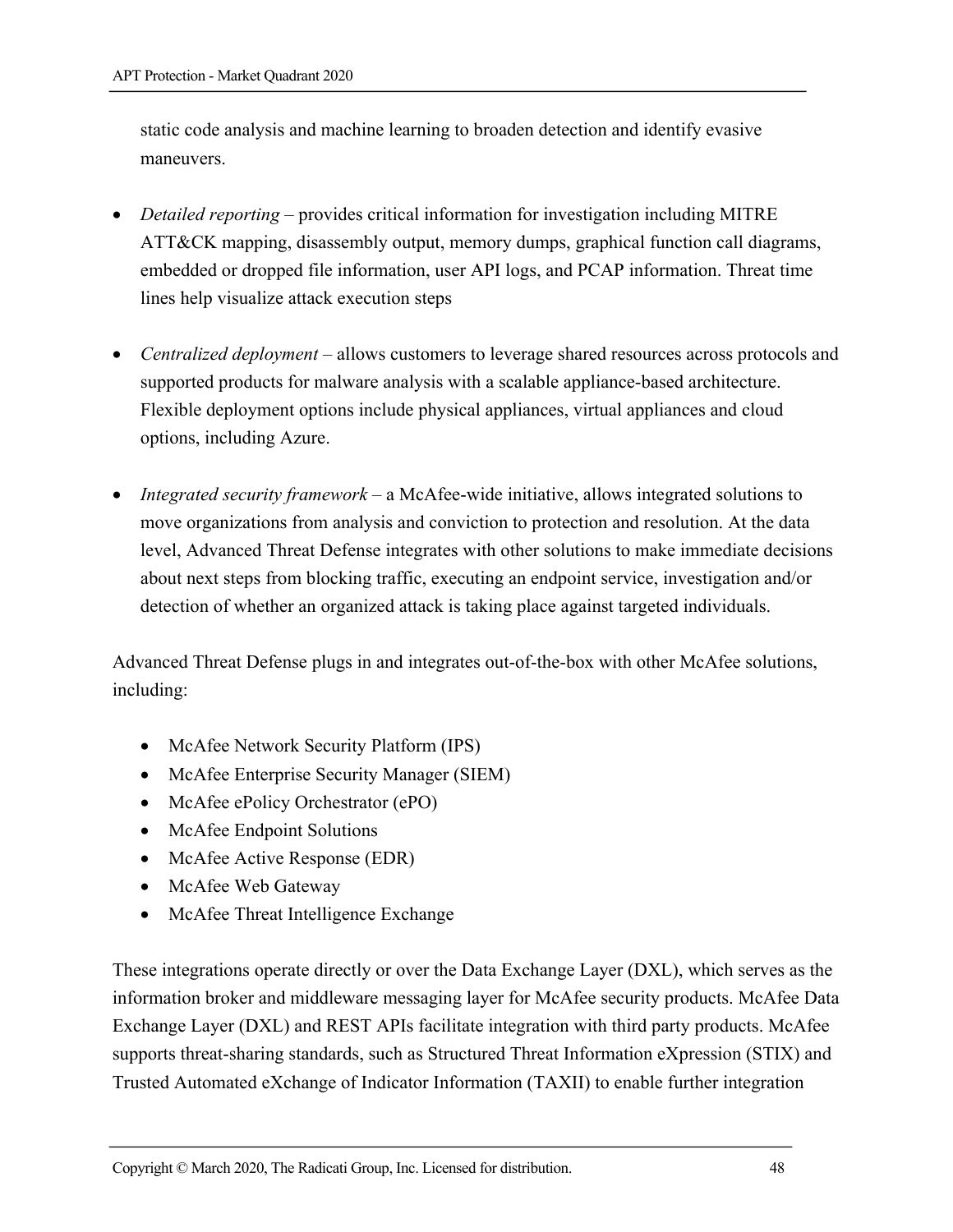with third party solutions. Advanced Threat Defense also supports third party email gateways, and integration with BRO-IDS, an open source network security monitor.

#### **STRENGTHS**

- McAfee offers deployment and purchasing flexibility through appliance, virtual appliance and cloud form factors with CapEx and OpEx purchase options. McAfee Advanced Threat Defense is also available from the Azure Marketplace.
- Combination of in-depth static code, machine learning and dynamic analysis through sandboxing, provide strong analysis and detection capabilities.
- Tight integration between Advanced Threat Defense and security solutions directly, through APIs, open standards or the McAfee Data Exchange Layer (DXL), allows instant information sharing and action across the network when malicious files are detected. McAfee Security Innovation Alliance partners are also integrating to publish and subscribe to DXL threat intelligence.
- Report and outputs include sharing of Indicators of Compromise (IOC) data through threat sharing standards (STIX/TAXII) to better target investigations, or take action.
- McAfee offers full protection across endpoints, desktop computers and servers.
- Additional detection engines, including signatures, reputation, and real-time emulation enhance analysis speed.
- Centralized analysis device acts as a shared resource between multiple security devices from McAfee, as well as from other vendors.
- Advanced Threat Defense handles encrypted traffic analysis, and in addition uses a proprietary technique, which allows for the unpacking, unprotecting, and unencrypting of samples so they can be analyzed.
- McAfee supports centralized, vector-agnostic deployments, where customers can purchase based on volume of files analyzed, regardless of originating vector (e.g. web, endpoint, or network).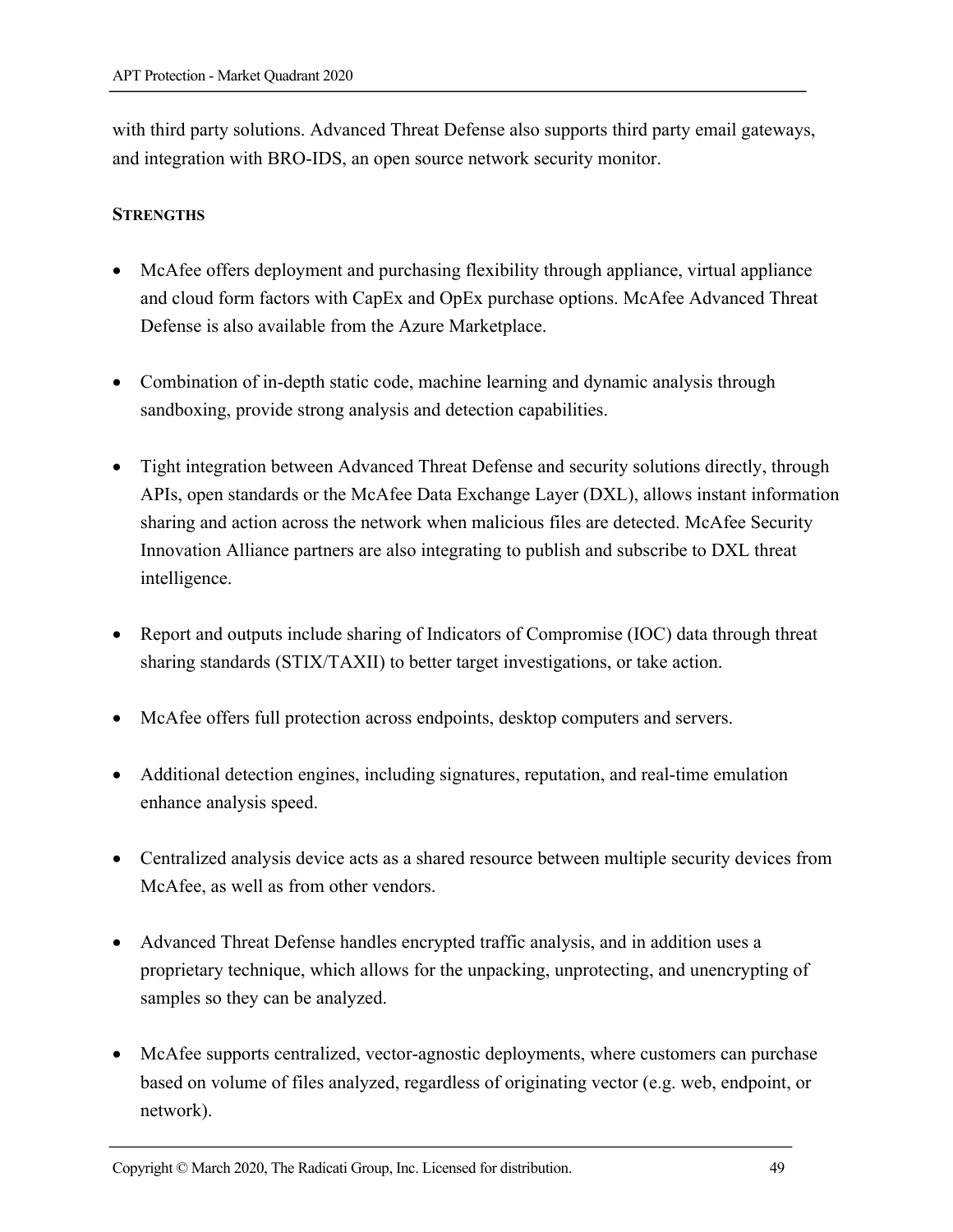• McAfee offers its own DLP technology, which is applied in-line to traffic by an integrated Web Gateway.

#### **WEAKNESSES**

- McAfee does not offer its own email gateway solution. However, McAfee Advanced Threat Defense does integrate with third party email solutions to provide file attachment analysis.
- Cloud deployment is not currently available on AWS.
- McAfee Advanced Threat Defense does not support Apple macOS, or Linux platforms.
- McAfee Advanced Threat Defense mobile malware inspection is only available for Android (.apk) applications. However, management and protection for iOS and Android devices is provided through McAfee MVISION Mobile.
- For remediation, McAfee Active Response initiates several actions (e.g. blocking, cleaning up malware, and quarantining endpoints), however, it does not rollback to a known good state. However, rollback remediation is provided through McAfee MVISION Endpoint.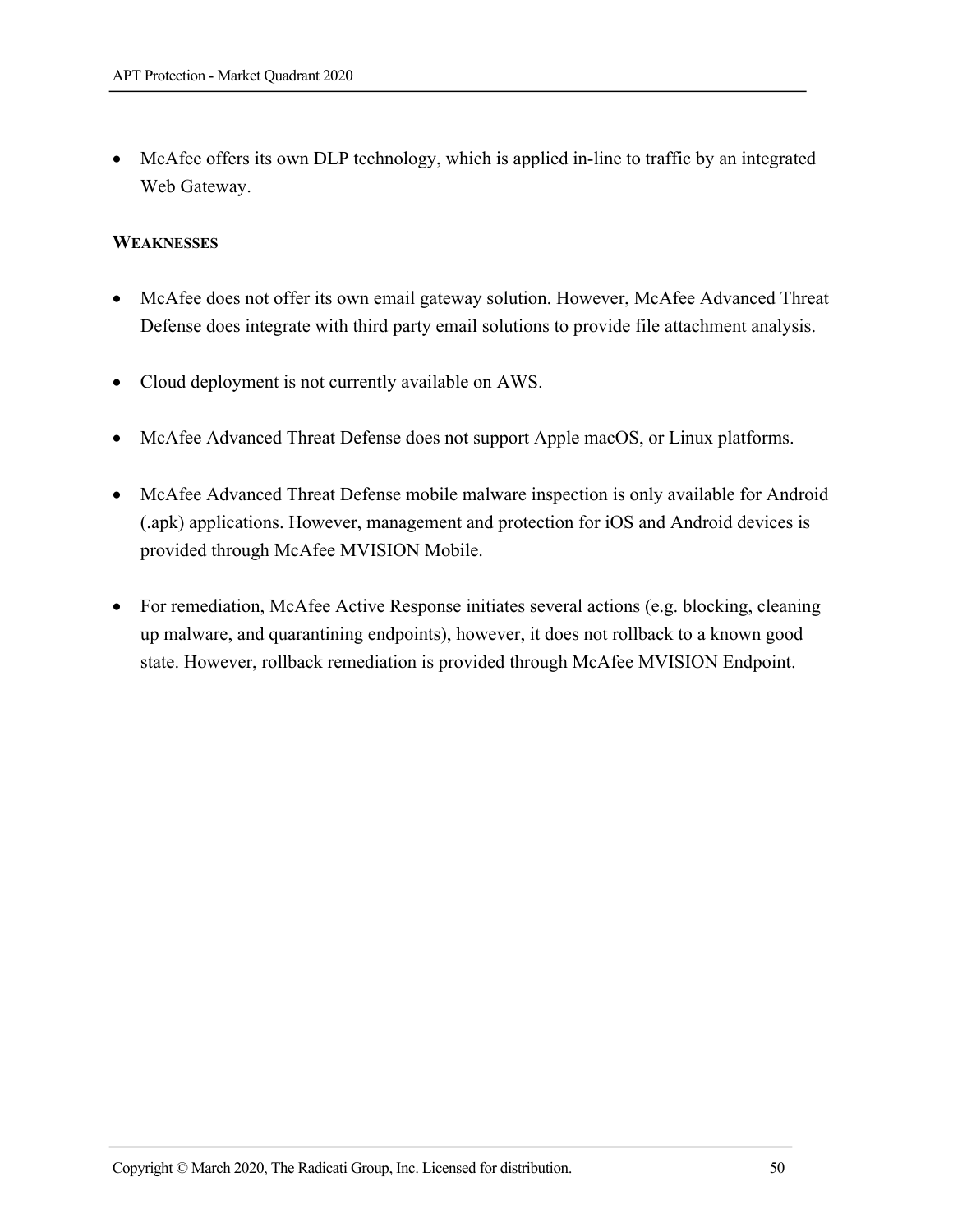## **THE RADICATI GROUP, INC. http://www.radicati.com**

The Radicati Group, Inc. is a leading Market Research Firm specializing in emerging IT technologies. The company provides detailed market size, installed base and forecast information on a worldwide basis, as well as detailed country breakouts, in all areas of:

- **Email**
- **Security**
- **Instant Messaging**
- **Unified Communications**
- **Identity Management**
- **Web Technologies**

The company assists vendors to define their strategic product and business direction. It also assists corporate organizations in selecting the right products and technologies to support their business needs.

Our market research and industry analysis takes a global perspective, providing clients with valuable information necessary to compete on a global basis. We are an international firm with clients throughout the US, Europe and the Pacific Rim. The Radicati Group, Inc. was founded in 1993.

#### **Consulting Services:**

The Radicati Group, Inc. provides the following Consulting Services:

- Management Consulting
- Whitepapers
- Strategic Business Planning
- Product Selection Advice
- TCO/ROI Analysis
- Multi-Client Studies

## *To learn more about our reports and services, please visit our website at www.radicati.com.*

## **MARKET RESEARCH PUBLICATIONS**